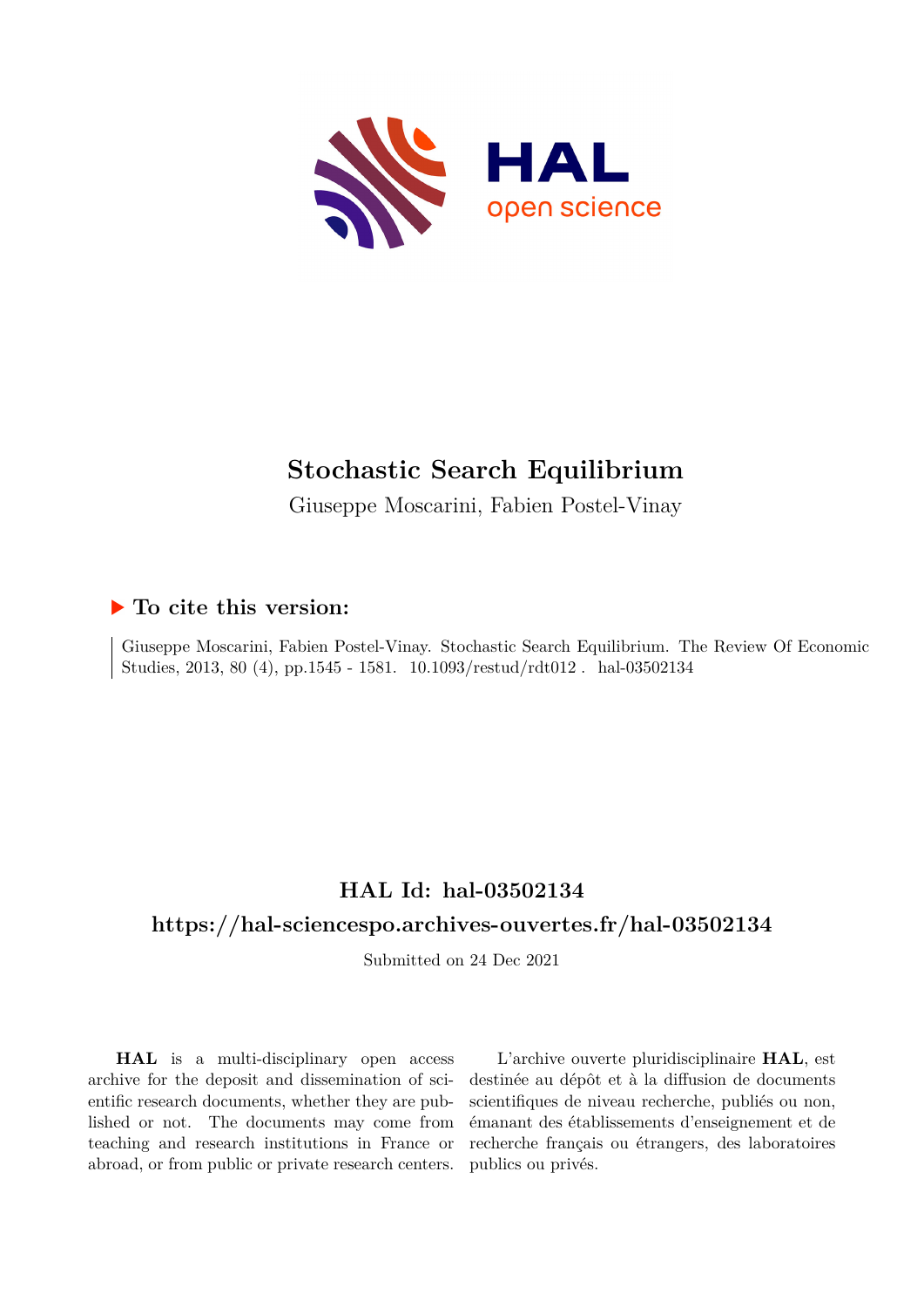# Stochastic Search Equilibrium

#### GIUSEPPE MOSCARINI

*Yale University*

and

## FABIEN POSTEL-VINAY

*University of Bristol and Sciences Po*

*First version received November* 2011*; final version accepted February* 2013 (*Eds.*)

We study equilibrium wage and employment dynamics in a class of popular search models with wage posting, in the presence of aggregate productivity shocks. Firms offer and commit to (Markov) contracts, which specify a wage contingent on all payoff-relevant states, but must pay equally all of their workers, who have limited commitment and are free to quit at any time. We find sufficient conditions for the existence and uniqueness of a stochastic search equilibrium in such contracts, which is Rank Preserving [RP]: larger and more productive firms offer more generous contracts to their workers in all states of the world. On the RP equilibrium path, turnover is always efficient as workers always move from less to more productive firms. The resulting stochastic dynamics of firm size provide an intuitive explanation for the empirical finding that large employers have more cyclical job creation (Moscarini and Postel-Vinay, 2012). Finally, computation of RP equilibrium contracts is tractable.

*Key words*: Equilibrium job search, Dynamic contracts, Stochastic dynamics

*JEL Codes*: J64, J31, D86

#### 1. INTRODUCTION

The continuous reallocation of employment across firms, sectors and occupations, mediated by various kinds of frictions, is a powerful source of aggregate productivity growth.<sup>1</sup> Workers move in response to various reallocative shocks, and search on and off the job to take advantage of the large wage dispersion that they face. A popular class of search wage-posting models, originating with Burdett and Mortensen (1998, henceforth BM), aims to understand these phenomena. The BM model provides a coherent formalization of the hypothesis that cross-sectional wage dispersion is a consequence of labour market frictions, and started a fruitful line of research in the analysis of wage inequality and worker turnover, as the vibrant and empirically very successful literature building on that hypothesis continues to show (see Mortensen, 2003 for an overview). When allowing for heterogeneity in firm-level TFP, the BM model is a natural framework to study employment reallocation across firms.

This job search literature, however, is invariably cast in deterministic steady state. Ever since the first formulation of the BM model, job search scholars have regarded the characterization of its

1. See Foster *et al.* (2000) and Lentz and Mortensen (2008) for recent evidence.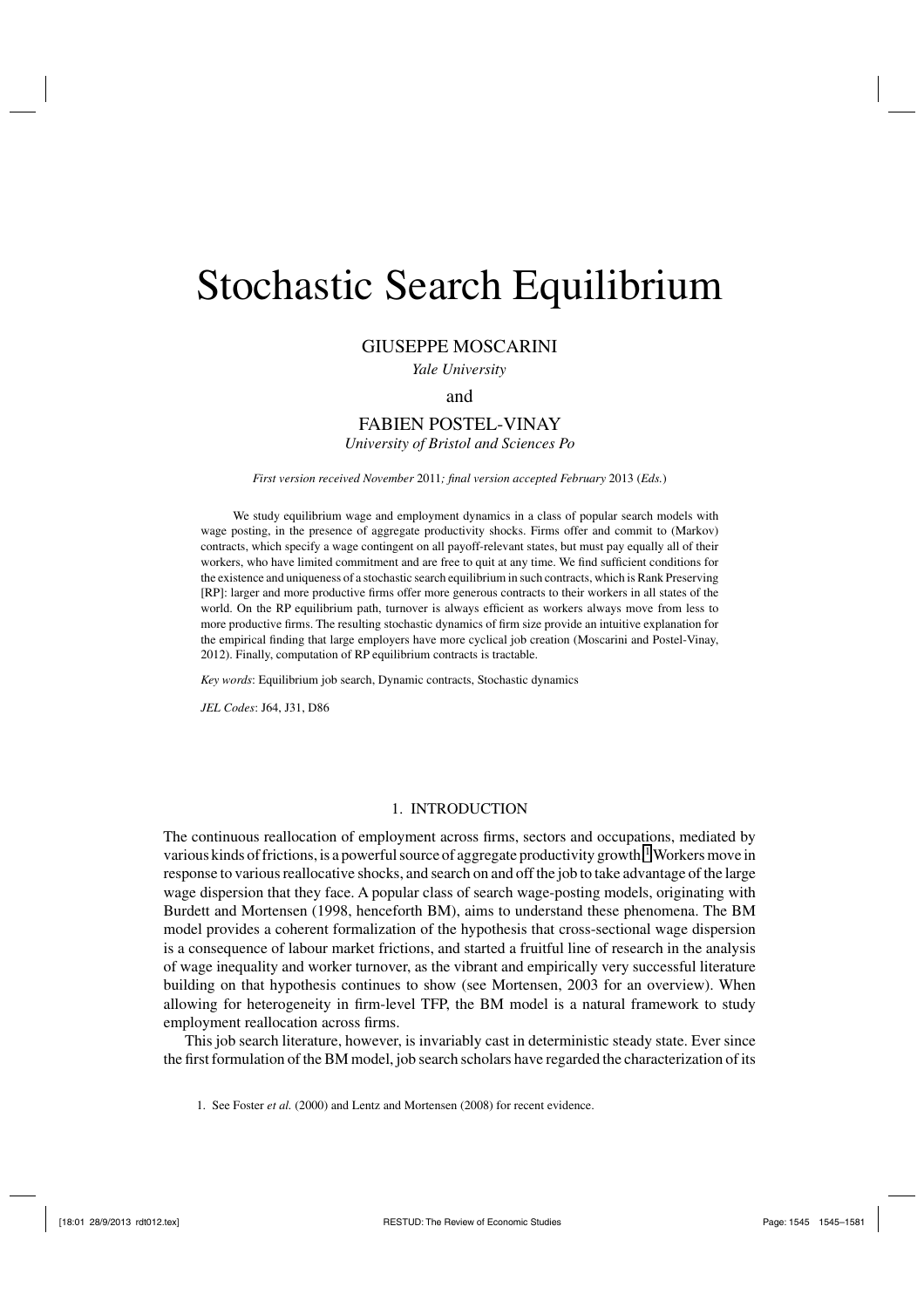out-of-steady-state behaviour as a daunting problem, essentially because one of the model's state variables, which is also the main object of interest, is the endogenous *distribution* of wage offers. This is an infinite-dimensional object, endogenously determined in equilibrium as the distribution across firms of offer strategies that are mutual best responses, which evolves stochastically with the aggregate impulse.

The restriction to steady-state analysis is not costless. The ongoing reallocation of employment across firms has a cyclical pattern. Moscarini and Postel-Vinay (2012, henceforth MPV12) document that the net job creation of larger, higher paying firms is more positively correlated with GDP, and more negatively with the unemployment rate, than at smaller firms, at business cycle frequencies. Essentially, the firm size/growth relationship "tilts" up and down with the business cycle.<sup>2</sup> Any theory of turnover and wage dispersion based on frictional worker reallocation among firms, and allowing for aggregate dynamics, speaks directly to these facts.

In this article, we provide the first analysis of aggregate stochastic dynamics in wage-posting models with random search. We study a frictional labour market where firms offer and commit to employment contracts, workers search randomly on and off the job for those contracts, while aggregate productivity is subject to persistent shocks. In our economy, both in the constrained efficient allocation and in equilibrium, smaller firms contribute relatively more to net job creation when unemployment is high, consistently with MPV12's observations.

Our key contribution overcomes the technical hurdle that stunted progress of the job search literature beyond steady-state analysis. We find sufficient conditions for a unique equilibrium, in which the distribution of wage contracts is easy to track: the workers' ranking of firms is the same in all aggregate states—what we call a *Rank-Preserving Equilibrium* (RPE). The sufficient conditions are simple. If firms are equally productive, no further restrictions are needed, and the unique equilibrium is RP and features, as in BM, dispersion in contracts and firm size. On the RPE path, initially larger firms always offer more and remain larger. If all firms have the same initial size, they randomize on the first offer, then diverge in size and we are back to the previous case. If firms differ in the permanent component of their productivity, then a sufficient (but not necessary) condition for the unique equilibrium to be a RPE is a restriction on initial conditions: more productive firms are initially (weakly) larger—*e.g.* all firms start empty. More productive firms then offer a larger value and employ more workers at all points in time. Given a chance, a worker always moves from a less into a more productive firm, so that equilibrium reallocation of employment is constrained efficient. This parallels a similar property of BM's static equilibrium.

In our economy, infinitely lived and risk neutral firms and workers come in contact infrequently. Firms produce homogenous output with labour in a linear technology, which may permanently differ across firms. Aggregate multiplicative TFP shocks affect labour productivity as well as the job contact rates, on and off the job, the exogenous job destruction rate, and the value of leisure. A social planner constrained by search frictions and given job contact rates, when given the opportunity, moves an employed worker from a less productive to a more productive firm. This efficient turnover gives rise to a simple process for the evolution of the firm size distribution, which can be solved for analytically, given any history of aggregate shocks. The solution replicates the MPV12 facts: larger firms grow relatively faster when aggregate TFP is high. If we shut down aggregate shocks, this process converges deterministically to BM's stationary size distribution.

To study equilibrium, we assume that firms offer and commit to a Markov contract, where the wage is allowed to depend on all four payoff-relevant states: two exogenous, firm-specific

2. Haltiwanger *et al.* (2010) present the most comprehensive study to date on the firm size/growth relationship, based on the full longitudinal census of U.S. employers (Longitudinal Business Database, 1976–2005), the same data underlying MPV12's evidence. They find that a firm's growth is negatively related to its size, much less so when controlling for mean reversion, and not at all when controlling for firm age. They do not address business cycle patterns.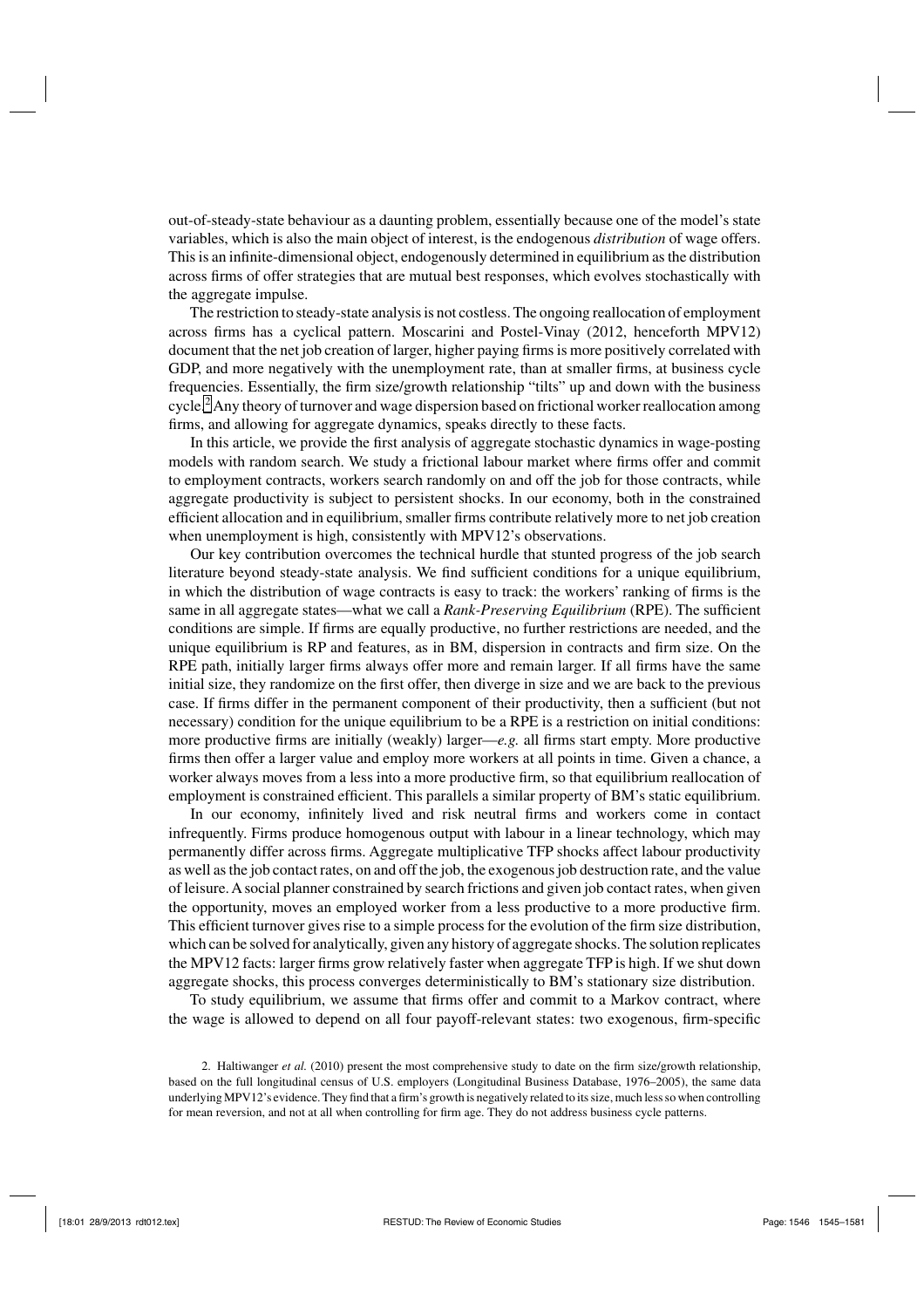and aggregate productivity, one endogenous to the firm, its current size, and one endogenous to the economy but exogenous to the firm, the distribution of employment across all firms. We impose only one further restriction, in order to obtain a well-defined notion of a firm. Following BM, we define a firm as a wage policy, thus impose an *equal treatment constraint*: the firm must pay the same wage in a given period to all of its employees, whether incumbent, newly hired from unemployment or from employment. Workers cannot commit not to quit to other jobs when the opportunity arises, or to unemployment whenever they please, so commitment is one-sided and firms face a standard moral hazard problem. We establish that at most one Markov contractposting equilibrium exists, characterize it, and show that it decentralizes the constrained efficient allocation, thus is consistent with MPV12's evidence.

We then extend our analysis to allow for endogenous contact rates. We allow firms to post vacancies, at a convex cost, to meet job-seekers through a standard matching function. We prove that equilibrium turnover is RP for two reasons: more productive, larger firms both spend more effort to contact workers and offer more to each worker they contact. As before, workers always move up the productivity ladder, although not necessarily at the constrained efficient speed. We present an algorithm to compute RPE allocation and contracts.

Key to our analysis is the following comparative dynamics property of the best-response contract offer: at any node in the game and for any distribution of offers made by other firms and values earned by employed workers, the more productive and/or larger a firm, the more generous the continuation value of the contract it offers to its existing and new workers. Therefore, if firms are homogeneous, or if more productive firms are initially no smaller, then no firm wants to break ranks in the distribution of competing offers, which then coincides with the given distribution of firm productivity or initial size. This immediately implies our main result that equilibrium, if it exists, is unique, and is also RP, thus constrained efficient.

The intuition behind this comparative dynamics property parallels and extends a singlecrossing property of the static BM model. There, a more productive firm gains more from employing a worker, hence wants to (and can) pay a higher wage. In addition, under the equal treatment constraint, backloading incentives (*i.e.* reducing the current wage in exchange for a higher continuation value, while maintaining the current promised value) has several effects on profits. First, it increases hires and their future labour costs, both effects independent of current size. Second, it increases retention, proportionally to current size. Third, it shifts the labour cost of existing workers to the future: promising a higher continuation value to those workers among the existing workforce who will still be around tomorrow to receive the higher value allows the firm to cut today's wage, while still maintaining incentives. Both effects are proportional to initial size, and we show that they exactly cancel out. Thus, on net, the marginal effect of backloading on profits is increasing in size, through the retention effect only. As a consequence, *ceteris paribus*, a larger firm also wants to pay more from tomorrow on. The incentive effect of a firm's size on its wage offers has been, so far, overlooked in the literature following BM, because there, size is pinned down by the steady-state requirement. This effect clearly emerges in our dynamic stochastic setting, where firm size is an evolving state variable, with given initial conditions.

For the same reason, the monotonic relationship between size, productivity and wages that holds on the equilibrium path in steady state does not immediately extend to the dynamic case. It does, provided that weakly more productive firms are initially weakly larger, because the initial size ranking self-perpetuates, so that more productive firms always pay and employ more. This intuitive and natural outcome is unique despite the strategic complementarity of a wage-posting game.

The restriction on initial conditions derives from the size-dependence of equilibrium contracts. As we discuss in Section 7, size-dependence limits the scope of our analysis in terms of firms' entry and idiosyncratic productivity shocks. Making contracts size-independent requires either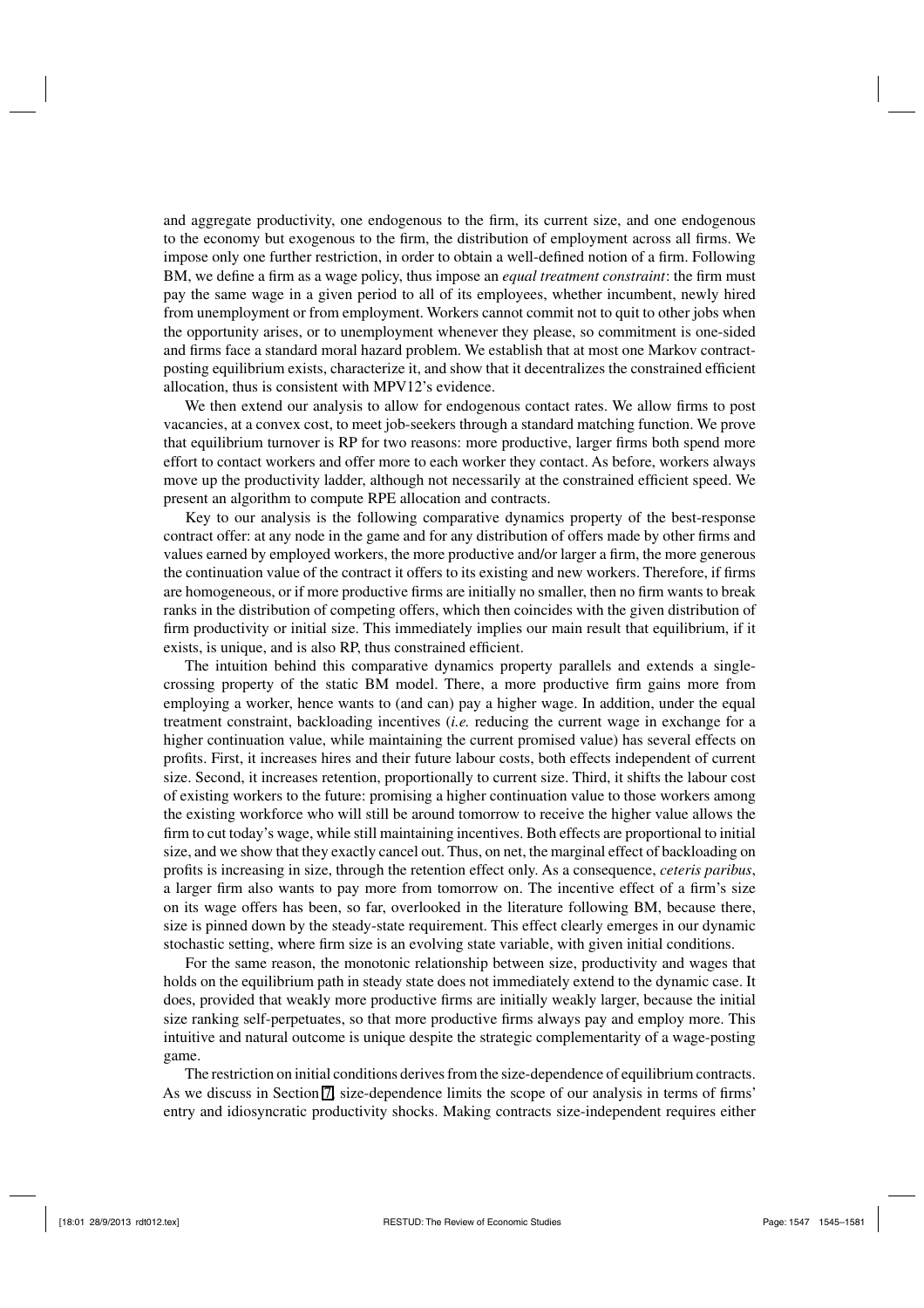relaxing equal treatment, which is a special case of our analysis, with similar results, but losing any notion of firm size—so that the model can no longer address our motivating empirical evidence from MPV12—or assuming a specific functional form of the matching technology. We discuss these alternatives in detail.

As a by-product of our analysis, we offer a methodological contribution. We formulate the first (to the best of our knowledge) theory of Monotone Comparative Dynamics in a dynamic stochastic decision problem. In our setting, firms solve a fully dynamic problem in a changing environment, and make choices over an infinite sequence (a stochastic process). In the sequential formulation of this problem, the objective function of the one-step Bellman maximization contains the value function of the problem, whose properties are *ex ante* unknown. We show how the optimal policy changes with a parameter of the model (firm productivity) which affects initial conditions and current payoffs, but could also affect the law of motion of the state variables, a property not yet addressed by the theory of Monotone Comparative Statics (Topkis, 1998).<sup>3</sup>

The rest of the article is organized as follows. In Section 2 we place our contribution in the context of the relevant literature. In Section 3 we lay out the basic environment. In Section 4 we characterize the constrained efficient allocation. In Section 5 we describe and formally define an equilibrium, introduce the notion of RPE, characterize RPE contracts, and present uniqueness and existence results. In Section 6 we extend the model to allow for endogenous hiring effort by firms, and establish again our main equilibrium characterization result, stating that every Markov equilibrium must be RP. In Section 7 we revisit our assumptions and discuss the robustness and interpretation of our results. Section 8 concludes and describes future research.

#### 2. RELATED LITERATURE

Besides its intrinsic theoretical interest, our characterization of the dynamics of the BM model opens the analysis of aggregate labour market dynamics as a whole potential new field of application of search/wage-posting models, such as explaining the evidence in MPV12. More generally, we hope to contribute to a synthesis between the BM contract-posting approach and the "other", equally successful side of the search literature, organized around the matching framework (Pissarides, 1990; Mortensen and Pissarides, 1994), initially designed for the understanding of labour market flows and equilibrium unemployment.

The analysis of equilibrium wage and employment dynamics in equilibrium search models with wage dispersion has recently become a subject of keen investigation. As a stepping stone to the present article, Moscarini and Postel-Vinay (2009, MPV09) and its discussion by Shimer (2009) study the deterministic transitional dynamics of the BM model. The main result is that the allocation of BM's steady-state solution is globally stable: under relatively weak conditions, a BM economy converges asymptotically to the stationary distribution of sizes and wages. The present article extends the analysis to stochastic dynamics under aggregate uncertainty. This requires a conceptual and technical step, because the entire distribution of wage offers is a state variable that can no longer be simply summarized by calendar time.

Rudanko (2011) and Menzio and Shi (2011) analyse wage contract-posting models with aggregate productivity shocks, where job search is directed. This assumption greatly simplifies

<sup>3.</sup> The literature tackled the different question whether the optimal policy is monotonic in a state variable (Stokey and Lucas, 1989), sometimes using our same tools (Gonzalez and Shi, 2010). The logic of our comparative dynamics argument can be applied in many other settings. For example, one may ask in a stochastic growth model whether the socially optimal level of investment is decreasing at all states and dates in the initial stock of capital, in the labour share, or in risk aversion; in each case, one must track the effect of the parameter change on the endogenous state variable (capital) along the entire optimal path. In this analogy, the existing literature investigates instead when is investment monotonic in the current level of capital.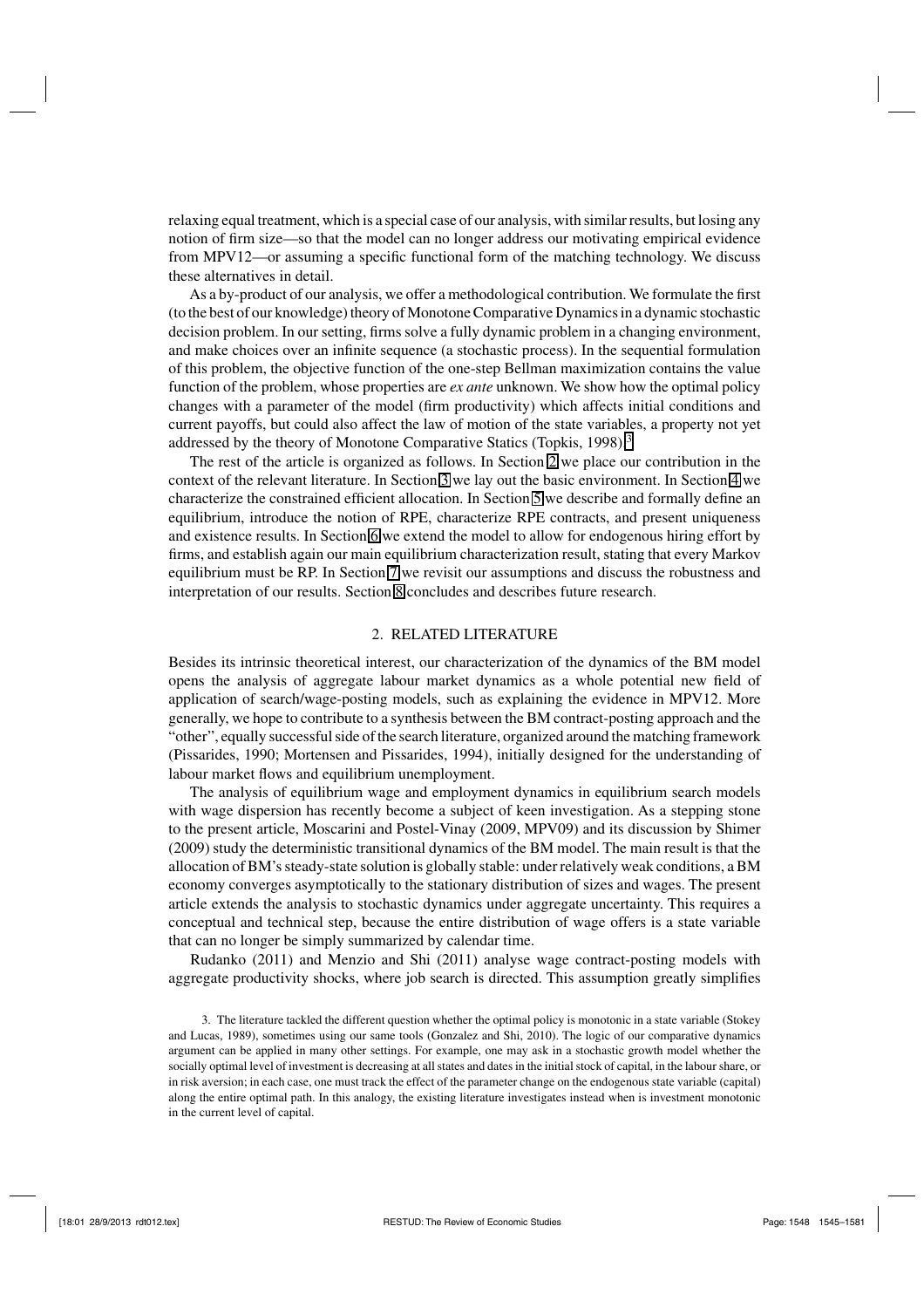the analysis by severing the link between the individual firm's contract-posting problem and the distribution of contract offers. This is the main hurdle that we face, and that we resolve by exploiting the emergence of Rank-Preserving Equilibria, while maintaining BM's assumption of random search common to the majority of the search literature. While we see both programs as fruitful directions of theoretical exploration, from a quantitative viewpoint the directed search approach is focused on the response of the job-finding rate to aggregate shocks, and does not generate a well-defined notion of employer size. Hence, it does not speak to MPV12's facts, that we envision as central to our understanding of the propagation of aggregate shocks in labour markets. Kaas and Kircher (2011) extend Menzio and Shi's model, to allow for firm size. They obtain interesting and empirically accurate predictions on firm growth, pay, and recruitment strategies, but do not allow for on-the-job search and do not address MPV12's business cycle facts.

Robin (2011) introduces aggregate productivity shocks in Postel-Vinay and Robin (2002)'s sequential auction model. Lack of commitment to offers, and renegotiation on receipt of an outside job offer, make the distribution of wages not a relevant state variable for equilibrium, and the framework quite tractable for business cycle analysis. Again, this model has no natural definition of firm size.

Finally, Coles and Mortensen (2011, henceforth CM) build on our notion of RPE to characterize the dynamic equilibrium of Coles' (2001) version of the BM model, which closely resembles ours, except that firms cannot explicitly commit to wage contracts, but do so through reputation. They endogenize firms' hiring behaviour using a standard matching-function approach, only specifying a firm's recruitment cost *per current employee* as a function of new hires per current employee.<sup>4</sup> This assumption makes a firm's wage policy size-independent and guarantees a unique equilibrium within the RP class. In our setup, the RPE is unique among all (not just RP) equilibria. If firms are identical, this result always holds true and our analysis nests that of CM. When firms differ by productivity, to establish RPE we impose an additional restriction on initial conditions. CM's ingenious, albeit still knife-edge, assumption on the hiring technology allows them to dispose of initial restrictions and to accommodate firm entry anywhere in the productivity distribution, as well as specific idiosyncratic productivity processes. Because they only study deterministic transitional dynamics, their model cannot be confronted yet with MPV12's business cycle facts.

#### 3. THE ECONOMY

Time  $t = 0, 1, 2...$  is discrete. The labour market is populated by a unit–mass of workers, who can be either employed or unemployed, and by a unit measure of firms.<sup>5</sup> Workers and firms are risk neutral, infinitely lived, and maximize payoffs discounted with common factor  $\beta \in (0,1)$ . Firms operate constant-return technologies with labour as the only input and with productivity scale  $\omega_t p$ , where  $\omega_t \in \Omega$  is an aggregate component, evolving according to a stationary first-order Markov process  $Q(d\omega_{t+1}|\omega_t)$ , and  $p$  is a fixed, firm-specific component, distributed across firms *p* according to a c.d.f.  $\Gamma$  over some positive interval  $\left[ p, \overline{p} \right]$ .

The labour market is affected by search frictions in that unemployed workers can only sample job offers sequentially with some probability  $\lambda_t \in (0,1]$  at time *t*, and while searching enjoy a

<sup>4.</sup> Formally, if a firm employs *L* workers and looks at hiring *H* new workers, it will incur a total cost of  $Lc(H/L)$ where  $c(\cdot)$  is an increasing and strictly convex function.

<sup>5.</sup> A firm can be inactive when its productivity is too low relative to the worker value of leisure. So the unit measure of firms includes all potential producers, active and inactive. We discuss in Section 7 alternative assumptions about entry. That the mass of firms and workers both have measure one is obviously innocuous and only there to simplify the notation.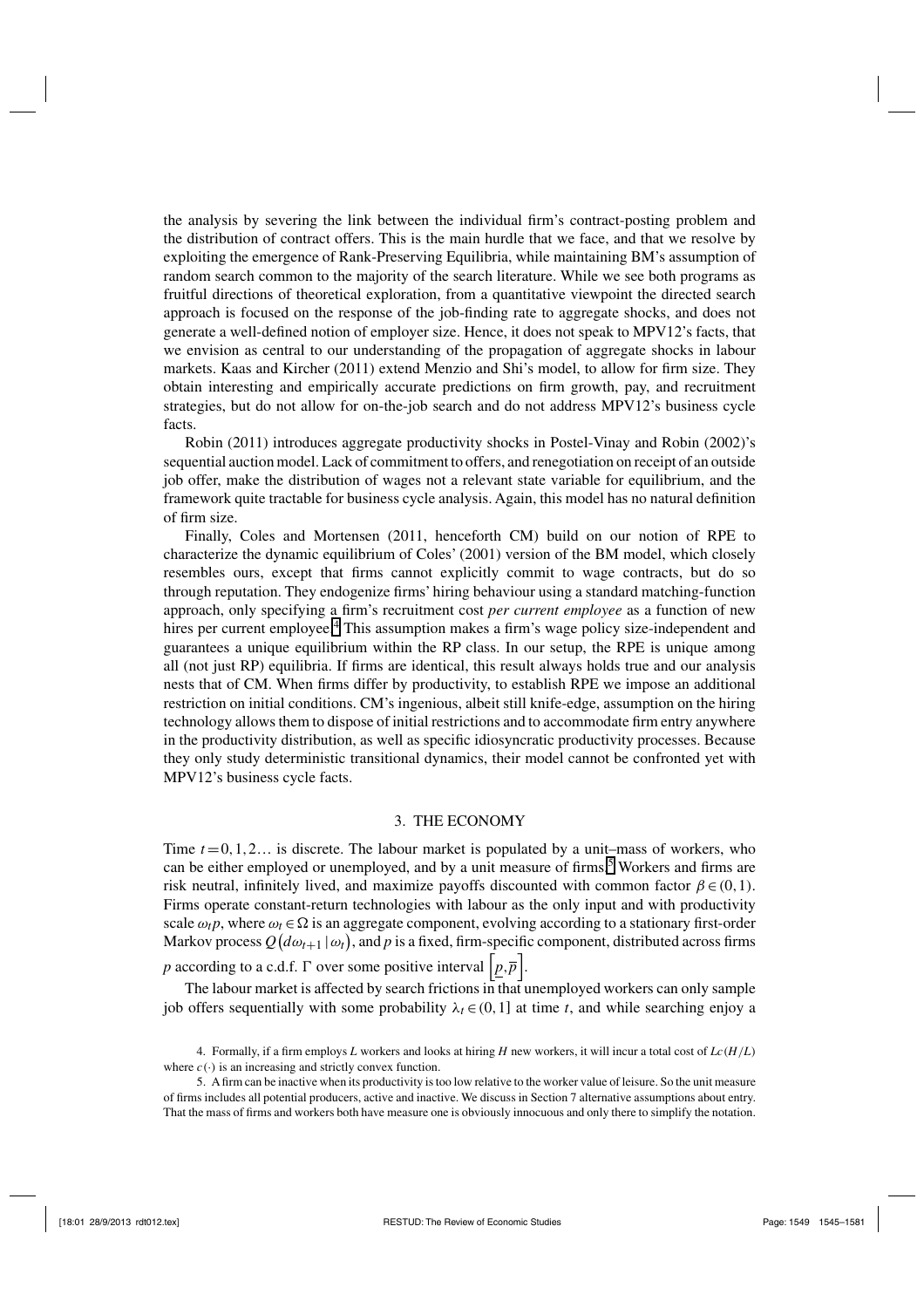value of leisure  $b_t$ . Employed workers earn a wage and also sample job offers with probability  $s\lambda_t \in (0,1]$  each period, so that *s* is the search intensity of employed relative to unemployed jobseekers. Workers can only send one job application, hence can never receive more than one offer per time period. All firms of equal productivity *p* start out with the same labour force. We denote by  $N_t$ :  $\left[ p, \overline{p} \right]$   $\rightarrow$  [0,1] the cumulated population distribution of employment across firm types. So  $N_0(p)$  is the (given) initial measure of employment at firms of productivity *at most p*,  $N_t(\bar{p})$ is employment and  $u_t = 1 - N_t(\bar{p})$  the unemployment (rate) at time *t*. Each employed worker is separated from his employer and enters unemployment every period with probability  $\delta_t \in (0,1]$ . We maintain throughout the assumption that the destruction rate is exogenous and a function of the aggregate productivity state  $\delta_t = \delta(\omega_t)$ . Similarly for the flow value of non-production  $b_t = b(\omega_t)$ . For much of the analysis we also assume that the job contact rate is an exogenous function of the aggregate state  $\lambda_t = \lambda(\omega_t)$ , and sampling of firms by workers is uniform, in that any worker receiving a job offer draws the type of the firm from which the offer emanates from the distribution  $\Gamma(\cdot)$ . In Section 6 we endogenize this map  $\lambda(\cdot)$  and sampling weights as the result of optimal vacancy posting given a standard matching function, and we extend our main results to this case.

In each period, the timing is as follows. Given a current state  $\omega_t$  of aggregate labour productivity and distribution of employed workers  $N_t$ :

- (1) production and payments take place at all firms in state  $\omega_t$ ; the flow benefit  $b_t$  accrues to unemployed workers;
- (2) the new state  $\omega_{t+1}$  of aggregate labour productivity is realized;
- (3) employed workers can quit to unemployment;
- (4) jobs are destroyed exogenously with chance  $\delta_{t+1}$ ;
- (5) the remaining employed workers receive an outside offer with chance  $s\lambda_{t+1}$  and decide whether to accept it or to stay with the current employer;
- (6) each previously unemployed worker receives an offer with probability  $\lambda_{t+1}$ .

Finally, in order to avert unnecessary complications, and to simplify the illustration, we assume that the state space  $\Omega$  is finite, the distribution of firm types,  $\Gamma$ , has continuous and everywhere strictly positive density  $\gamma = \Gamma'$  over  $\left[ p, \overline{p} \right]$ , and the initial measure of employment across firm types, *N*0, is continuously differentiable in *p*. Therefore, the initial average size of a type-*p* firm, which is given by  $L_0(p) = \frac{dN_0(p)}{dp} / (p(p))$ , is a continuous function of p. The case of equally productive firms, where  $\Gamma$  is a mass point, is simpler and we will refer to it separately.

#### 4. THE CONSTRAINED EFFICIENT ALLOCATION

A social planner constrained by the same search frictions as private agents only has to decide which transition opportunities to take up and which ones to ignore. Recall that opportunities to move from unemployment to employment or from job-to-job only arise infrequently due to search frictions, while the option to move workers into unemployment is always available.<sup>6</sup>

<sup>6.</sup> Because the planner solution is mostly a benchmark to assist equilibrium analysis, which is our main focus, here we assume that productivity is always large enough, relative to the value of leisure, that the planner will not forgo any opportunity to move an unemployed worker into employment. So we concentrate on the optimal allocation of workers through on-the-job search.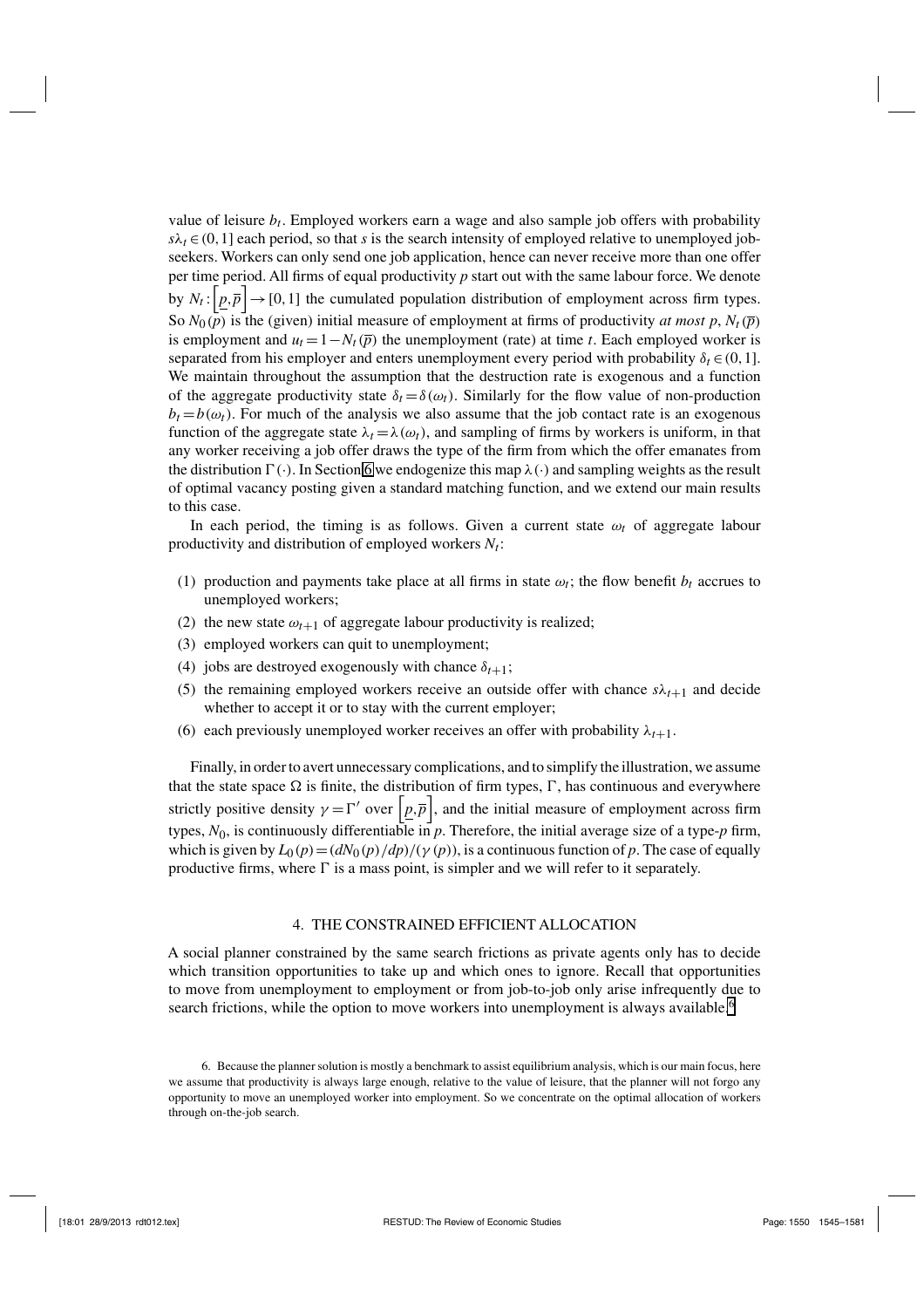The constrained efficient allocation is then simple enough to characterize: the planner will take up any opportunity to move an unemployed worker into employment, and the unemployment rate evolves according to  $u_{t+1} = \delta_{t+1} (1 - u_t) + (1 - \lambda_{t+1}) u_t$ . Moreover, the planner always seeks to move employed workers from less productive towards more productive firms. This induces the following simple process for the measure  $L_t^*(p)$  of workers efficiently allocated to a typical type-*p* firm:

$$
L_{t+1}^{\star}(p) = L_t^{\star}(p) \left(1 - \delta_{t+1}\right) \left(1 - s\lambda_{t+1}\overline{\Gamma}(p)\right) + \lambda_{t+1}u_t + s\lambda_{t+1}\left(1 - \delta_{t+1}\right)N_t^{\star}(p),\tag{1}
$$

where

$$
N_t^{\star}(p) = \int_{\underline{p}}^p L_t^{\star}(x) \gamma(x) dx.
$$

Given new aggregate state  $\omega_{t+1}$ , which determines  $\delta_{t+1}$  and  $\lambda_{t+1}$ , of the  $L_t^*(p)$  workers initially employed by this firm, a fraction  $(1 - \delta_{t+1})$  are not separated exogenously into unemployment. Of these survivors, a fraction  $s\lambda_{t+1}$  receive an opportunity to move to another firm. The planner exercises that option if and only if the new firm is more productive than *p*, which is the case with probability  $\Gamma(p):=1-\Gamma(p)$ . The initially unemployed  $u_t$  find jobs with chance  $\lambda_{t+1}$ . Workers employed at other firms who have not lost their jobs draw with chance  $s\lambda_{t+1}$  an opportunity to move to the type-*p* firm, that the planner exploits if and only if the firm they currently work at has productivity  $x < p$ . The measure of such workers in the optimal plan is  $N_t^*(p)$ .

Equation (1) combines an ordinary differential equation and a first-order difference equation in  $N_t^*(p)$ , a function of time *t* and *p*. Multiplying through by  $\gamma(p)$  in (1) and integrating with respect to *p* yields:

$$
N_{t+1}^{\star}(p) = \lambda_{t+1} u_t \Gamma(p) + \left(1 - \delta_{t+1}\right) \left(1 - s\lambda_{t+1} \overline{\Gamma}(p)\right) N_t^{\star}(p).
$$

For any given initial condition  $N_0^*(p) = N_0(p)$  at some (renormalized) initial date 0 such that the aggregate state last switched to  $\omega$  at time 0 and then remained at  $\omega$  between 0 and *t*, the latter law of motion is a first-order difference equation which solves as

$$
N_t^{\star}(p) = \left[ (1 - \delta_0) \left( 1 - s\lambda_0 \overline{\Gamma}(p) \right) \right]^t N_0(p) + \lambda_0 \Gamma(p) \sum_{\tau=1}^t \left[ (1 - \delta_0) \left( 1 - s\lambda_0 \overline{\Gamma}(p) \right) \right]^{\tau-1} u_{t-\tau}.
$$
 (2)

By inspection,  $N_t^{\star}(p)$  is differentiable in *p* at all dates *t*, and one obtains a closed-form expression for the workforce of any type-*p* firm:

$$
L_t^{\star}(p) = \frac{dN_t^{\star}(p)/dp}{\gamma(p)}
$$
  
=  $(1 - \delta_0)^t (1 - s\lambda_0 \overline{\Gamma}(p))^{t-1} [(1 - s\lambda_0 \overline{\Gamma}(p)) L_0^{\star}(p) + ts\lambda_0 N_0(p)]$   

$$
+ \lambda_0 \left\{ u_{t-1} + \sum_{\tau=2}^t (1 - \delta_0)^{\tau-1} (1 - s\lambda_0 \overline{\Gamma}(p))^{\tau-2} [1 - s\lambda_0 + s\lambda_0 \tau \Gamma(p)] u_{t-\tau} \right\}, \quad (3)
$$

where  $L_0^{\star}(p)$  was the value of this solution under state  $\widehat{\omega}_0$  at the time of the last state switch from  $\widehat{\omega}_0$  to the current  $\omega$ .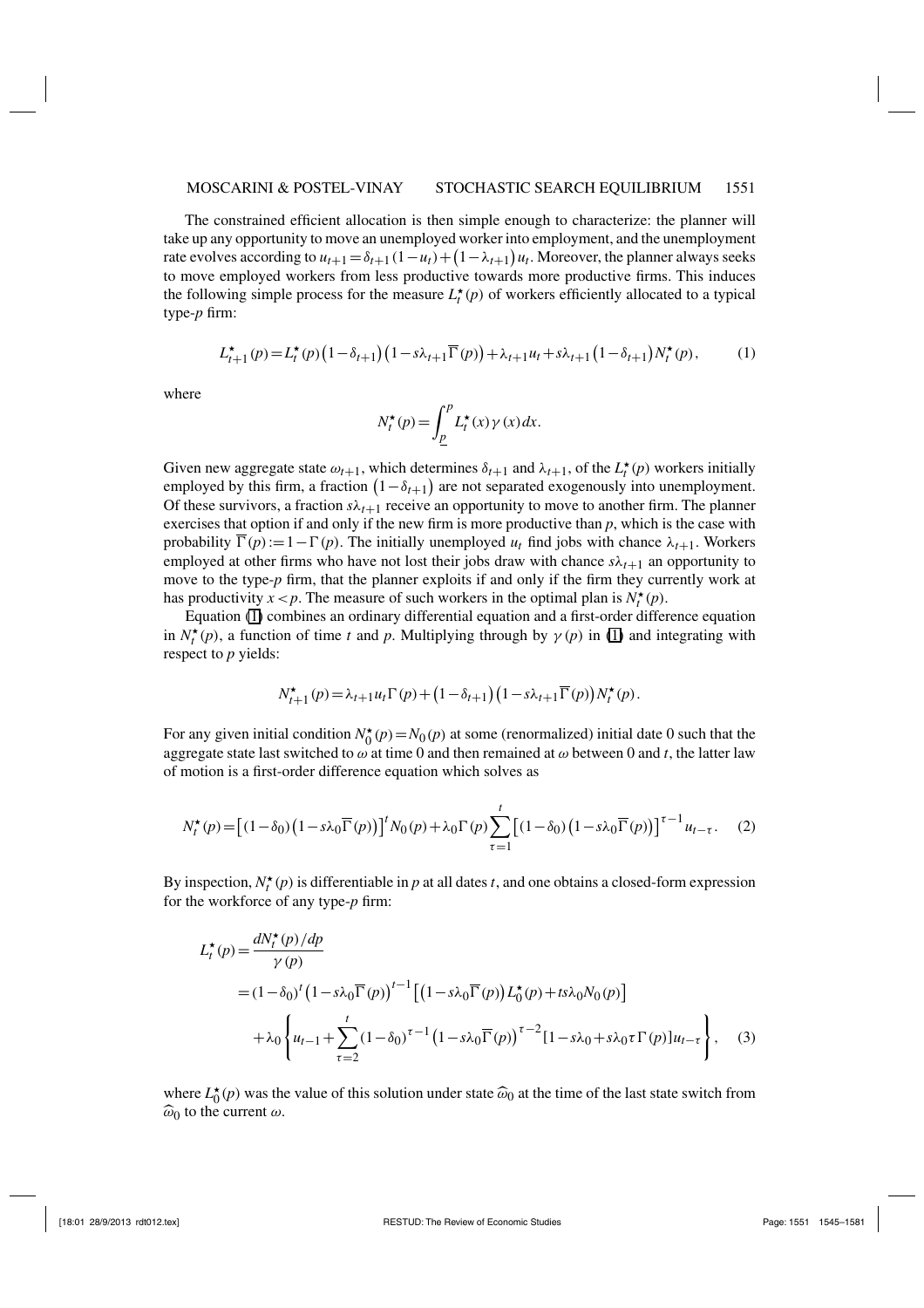If the aggregate productivity state forever stays at  $\omega$ , so that transition rates  $\delta$  and  $\lambda$  are constant over time, the solutions to (2) and (3) converge to

$$
N_{\infty}^{\star}(p) = \frac{\delta\lambda}{\delta + \lambda} \cdot \frac{\Gamma(p)}{1 - (1 - \delta)\left(1 - s\lambda\overline{\Gamma}(p)\right)}
$$
  
and 
$$
L_{\infty}^{\star}(p) = \frac{\delta\lambda}{\delta + \lambda} \cdot \frac{1 - (1 - \delta)(1 - s\lambda)}{\left[1 - (1 - \delta)\left(1 - s\lambda\overline{\Gamma}(p)\right)\right]^2},
$$
 (4)

which are the familiar steady-state expressions found in the BM model. As is well known and immediately verifiable from (4), the (normalized) distribution of employment across firm types  $L^{\star}_{\infty}(p)/N^{\star}_{\infty}(\bar{p})$  is increasing in  $\lambda$  and decreasing in  $\delta$  in the sense of stochastic dominance. Intuitively, workers upgrade to higher-*p* firms in larger numbers if they receive more opportunities to do so (higher*s*λ) or if they get thrown off the job ladder into unemployment less often (lower δ). This comparative statics property is reflected in the dynamic behaviour of the firm size distribution if we assume, as is consistent with empirical evidence on job-to-job quits and job separations, that  $\lambda(\omega)$  is increasing and  $\delta(\omega)$  decreasing in the state of aggregate productivity  $\omega$ , and also that more productive firms initially employ more workers, as is suggested by empirical evidence on the size-productivity relationship (and as is necessarily the case in the model's steady state). Then, hitting the economy with a randomly drawn sequence of aggregate shocks, in Moscarini and Postel-Vinay (2010a, MPV10a) we find that large employers are more cyclically sensitive, because they gain workers faster over an aggregate expansion as job upgrading accelerates, and vice versa in a slump. This property of the efficient allocation replicates the new empirical evidence that we document in MPV12.

#### 5. EQUILIBRIUM

#### 5.1. *Definition*

Each firm chooses and commits to an employment contract, namely a state-contingent wage depending on some state variable, to maximize the present discounted value of profits, given other firms'contract offers. The firm is further subjected to an *equal treatment constraint*, whereby it must pay the same wage to all its workers. This is the sense in which we generalize the BM restrictions placed on the set of feasible wage contracts to a non-steady-state environment.<sup>7</sup> Under commitment, such a wage function implies a value *V* for any worker to work for that firm. For reasons that will become clear shortly, we assume that a contract offered by a firm to its workers is observable only by the parties involved.<sup>8</sup>

Let H be the (Borel-)measurable set of all histories of play in the game, and  $V_H$  the set of measurable functions  $\mathcal{H} \times \left[ \underline{p}, \overline{p} \right] \to \mathbb{R}$ . A behaviour strategy of the contract-posting game is a

7. We thus rule out, beyond contracts that condition wages on tenure (Burdett and Coles, 2003) and employment status (Carrillo-Tudela, 2009), also offer-matching and individual bargaining (Postel-Vinay and Robin, 2002; Dey and Flinn, 2005; Cahuc *et al.*, 2006). Note, however, that the model can be generalized to allow for time-varying individual heterogeneity under the assumption that firms offer the type of piece-rate contracts described in Barlevy (2008). In that sense experience and/or tenure effects can be introduced into the model.

8. More specifically, we assume that offered contracts are not publicly observable, but, in order to sustain commitment by the firm, contracts must be privately verifiable by a third party such as a court if the worker decides to make it so (*e.g.* the firm states the compensation policy in a letter that the worker retains). Alternatively, we can assume that the contract is observable only to other workers at the same firm, in which case the source of commitment is reputation, as in Coles (2001). What matters is that a contract is not observable by other firms, who could use a publicly observable deviation to coordinate play. We thank a referee for pointing this out to us.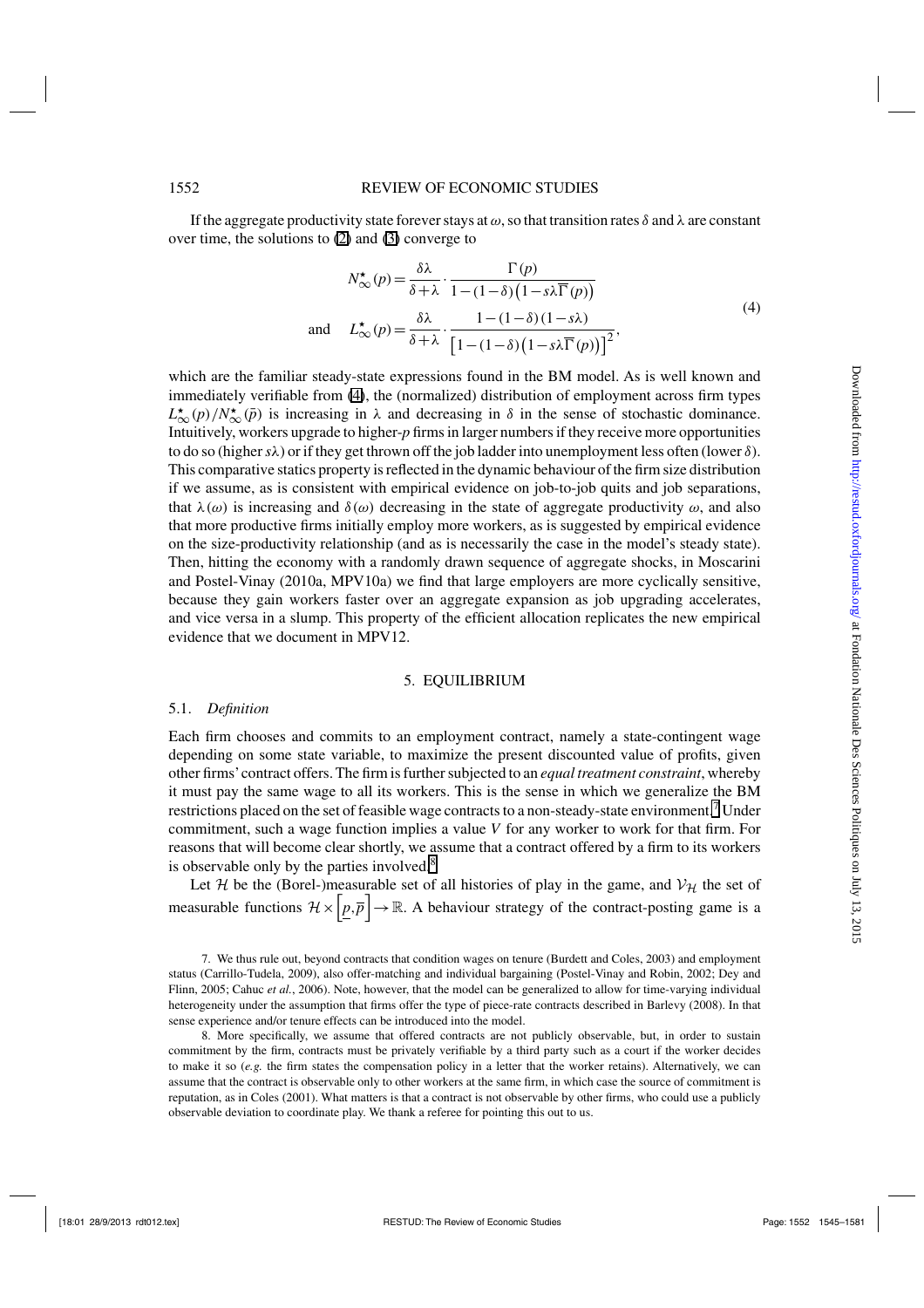function  $V \in V_H$  such that, when the history of past play in the game at time *t* is  $h^t \in H$ , each firm  $p \in \left[p, \overline{p}\right]$  offers value  $V_t(p) = V(h^t, p)$  to all of its workers.<sup>9</sup>

As *V* is measurable, we can define the c.d.f. of *offered* values,

$$
F_t(W) := \int_{\underline{p}}^{\overline{p}} \mathbb{I}\{V_t(p) \le W\} d\Gamma(p),\tag{5}
$$

for every  $h^t \in \mathcal{H}$ ,  $W \in \mathbb{R}$ , and where I is the indicator function. This is the fraction of firms that offer a value no greater than *W*, given history  $h<sup>t</sup>$  and given that all firms follow strategy *V*. This is also the chance that a worker who receives a job offer draws a value no higher than *W*. Let  $\overline{F}_t = 1 - F_t$  denote the survival function.

Let  $N_t(p)$  be the measure of workers currently employed at all firms of productivity up to  $p$ , so  $N_t(\bar{p})$  is total employment, both on the equilibrium path. For any history of play  $h^t \in \mathcal{H}$ , the c.d.f. of *earned* values,

$$
G_t(W) := \frac{1}{N_t(\overline{p})} \cdot \int_{\underline{p}}^{\overline{p}} \mathbb{I}\{V_t(p) \le W\} dN_t(p), \tag{6}
$$

is also well-defined. This is the probability that a randomly drawn worker is currently earning value no greater than *W* after history *h<sup>t</sup>* . Due to aggregate shocks, which affect both the offered values directly and the distribution of employment  $N_t$  through turnover rates, the distributions  $F_t$ and *Gt* are themselves stochastic.

Given a strategy  $V \in V_H$  followed by all firms and the resulting distribution of offers  $F_t$ , and unemployed worker earns a value  $U_t$  solving:

$$
U_t = b_t + \beta \mathbf{E}_t \left[ \left( 1 - \lambda_{t+1} \right) U_{t+1} + \lambda_{t+1} \int \max \langle v, U_{t+1} \rangle dF_{t+1}(v) \right],\tag{7}
$$

where the expectation is taken over the new state, conditional on the current history *h<sup>t</sup>* (hence the time subscript in the expectation operator). The new state determines the stochastic contact rate  $\lambda_{t+1}$ , offer distribution  $F_{t+1}$ , and continuation value of unemployment  $U_{t+1}$ . The unemployed worker collects a flow value  $b_t$  and, next period, when aggregate productivity becomes  $\omega_{t+1}$ , she draws with chance  $\lambda_{t+1} = \lambda(\omega_{t+1})$  a job offer from the distribution of offered values  $F_{t+1}$ , that she accepts if its value exceeds that of staying unemployed.

A firm that observes state  $\omega_{t+1}$  and decides to post a continuation value  $W_{t+1} \leq U_{t+1}$  loses all workers, who quit to unemployment, so  $L_{t+1} = 0$ . Otherwise, by the Law of Large Numbers,<sup>10</sup> the size  $L_t$  of a firm which posts a value  $W_{t+1} > U_{t+1}$  changes to

$$
L_{t+1} = L_t \left(1 - \delta_{t+1}\right) \left[1 - s\lambda_{t+1} \overline{F}_{t+1} \left(W_{t+1}\right)\right] + \lambda_{t+1} \left[1 - N_t \left(\overline{p}\right)\right] + s\lambda_{t+1} \left(1 - \delta_{t+1}\right) N_t \left(\overline{p}\right) G_{t+1} \left(W_{t+1}\right).
$$
\n(8)

9. To simplify notation, a time superscript on a variable denotes its entire history to date, while a time subscript denotes its current value given the current state of aggregate productivity  $\omega$  and history to date. Every variable dated  $t+1$ has to be interpreted at time *t* as a random variable, with randomness generated by the evolution of the aggregate state and by history of play between *t* and *t*+1. We make dependence of the various value and policy functions on the relevant states explicit again in the Appendix, which contains the proofs of our main results.

10. The exogenous separation of worker  $i \in [0, L_t]$  is a Bernoulli random variable  $\Delta(i)$  equal to 1 with probability  $\delta_t$ and to 0 with probability  $1-\delta_t$ . Total separations equal the sum of the realizations of these Bernoulli events,  $\int_0^{L_t} \Delta(i) di$ . By assumption,  $\Delta(i)$  and  $\Delta(j)$  are independent for any two workers *i*,*j*, have common mean  $\delta_t$  and finite variance  $\delta_t(1-\delta_t)$ . By the Law of Large Numbers for a continuum of random variables in Uhlig (1996), Theorem 2, this integral equals δ*tLt* a.s. Similarly for hires from unemployment and from other firms.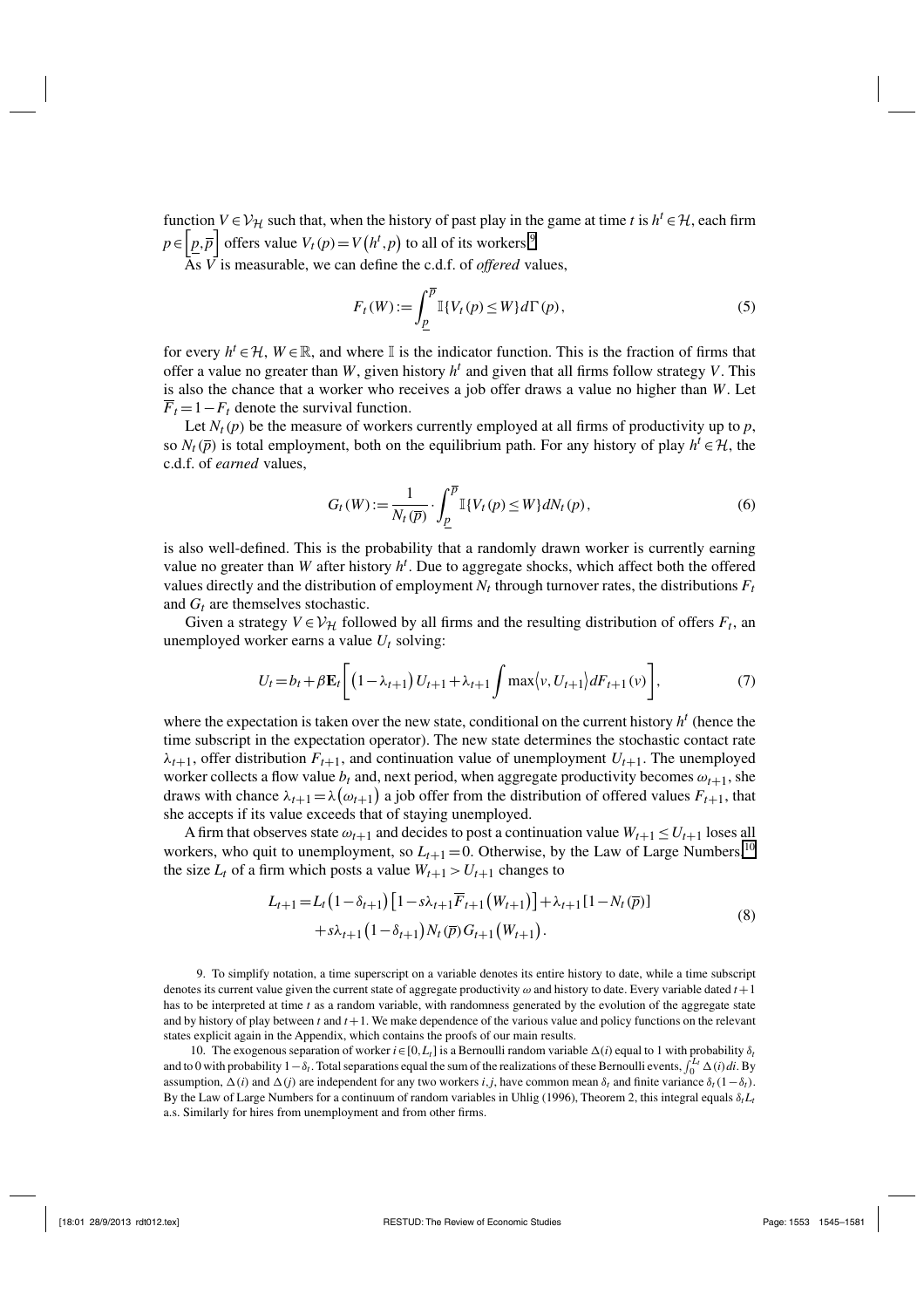After the new aggregate state  $\omega_{t+1}$  is realized, of the measure  $L_t$  of workers currently employed by this firm, a fraction  $\delta_{t+1} = \delta(\omega_{t+1})$  are separated exogenously into unemployment. Of the  $(1 - \delta_{t+1})$  fraction of survivors, a fraction  $s\lambda_{t+1}F_{t+1}(W_{t+1})$  quit because they draw from  $F_{t+1}$ an outside offer which gives them a value larger than  $W_{t+1}$ . The currently unemployed  $1 - N_t(\bar{p})$ find jobs with chance  $\lambda_{t+1} = \lambda(\omega_{t+1})$ , and accept an offer  $W_{t+1} > U_{t+1}$  from this firm. By random matching, each firm offering  $W_{t+1} > U_{t+1}$  receives an inflow of workers from unemployment that is independent of  $W_{t+1}$ , and is equal for all firms due to the normalization to uniform sampling weights. The employed who have not lost their jobs  $(1 - \delta_{t+1})N_t(\bar{p})$  receive an offer with chance  $s\lambda_{t+1}$ , and accept it if the value  $W_{t+1}$  they draw is larger than what they are already earning (probability  $G_{t+1}(W_{t+1})$ ), in which case they quit to this firm offering  $W_{t+1}$ .

Let  $L_t(p)$  be the size of a firm of productivity p on the equilibrium path, which follows:

$$
L_{t+1}(p) = L_t(p) \left(1 - \delta_{t+1}\right) \left[1 - s\lambda_{t+1} \overline{F}_{t+1}\left(V_{t+1}(p)\right)\right] + \lambda_{t+1} \left[1 - N_t(\overline{p})\right] + s\lambda_{t+1} \left(1 - \delta_{t+1}\right) N_t(\overline{p}) G_{t+1}\left(V_{t+1}(p)\right)
$$
\n(9)

so that

$$
N_t(p) = \int_{\underline{p}}^p L_t(x) \gamma(x) dx.
$$
 (10)

The support of  $N_t$  is contained in that of firm types (of  $\Gamma$ ), because no worker can be at a firm of type *p* if no such firm exists.

A value strategy  $W \in V_H$  is implemented by a wage strategy  $w \in V_H$  such that the worker's Bellman equation is solved by *W* given that all other firms play *V*: the worker receives the wage and, next period, the expected value of being either displaced, or retained at the same firm, or poached by a higher paying firm.

$$
W_{t} = w_{t} + \beta \mathbf{E}_{t} \left[ \delta_{t+1} U_{t+1} + (1 - \delta_{t+1}) W_{t+1} + (1 - \delta_{t+1}) s \lambda_{t+1} \int_{W_{t+1}}^{+\infty} (v - W_{t+1}) dF_{t+1}(v) \right].
$$
\n(11)

Workers act sequentially, as they are always free to quit. Firms choose once and for all at time 0 a strategy *V* (a state-contingent value policy), and commit to it. The constraint of delivering the promised value to the workers, once hired, is binding because, after hiring a worker with a promise of  $W_{t+1}$ , the firm would like to renege and to squeeze the worker against the participation constraint  $W_{t+1} = U_{t+1}$ .

Our assumption that a contract offer is only observed by the firm and by the workers who receive it implies that any deviation by a firm to a different pre-committed contract will be observed at most by the workers that the firm will hire over the countable infinite horizon, and by the firms that will hire workers who worked in the past at the deviating firm. Both sets have measure zero. So the firm anticipates that any deviation will trigger no relevant change in other firms' behaviour, and, when choosing its strategy, takes the distributions of offers  $F_t$  and earned contracts  $G_t$  as given at any future point in time and state. The economy is always on the equilibrium path, independently of individual deviations, and we only need to check that the latter are not profitable.

Our first task is to find the state space on which equilibrium strategies can be conditioned. By assumption, past play by other firms is unobservable, hence cannot be part of  $H$ . By inspecting the equations, the strategically relevant history for a firm of type *p* is  $h^t = \{\omega_0, \dots, \omega_t, t, L_{t-1}\}\.$  Given initial conditions and a strategy  $V$ , knowing the value of this  $h<sup>t</sup>$  is enough to compute the entire history of play by all firms to date *t*. The history of aggregate productivity  $\omega^{t-1} := {\{\omega_s\}}_{s \leq t-1}$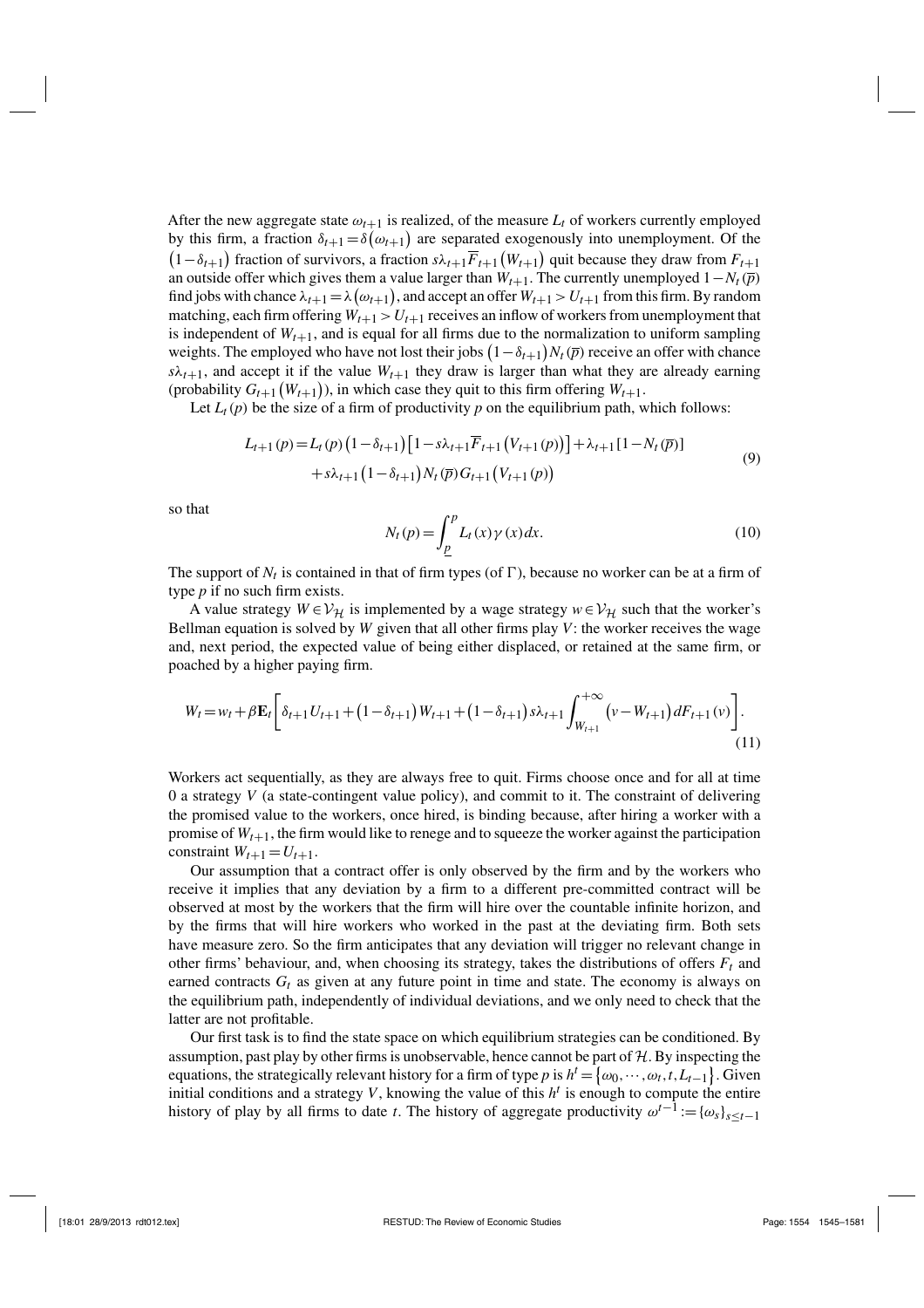is directly payoff-relevant at *t* only insofar as it determines the size distribution  $N_{t-1}$ , thus the value distribution *Gt*−<sup>1</sup> through (6). But ω*t*−<sup>1</sup> can also be used by firms as a public randomization device to coordinate actions, hence  $N_{t-1}$  is not sufficient for  $\omega^{t-1}$  in a strategic sense. Note that the relevant history *h<sup>t</sup>* on which firms can condition their choices at time *t* includes  $\omega_t$  and  $L_{t-1}$ but not  $L_t$ , because according to the timing we assumed current firm size  $L_t$  is determined by the value offered at time *t*, which depends on  $h^{t}$ .<sup>11</sup>

The equilibrium strategy  $V$  is a fixed point: if all firms pre-commit at time 0 to the value offer strategy *V*, a function of the history of play *h<sup>t</sup>* , and workers act optimally at all points in time *t*, given the implied evolution of the cross-section distributions of values offered  $F_t$  and earned  $G_t$ and of the value of unemployment  $U_t$ , each firm's best response to maximize expected discounted profits at time 0 is to follow the same strategy *V*.

To further reduce the state space to a tractable dimensionality, we restrict attention to strategies that depend only on *current values of payoff-relevant variables*, namely own productivity *p*, own firm size  $L_{t-1}$ , the new state of aggregate productivity  $\omega_t$ , and distribution of employment  $N_{t-1}$ . This restriction is in the spirit of Maskin and Tirole (2001)'s Markov Perfect Equilibrium, although that is defined for games of observable actions without commitment. Importantly, this restriction excludes calendar time, because not payoff-relevant, from the state space. In this sense, our Markov strategies are "stationary".

**Definition 1.** *A* MARKOV CONTRACT-POSTING EQUILIBRIUM is a measurable function V of own *productivity p, own size Lt*−1*, the new state of aggregate productivity* ω*t, and distribution of employment Nt*−1*, with the following property: for every firm type p, if all other firms of type x* play *V*, so that (5), (6) and (9) hold with  $V_t(x) = V(x, L_{t-1}(x), \omega_t, N_{t-1})$ , the wage function *that implements V (i.e. solves* (11) *with*  $W_t = V_t(p)$  *also maximizes firm p's expected present discounted value of profits at time 0.*

Note that the Markov state variable contains only one endogenous (to the firm) state variable, its own size  $L_{t-1}$ , the rest being either a fixed parameter *p* or aggregate states,  $\omega_t$  and  $N_{t-1}$ , that are independent of any individual firm's behaviour, both on and off the equilibrium path. Making strategies independent of past values of aggregate productivity comes at the cost of introducing in the state the distribution of employment  $N_{t-1}$ . This is also an infinitely dimensional object, but it turns out to be much more tractable than the entire history of  $\omega_t$ , as we will see next.

#### 5.2. *The firm's contract-posting problem*

We fix the Markov strategy of other firms *V* and omit it from the notation for simplicity. The firm can always guarantee itself zero flow profits by making the participation constraint  $W_t \ge U_t$  bind and dismissing all workers, so offering any value lower than  $U_t$  is equivalent to an offer  $W_t = U_t$ which guarantees zero output and flow profits this period.

The firm maximizes, under commitment, the expected present discounted value of profits at time 0,  $\Pi_0$ . The problem can be formulated recursively (Spear and Srivastava, 1987) by introducing an additional, fictitious state variable, namely the continuation utility  $\overline{V}$  that the firm promised at time *t*−1 to deliver to the worker from this period *t* on. While we subsume all

<sup>11.</sup> Under this definition, part of  $h<sup>t</sup>$ , specifically firm size  $L<sub>t</sub>$ , is not publicly observed. When maximizing, each firm believes that other firms offer values according to the strategy evaluated at the the publicly observed history of aggregate productivity,  $\omega^t$ , and their own size *on the equilibrium path*,  $L_t(p)$ , which the firm can calculate only based on known initial conditions and  $\omega^t$ . As mentioned, when optimizing, each firm correctly believes that, irrespective of its own choices, the rest of the economy is always on the equilibrium path. The question is what is this path.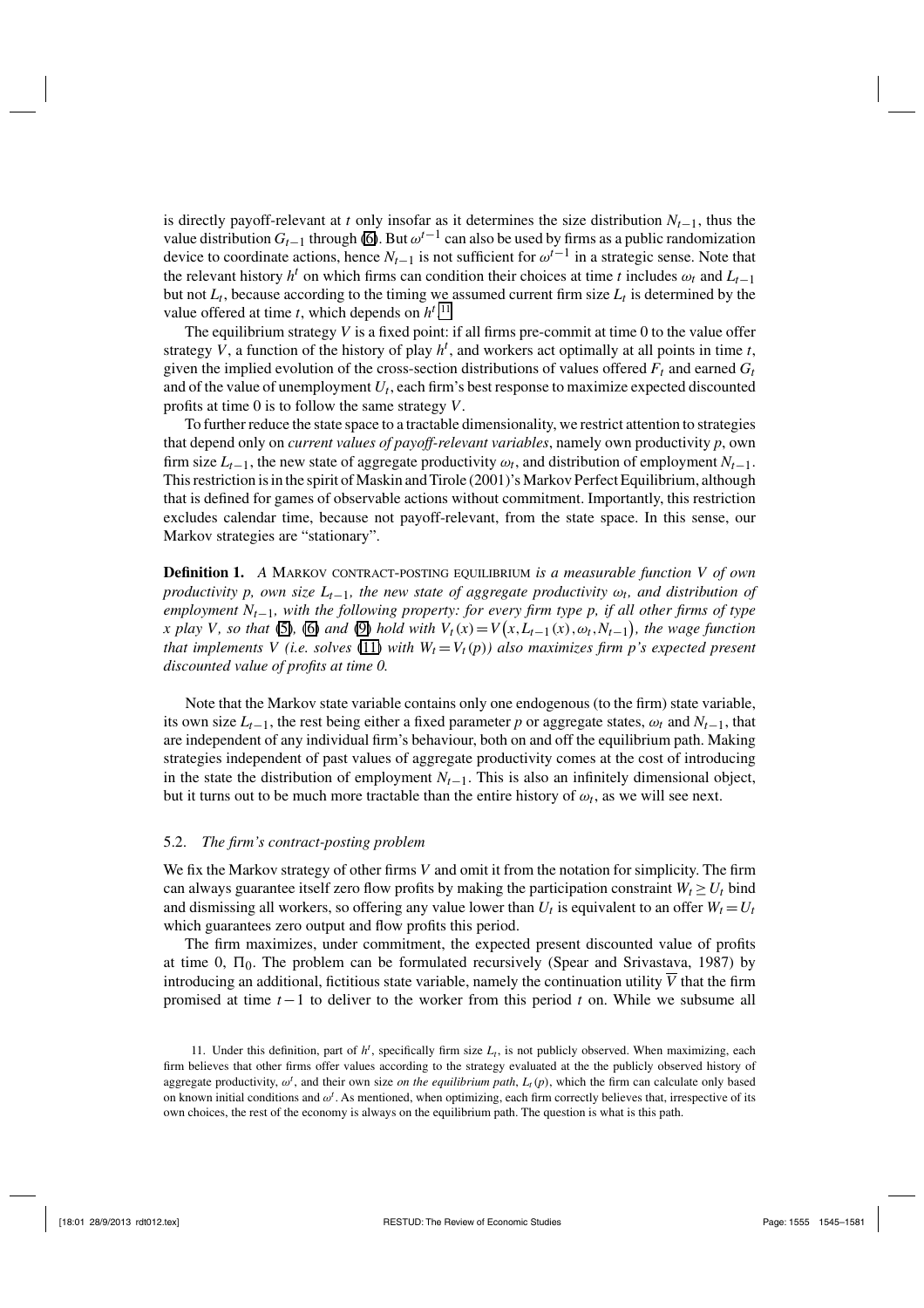other state variables  $\{p, L_t, \omega_t, N_t\}$  in the time index of the firm's value/objective  $\prod_t, k^2$  we make the dependence of these profits on promised value  $\overline{V}$  explicit, because of its central strategic importance. So the firm solves

$$
\Pi_t(\overline{V}) = \sup_{w_t, W_{t+1} \ge U_{t+1}} \left\{ (\omega_t p - w_t) L_t + \beta \mathbf{E}_t \left[ \Pi_{t+1} \left( W_{t+1} \right) \right] \right\} \tag{12}
$$

subject to a Promise-Keeping (PK) constraint to deliver the promised  $\overline{V}$ :

$$
\overline{V} = w_t + \beta \mathbf{E}_t \left[ \delta_{t+1} U_{t+1} + (1 - \delta_{t+1}) (1 - s \lambda_{t+1} \overline{F}_{t+1} (W_{t+1})) W_{t+1} + (1 - \delta_{t+1}) s \lambda_{t+1} \int_{W_{t+1}}^{+\infty} v dF_{t+1}(v) \right].
$$
\n(13)

The expectations are taken with respect to the future realization  $\omega_{t+1}$  of aggregate productivity conditional on the date-*t* state variable, while firm size  $L_t$  evolves according to (8), cumulated firm size  $N_t$  follows (10).

The continuation value on the RHS of (13) comes from (11) after a small algebraic manipulation. In (12), given the timing of events, the firm collects flow revenues, equal to per worker productivity  $\omega_t p$  times firm size  $L_t$ , then chooses and pays the flow wage  $w_t$  to each worker, then observes the new state of aggregate productivity  $\omega_{t+1}$ , and finally chooses the continuation contract (promised value)  $W_{t+1}$ , so that wage and continuation values deliver to the workers the current promised value  $\overline{V}$ , in expectation, as per (13).

To characterize the best-response contract, we first describe an equivalent unconstrained recursive formulation of the contract-posting problem. We define the joint value of the firm and its *existing* workers:

$$
S_t = \Pi_t + \overline{V}L_t.
$$

Solving for the wage  $w_t$  from (13) and replacing it into the firm's Bellman equation (12) we see that the joint value function  $S_t$  solves:

$$
S_{t} = \omega_{t} pL_{t} + \beta \mathbf{E}_{t} \left[ \delta_{t+1} U_{t+1} L_{t} \right] + \beta \mathbf{E}_{t} \left[ \sup_{W_{t+1} \geq U_{t+1}} \left\langle \left( 1 - \delta_{t+1} \right) s \lambda_{t+1} L_{t} \int_{W_{t+1}}^{+\infty} v dF_{t+1}(v) \right. \right.+ S_{t+1} - W_{t+1} \left\{ \lambda_{t+1} (1 - N_{t}(\overline{p})) + \left( 1 - \delta_{t+1} \right) s \lambda_{t+1} N_{t}(\overline{p}) G_{t+1}(W_{t+1}) \right\} \right)
$$
\n
$$
(14)
$$

again subject to (8) and (10).<sup>13</sup> The joint value  $S_t$  to the firm and its existing workers equals the total flow output,  $\omega_t p L_t$ , plus the expected discounted continuation value. This includes (in order) the value of unemployment for those workers who are displaced exogenously, the value of a new

<sup>12.</sup> Note that, given our assumed timing, the continuation value that the firm chooses to offer to the worker depends on  $\{p, L_t, \omega_{t+1}, N_t\}$  because the firm observes  $\omega_{t+1}$  before quantifying the promised continuation value. But the present discounted value of profits of the firm at the beginning of time *t*,  $\Pi_t$ , is a function of the different state  $\{p, L_t, \omega_t, N_t\}$ , because  $\omega_{t+1}$  is not known at the beginning of the period, when paying the wage  $w_t$ . So  $\{p, L_t, \omega_{t+1}, N_t\}$  is the strategically relevant state variable, the argument of the optimal policy function, which determines the offered value, and  $\{p, L_t, \omega_t, N_t\}$ is the state variable of the firm's optimization problem, the argument of the firm's value (profit) function.

<sup>13.</sup> A detailed proof of this claim is available in Section 1 of the Supplementary Material to this article.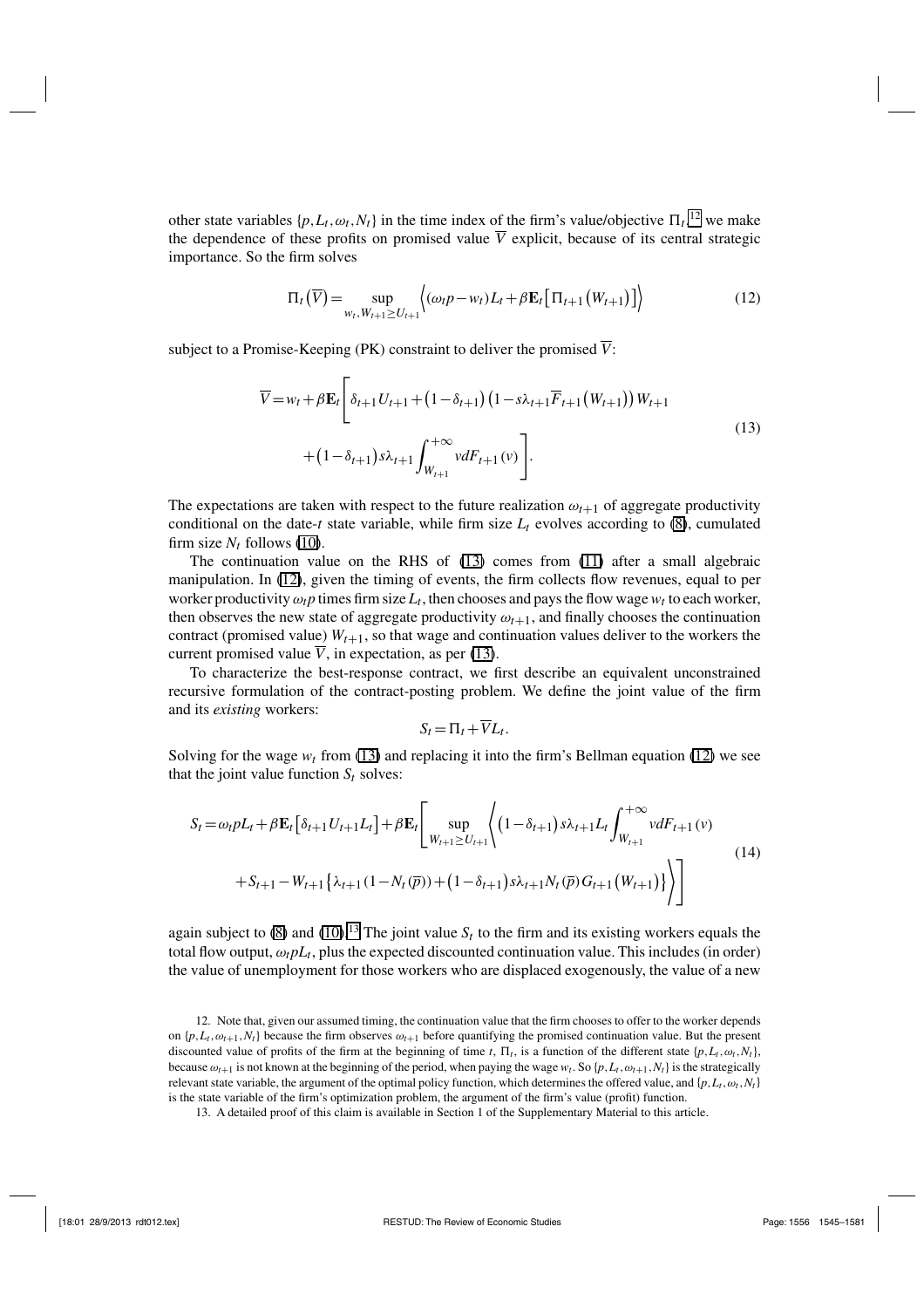job for those workers who are not displaced and find a better offer than the one extended by the current firm and, on the second line of (14), the joint continuation value of the firm and of its current (time *t*) workers. In turn, the latter equals the joint continuation value  $S_{t+1}$  of the firm and its future workforce—made up of stayers among the current (date-*t*) workforce plus next period  $(data-t+1)$  hires—minus the value to be paid to new hires, either from unemployment or from other firms (respectively, the two terms in curly brackets in the second line of (14)). If we did not subtract this cost of employing new hires, this Bellman equation would generate the joint value of the firm and *all* of its workers, current *and* future. In this case, the firm would optimally offer its workers the maximum value, namely pay a wage equal to productivity (the proof, omitted, is available upon request). As is standard, the efficient solution to a moral hazard problem is to "sell the firm to the workers". In our economy, however, firms do not pursue efficiency, but maximize profits. Therefore, the optimal value-offer policy is an interior solution.

Crucially, the current promised value  $\overline{V}$  does not appear in (14), either directly or in the law of motion of transition rates  $\lambda_{t+1}$ ,  $\delta_{t+1}$ , firm size  $L_{t+1}$ , and value distributions  $F_{t+1}$ ,  $G_{t+1}$ . So the DP problem in (14) and its solution are independent of  $\overline{V}$ . Along the optimal path, the level of current promised utility  $\overline{V}$  only affects the distribution of payoffs between the firm and its existing workers, not its overall level  $S_t$ , nor the choice of tomorrow's promised values  $W_{t+1}$ . The intuition is clear. The workers' turnover decisions only depend on continuation values  $W_{t+1}$ promised by the firm, so the same applies to firm continuation profits  $\Pi_{t+1}$ . The firm thus offers state-contingent  $W_{t+1}$  to maximize  $\Pi_{t+1}$  independently of the currently promised value  $\overline{V}$ . Then, to deliver  $\overline{V}$  as promised without distorting the optimally set future turnover, the firm adjusts the current wage  $w_t$ .

An issue arises with the initially promised value, before the firm chooses and commits to the contract at time 0. If the firm has some employees at time 0 and all the bargaining power, it optimally pays the lowest possible wage and extracts all rents from its initial workforce, by making them just indifferent between staying or quitting into unemployment through an offered value  $U_0 = U(\omega_0, N_0)$ . It cannot be always optimal, however, to pre-commit to offer again the same value of unemployment  $U_0$  in the future, whenever the state of the firm returns to  $\{p, L_0, \omega_0, N_0\}$ , because that offer would maximize attrition, and in general the firm is willing to pay extra to retain more workers. So the best response by any firm in this state  $\{p, L_0, \omega_0, N_0\}$  is different at time 0 and at a later date, thus is time-dependent, or non-Markovian. This is true even if all other firms offer Markov contracts. Hence, if the firm has both employees before it has committed to the contracts *and* all the bargaining power, a Markov contract-posting equilibrium may not exist. This, however, turns out to be a technical issue of little economic substance, with multiple possible and equivalent resolutions. Assume all other firms offer a Markov contract. Then, as just shown, at each time  $t = 1, 2...$  the best-response value that the firm promises in each state next period does not depend on the current value promised to its workers, inherited from commitment in the previous period *t* − 1. By induction, the best-response value that the firm promises at each future date and state does not depend on the value earned by its initial employees *L*0; *i.e.* continuation play does not depend on the initial rent-sharing at time 0. Therefore, we can calculate a Markov best response from time  $t = 1$  by solving (14) and ignoring the time-0 problem. Then, we can fix arbitrarily the value paid to initial employees, subject to participation constraints of all parties. Just as one example, we can assume that initial workers bargain with the firm over the initial value, and each of them obtains exactly the same value  $V_0(p)$  that the firm promises to deliver if the state returns later to the initial one  $\{p, L_0, \omega_0, N_0\}$ , so that the whole best response to a Markov contract is itself Markov. The continuation contract promised in each state from time  $t = 1$  on, thus the equilibrium predictions of the model, are unaffected by this initial choice, so we do not delve into it.

The optimal policy solving the unconstrained DP problem (14) also solves (12) subject to (13). We therefore focus on the analysis of the simpler problem (14). An equilibrium is a fixed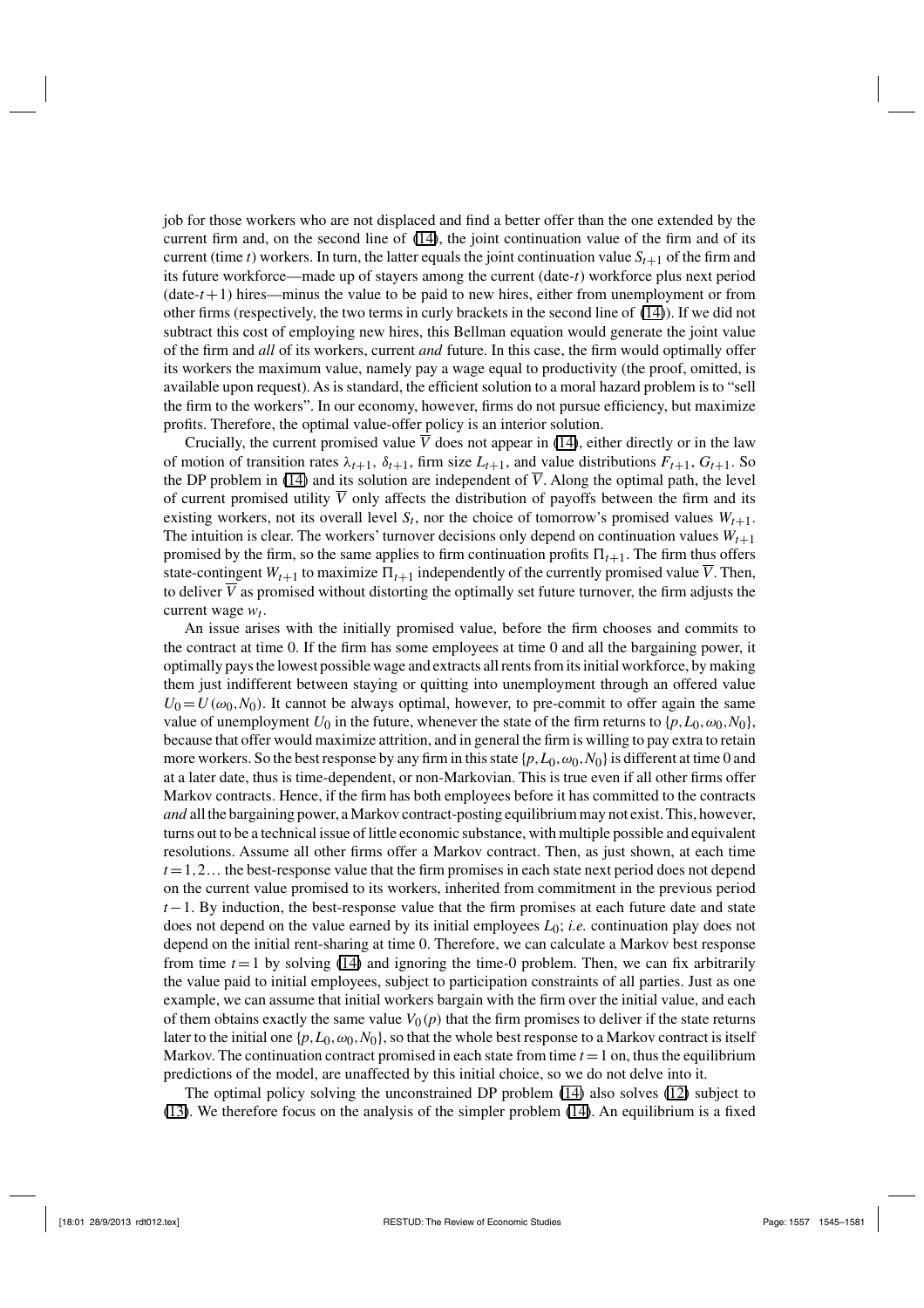point, a solution *V* to this DP problem that coincides with the strategy followed by the other firms. To find the equilibrium, we proceed as follows. First, we show that the equilibrium distribution of values offered (*F*) and earned (*G*), whatever they are, must be atomless on a connected support. Next, a best-response value to any strategy followed by all other firms must be strictly increasing in own productivity *p* and size *L*. Finally, under certain sufficient conditions, in that smaller set of monotonic functions we construct the unique equilibrium.

#### 5.3. *Properties of the equilibrium distributions of contracts*

The distributions of offered and accepted worker values,  $F_t$  and  $G_t$ , must satisfy certain general properties in equilibrium, which parallel similar properties of the corresponding wage distributions in the original BM model.

**Proposition 1** ( $F_t$  and  $G_t$  are atomless). In equilibrium  $F_t$  and  $G_t$  are atomless at all dates t *and in all states, with their common support being compact and convex.*

To see why there can be no atom in either  $F_t$  or  $G_t$ , observe that, by the equal treatment constraint, if  $F_t$  had an atom at some value  $W_t$ , then so would  $G_t$ . But an atom in  $G_t$  would open the way to a profitable deviation, as in BM. A firm that is part of the atom that offers the same  $W_t$  could marginally raise the wage  $w_t$  and leave the continuation value unchanged, increase the chance of beating at time  $t-1$  all competitors who offer  $W_t$ , and thus poach at  $t-1$  an additional measure of workers at a negligible marginal cost. This deviation is unprofitable only if the firm was already offering its workers so much as to break even in expected present discounted terms. But then a more drastic deviation towards offering, *e.g.*  $W_t = U_t$  in all states is profitable as all unemployed workers accept this offer and stay for a while, generating strictly positive profits for all but the zero measure of firms with marginal productivity type that break even with  $W_t = U_t$ .

To see why the support of  $F_t$  and  $G_t$  is convex, observe that if there was a gap then the lower and upper bounds of this gap would generate the same hiring and retention, so the same firm size, but the upper bound would cost the firm more in terms of wages, so no firm would post such an upper bound. To see why the support is compact, observe that  $\overline{W} = \overline{\omega p}/(1-\beta)$  is a natural upper bound to the offered value, with  $\overline{\omega}$  the upper bound of  $\Omega$ : the firm can always do weakly better by offering less than  $\overline{W}$ , as it can hope to make some profits. So the support is a convex and bounded subset of  $\mathbb{R}_+$ , which we can therefore take to be compact without loss in generality.

#### 5.4. *Rank-Preserving Equilibrium*

While solving for equilibrium directly is an intractable problem because the size distribution of firms *Nt* is an infinitely dimensional state variable, we can still define a tractable and natural class of equilibria, which have the following property. Recall that  $L_t(p)$  denotes employment size of a type-*p* firm along the equilibrium path, *i.e.* the size attained by that firm given the initial size distribution at date 0 and given that all firms have played the equilibrium strategy from date 0 up to the current date *t*. Then:

**Definition 2.** *<sup>A</sup>* Rank-Preserving Equilibrium (RPE) *is a Markov equilibrium V where, on the equilibrium path, a more productive firm always offers its workers a higher continuation value:*  $V_{t+1}(p) = V(p, L_t(p), \omega_{t+1}, N_t)$  is increasing in p, including the effect of p on current firm size *Lt*(*p*)*.*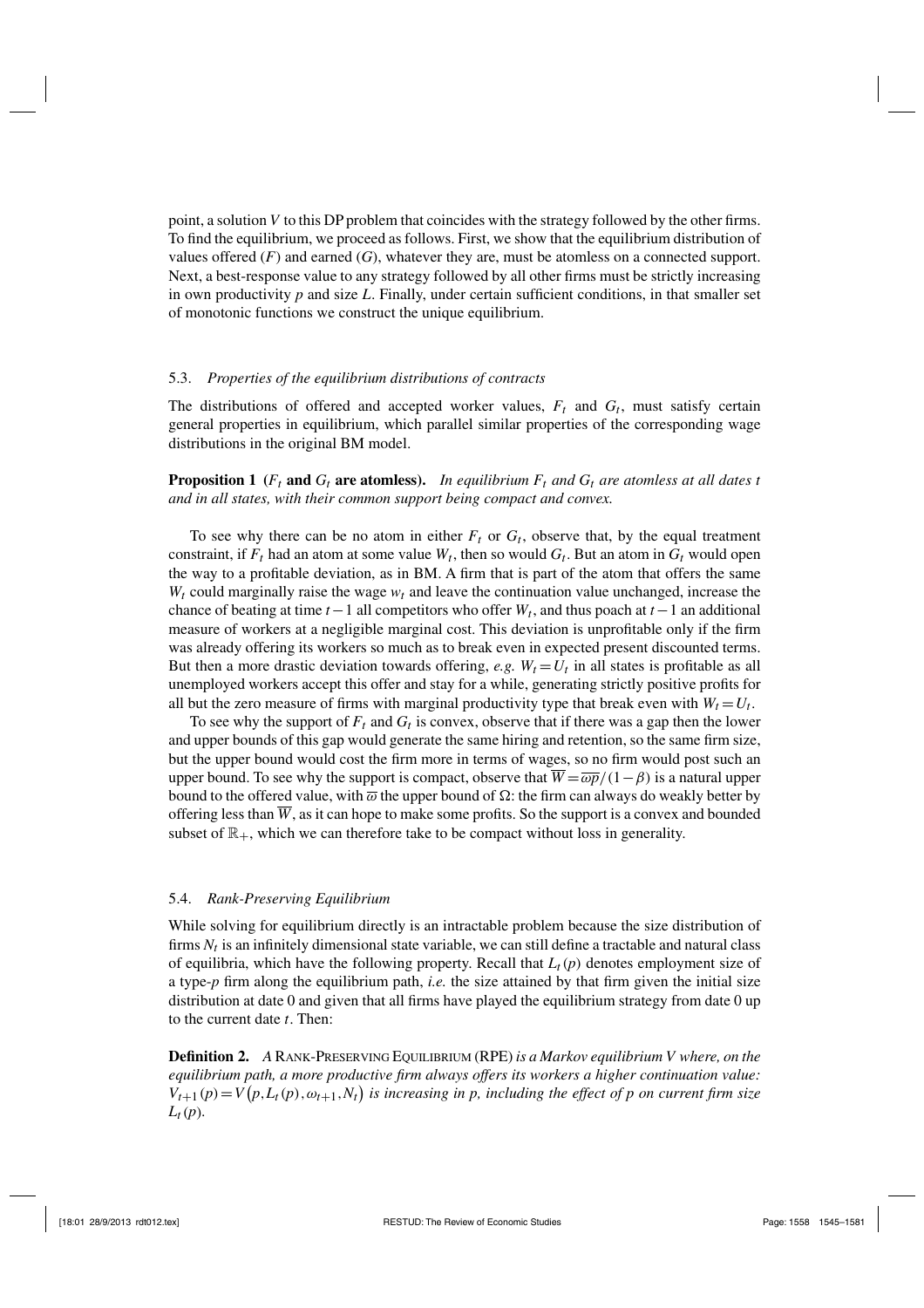As a direct consequence of the above definition, in a RPE, workers rank their preferences to work for different firms according to firm productivity at all dates. The following two properties thus hold true in any RPE: the proportion of firms that offer less than  $V_{t+1}(p)$  is simply the proportion of firms that are less productive than *p*,

$$
F_t(V_t(p)) \equiv \Gamma(p),\tag{15}
$$

and the fraction of employed workers who earn a value that is lower than that offered by *p* equals the share of employment at firms less productive than *p*:

$$
G_t(V_t(p)) = \frac{N_{t-1}(p)}{N_{t-1}(\overline{p})}.
$$
\n(16)

As we will see, these restrictions will drastically simplify the computation of equilibrium in the stochastic model. Moreover, the RP property is theoretically appealing for at least two more reasons. First, it parallels a well-known property of the unique static equilibrium characterized by BM, which is that workers rank firms according to productivity. Second, RPE feature constrainedefficient labour reallocation at all dates: if workers consistently rank more productive firms higher than less productive ones, then job-to-job moves will always be up the productivity ladder. That is, if the value of leisure  $b_t$  is small enough, the unique RPE allocation is  $L_t(p) = L_t^*(p)$  and  $N_t(p) = N_t^{\star}(p)$  at all points in time and states.

It is therefore natural to ask how general Rank-Preserving Equilibria are. We now show that under a sufficient condition on the initial size distribution of employment, all Markov equilibria must be Rank-Preserving. Because the employment allocation in a RPE is constrained efficient, it is also unique. This is the central result of the article. It builds on the following, key technical result.

**Proposition 2 (Increasing best response).** *For any Markov strategy played by other firms, i.e.* for any map V from payoff-relevant states  $(p, L_t, \omega_{t+1}, N_t)$  to continuation values offered to *workers, the best response of a given firm is Markov and increasing in the firm's productivity p and size Lt.*

As a Markov equilibrium strategy is a best response to itself, it must share the same monotonicity properties. Although its proof, in Section A of the Appendix, is technically quite involved, Proposition 2 has a simple economic intuition, which extends the logic of BM's steadystate model to our dynamic setting. Consider the first statement: offered values are increasing in firm productivity *p*. In BM, more productive firms offer higher wages due to a single-crossing property of their steady-state profits, which in turn reflects two very basic economic forces. First, a higher wage implies a larger firm size, as a more generous offer makes it easier to poach workers and to fend off competition. Second, a larger firm size is more valuable to a more productive firm, because each worker produces more. Therefore, by a simple monotone comparative statics argument, it must be the case that more productive firms offer more, employ more workers, and earn higher profits. Simply put, a more productive firm can afford paying more, and is willing to do so to attract workers, because its opportunity cost of not producing is higher.

The intuition for the second statement of Proposition 2, that offered continuation values are increasing in current size, is slightly more involved, and can be clarified in a simple two-period, deterministic version of the model. Let F denote the distribution of second-period wages, rather than values, assumed to be differentiable for simplicity, with  $F' = f$ . Consider a firm inheriting a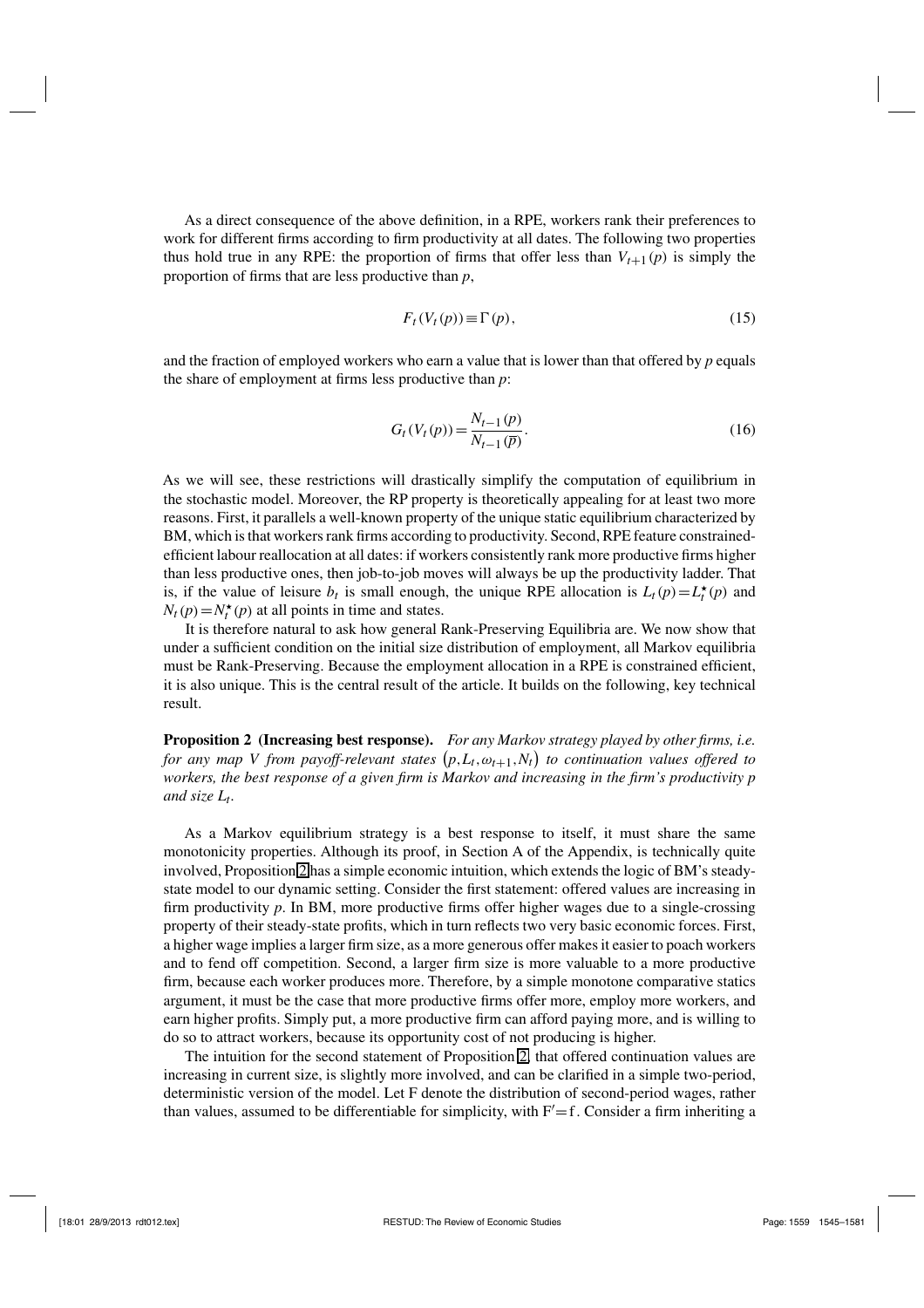workforce size of  $L_0$ , who have been promised today a continuation value

$$
\overline{V}_0 = w_0 + \beta \left[ \delta U_1 + (1 - \delta) \left( 1 - s \lambda \overline{F}(w_1) \right) w_1 + (1 - \delta) s \lambda \int_{w_1}^{+\infty} w dF(w) \right].
$$
 (17)

Solve this PK constraint for the initial wage  $w_0(w_1)$  as a function of the future wage  $w_1$ , given promised utility  $\overline{V}_0$ . The firm chooses the wage  $w_1$  to maximize the PDV of profits

$$
\Pi(w_1) = [p - w_0(w_1)]L_0 + \beta (p - w_1)L_1(w_1),
$$

where next period's size is  $L_1(w_1) = [(1 - \delta)(1 - s\lambda \overline{F}(w_1))L_0 + H(w_1)]$  and  $H(w_1)$  is the flow of hires from unemployment and from other firms (we keep this implicit). The marginal impact on profits of varying the future wage decomposes into three terms:

$$
\Pi'(w_1) = -\frac{dw_0}{dw_1}L_0 - \beta L_1(w_1) + \underbrace{\beta(p-w_1)s\lambda f(w_1)L_0}_{\text{Retention effect}} + \underbrace{\beta(p-w_1)H'(w_1)}_{\text{Recruitment effect}}.
$$

The last two effects are intuitive: by raising the wage, the firm retains more of its existing workers, an effect that is larger the bigger the firm to begin with, and attracts more workers, to an extent that does not depend on its current size. The wage-bill effect is less obvious. Raising the period-1 wage promise allows to reduce the period-0 wage by  $(dw_0/dw_1)$  on the  $L_0$  workers, and still deliver  $\overline{V}_0$ , but costs  $\beta L_1(w_1)$  in present value, as future workers  $L_1$  (survivors from period 0 plus new hires  $H(w_1)$ ), will be paid more. Using (17) to calculate  $(dw_0/dw_1)$  and the expression for  $L_1(w)$ , the wage-bill effect is independent of initial size and equals:

$$
\beta(1-\delta)\big(1-s\lambda\overline{\mathrm{F}}(w_1)\big)L_0-\beta\big[(1-\delta)\big(1-s\lambda\overline{\mathrm{F}}(w_1)\big)L_0+H(w_1)\big]=-\beta H(w_1).
$$

The intertemporal MRS between wages is exactly the same for the firm and for any worker in its period-0 workforce, namely, the discount factor  $\beta$  times the probability  $(1-\delta)(1-s\lambda\overline{F}(w_1))$ that the worker will be around to collect a higher payment. So firms are indifferent about the timing of wages paid to deliver a certain promised utility to their initial workforce. The only (and negative) effect of a higher future promised wage on the wage bill is for new hires, whose measure is independent of initial size. So, overall, only the retention effect depends, positively, on initial size, and  $\frac{d^2 \Pi}{(dw_1 dL_0)} > 0$ : the profit function is supermodular in initial size and future wage, so that initially larger firms offer higher future wages. Because the marginal tradeoff between today's wages and tomorrow's promised values does not depend on the level of the current promised value, this reasoning extends to the infinite horizon model with uncertainty. In the proof of Proposition 2, we formalize this intuition, to establish single-crossing properties of the maximand in the Bellman equation of the value-posting problem  $(14)$ , <sup>14</sup> which parallel the single-crossing property of steady-state profits in BM.

Translating this property of the best response into equilibrium characterization requires an extra induction step. In BM's stationary setup, firm size is an endogenous object, and BM look for an appropriate firm size distribution which guarantees a stationary allocation. In our dynamic model, firm size is a state variable, and its*initial* value is a parameter of the model, arbitrarily fixed,

14. In a way similar to that in which Caputo (2003) appeals to single-crossing properties of the Hamiltonian in his analysis of comparative dynamics for *deterministic* optimal control problems.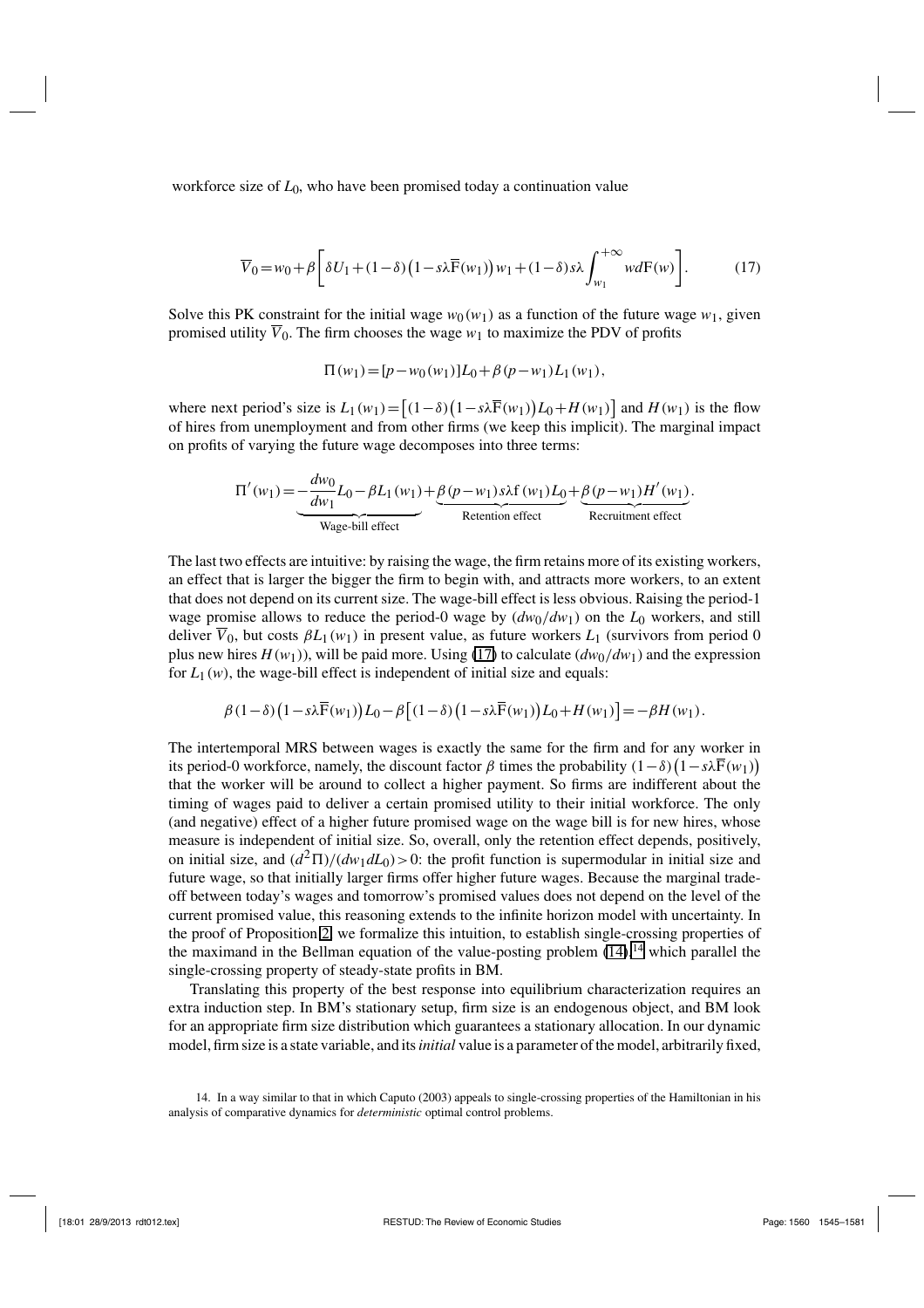not an endogenous object. Therefore, in order to get a start on monotone comparative dynamics, it is sufficient (but not necessary) that the initial size distribution shares the key property of BM's steady-state distribution; namely, it is weakly increasing in productivity.

To understand how restrictive these sufficient conditions are, consider first the case of completely homogeneous firms: they have the same productivity  $p(\Gamma)$  is degenerate) and same initial size. By Proposition 1, in equilibrium firms must randomize on the value offered at time  $t = 0$ . Firms that draw and offer a larger value pay higher wages but grow larger. By Proposition 2, from then on they pay a larger value, grow larger, and so on forever. So any Markov equilibrium is necessarily Rank-Preserving.

Next, assume that firms differ in their productivity but have the same initial size; *e.g.* they all start empty. Then by Proposition 1 the more productive firms initially offer their workers a larger value, grow larger, thus in the following period again offer a larger value, and so on forever. Again, any Markov equilibrium is necessarily Rank-Preserving.

Finally, if firms differ both in their productivity and in their initial size, then for RPE it suffices that more productive firms start out larger. This is the only genuine restriction for a RPE, and is sufficient, but not necessary. It aligns two separate motives to pay workers more, firm productivity and size, so there is some slack. The same induction logic applies.

We have proven the following:

**Proposition 3 (Ranked initial firm size implies RPE).** *Any Markov contract-posting Equilibrium is necessarily Rank-Preserving, and the ranking of firms' sizes is maintained on the equilibrium path, if either of the following two conditions is verified:*

- (1) *firms have the same productivity p*  $(\Gamma$  *is degenerate); or*
- (2) *firms differ in their productivity p* ( *has a continuous density*)*, and more productive firms are initially weakly larger*  $(L_0(p))$  *is non-decreasing in p*).

We stress that this is a characterization result, which neither establishes nor requires existence, let alone uniqueness, of a RPE. While the RPE allocation is unique, the RPE strategy needs not be unique. Our main result says that, if a Markov contract-posting Equilibrium *V* exists, then *V* can only be a best response to itself if it is increasing in  $p$ , including the effect of endogenous size on the posted value. So ours is a general monotonicity result, which does not require to either propose or calculate a particular value-offer strategy. In the next section, we show by construction existence and uniqueness of a RPE, which must then be the unique Markov equilibrium of the contract-posting game.

To characterize a RPE we need to describe how allocation and prices depend on exogenous states. The allocation is easy because constrained efficient. We already know from Section 4 how the size of each firm evolves in equilibrium. Indeed, the same logic applies to any job ladder model in which a similar concept of RPE can be defined. Nothing in the dynamics of  $L_t^*$  or  $N_t^*$ depends on the particulars of the wage setting mechanism, so long as this is such that employed job-seekers move from lower-ranking into higher ranking jobs in the sense of a time-invariant ranking. Therefore, this model's predictions about everything relating to firm sizes are in fact much more general than the wage- (or value-) posting assumption retained in the BM model. We now turn to supporting prices.

#### 5.5. *Existence and uniqueness of (Rank-Preserving) equilibrium*

Our aim in this section is to characterize equilibrium contracts in a way that will provide a constructive proof of uniqueness and—subject to a sufficient condition—of existence of RP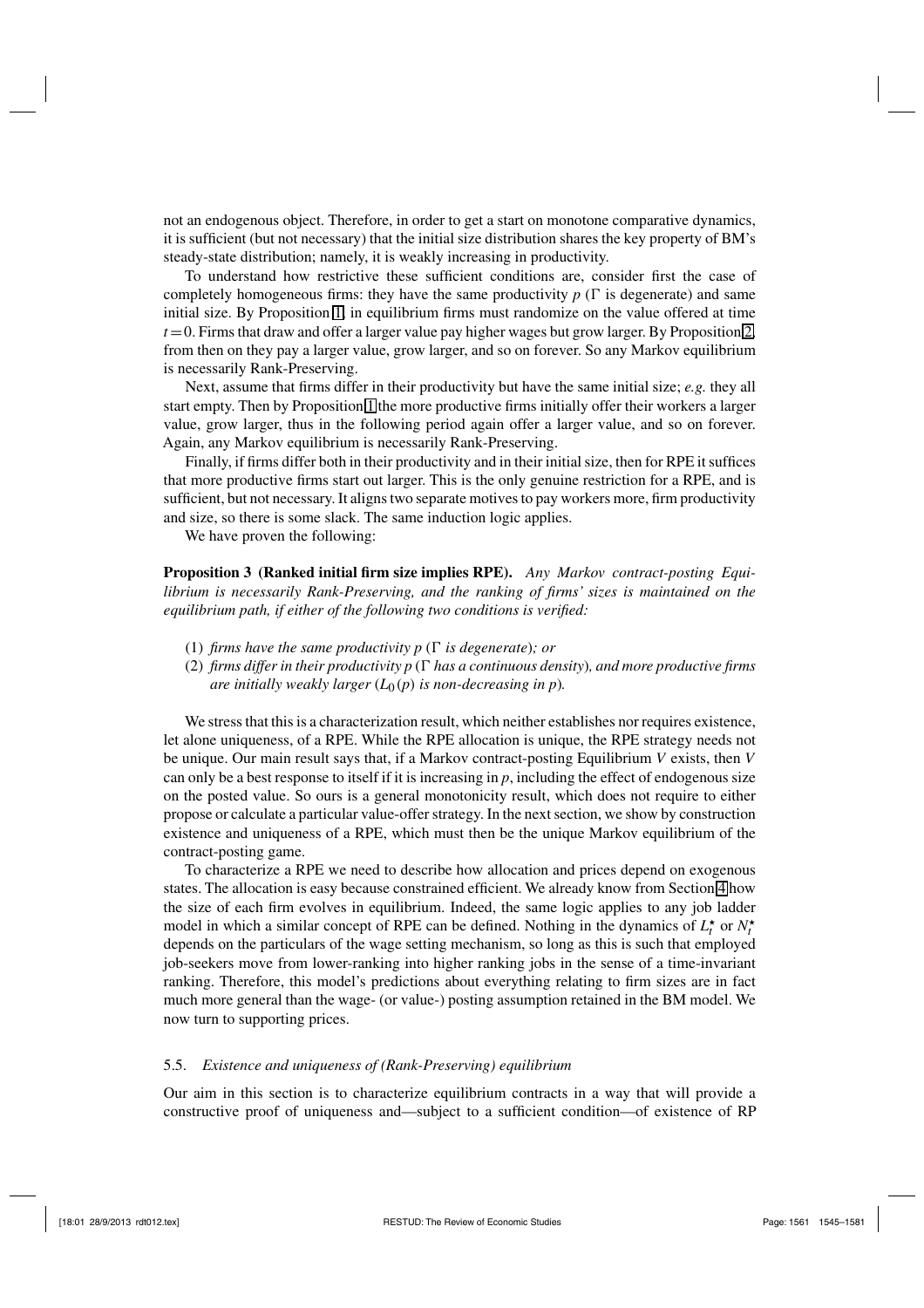equilibrium contracts. We begin by establishing some important properties of optimal contracts. Equation (1) combined with the assumption that initial firm size,  $L_0(p)$ , is a continuous function of *p* (see Section 3) ensures that  $L_t^*(p)$  is a continuous function of *p* at all dates *t* in a RPE. With that in mind, we can establish the following additional properties of the joint value function  $S_t$ and worker value function  $V_t$  in a RPE:

#### **Proposition 4 (Differentiability of value functions in RPE).** *The following properties hold in a RPE:*

- (1) the joint value  $S(p, L, \omega_t, N_t^{\star})$  of a firm of type p and of its L current employees is convex *in L, differentiable in L at*  $L = L_t^*(p)$ *, and such that*  $p \mapsto (\partial S/\partial L)(p, L_t^*(p), \omega_t, N_t^*)$  *is continuous.*
- (2) *the value*  $V_t(p) = V\left(p, L_{t-1}^{\star}(p), \omega_t, N_{t-1}^{\star}\right)$  *offered by a firm of type p is continuously totally differentiable in p.*

The proof is in Section B of the Appendix. While most of that proof is essentially technical, it begins by establishing continuity of  $V_{t+1}(p)$  in p, which follows from Proposition 1: a jump in  $V_{t+1}(p)$  would create a gap in the support of  $F_{t+1}$ , which Proposition 1 rules out.

The second statement in Proposition 4 allows us to differentiate (15) and (16) w.r.t. *p*. For all times *t* and states at time *t*:

$$
f_t(V_t(p))\frac{dV_t}{dp}(p) = \gamma(p) \quad \text{and} \quad g_t(V_t(p))\frac{dV_t}{dp}(p) = \frac{L_{t-1}^{\star}(p)}{N_{t-1}^{\star}(\overline{p})}\gamma(p). \quad (18)
$$

This differentiability property allows the use in (14) of first-order conditions:

$$
\lambda_{t+1} (1 - N_t^{\star}(\overline{p})) + s\lambda_{t+1} (1 - \delta_{t+1}) N_t^{\star}(\overline{p}) G(W_{t+1})
$$
\n
$$
= [S_L(p, L_{t+1}, \omega_{t+1}, N_{t+1}^{\star}) - W_{t+1}]
$$
\n
$$
\times (1 - \delta_{t+1}) s\lambda_{t+1} [L_t^{\star}(p) f_{t+1}(W_{t+1}) + N_t^{\star}(\overline{p}) g_{t+1}(W_{t+1})] - \xi_{t+1},
$$
\n(19)

where  $\xi_t$  is the Lagrange multiplier for the workers' participation constraint  $W_t \ge U_t$ , and where complementary slackness  $\xi_t(W_t - U_t) = 0$  applies at all *t*. In a RPE, (19) is solved by  $W_{t+1} =$  $V_{t+1}(p) = V(p, L_t^{\star}(p), \omega_{t+1}, N_t^{\star}).$ 

Define the costate variable

$$
\mu_t(p) := \frac{\partial S}{\partial L} (p, L_t^{\star}(p), \omega_t, N_t^{\star}),
$$

which measures the shadow value to the worker-firm collective of the marginal worker, given the aggregate state, along the equilibrium path. Combining (19) and the various restrictions (15), (16), and (18) that hold in a RPE, we obtain the RPE version of the NFOC (19):

$$
\lambda_{t+1}u_t + s\lambda_{t+1} \left(1 - \delta_{t+1}\right) N_t^{\star}(p) = \left[\mu_{t+1}(p) - V_{t+1}(p)\right] \frac{2s\lambda_{t+1}\left(1 - \delta_{t+1}\right)L_t^{\star}(p)\gamma(p)}{dV_{t+1}/dp} - \xi_t. \tag{20}
$$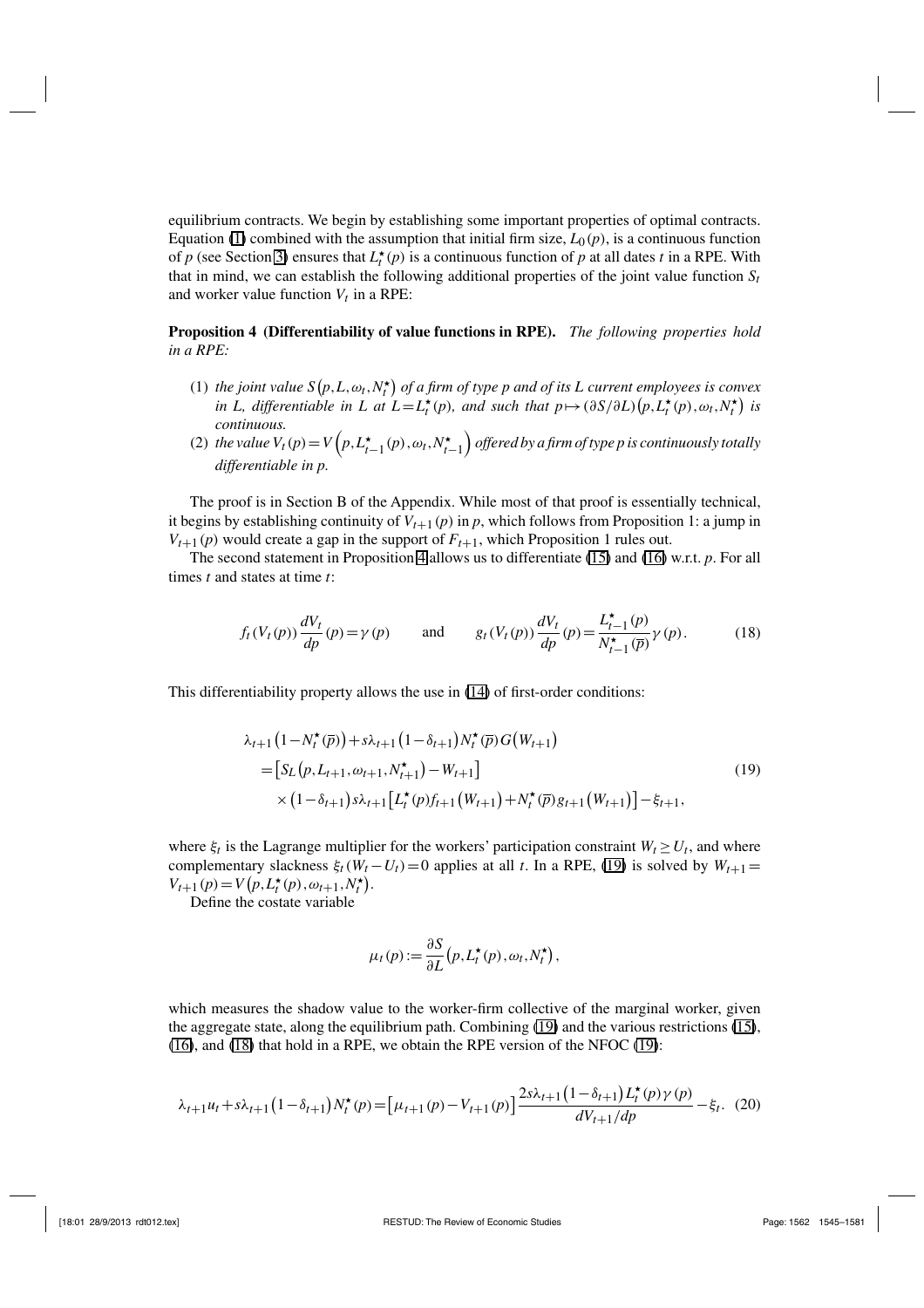Then writing the Envelope condition w.r.t. firm size in the firm's problem (14), we obtain:

$$
\mu_t(p) = \omega_t p + \beta \mathbf{E}_t \left[ \delta_{t+1} U_{t+1} + (1 - \delta_{t+1}) s \lambda_{t+1} \int_{W_{t+1}}^{+\infty} v dF_{t+1}(v) + \mu_{t+1}(p) (1 - \delta_{t+1}) (1 - s \lambda_{t+1} \overline{F}_{t+1}(W_{t+1})) \right]
$$
  

$$
= \omega_t p + \beta \mathbf{E}_t \left[ \delta_{t+1} U_{t+1} + (1 - \delta_{t+1}) s \lambda_{t+1} \int_p^{+\infty} V_{t+1}(x) d\Gamma(x) + \mu_{t+1}(p) (1 - \delta_{t+1}) (1 - s \lambda_{t+1} \overline{\Gamma}(p)) \right],
$$
 (21)

where the second equality holds in RPE. Note from (21) that now the shadow marginal value  $\mu_t(p)$ of an employee only depends on the distribution of employment  $N_t^{\star}$  through total employment in all firms of productivity up to *p*,  $N_t^{\star}(p)$  and the corresponding density  $L_t^{\star}(p) \gamma(p)$ . Both are scalars, and the state reduces from  $\{p, L_t, \omega_{t+1}, N_t\}$ , which is infinite-dimensional due to the relevance of the entire firm size distribution  $N_t$ , to the four-dimensional vector  $(p, L_t, \omega_{t+1}, N_t^{\star}(p))$ : in order to make its decisions, firm *p* only needs to know the mass of employment at less productive firms  $N_t^{\star}(p)$  and not the entire size distribution  $N_t^{\star}$ .

Equation (20) generalizes to a dynamic stochastic environment the NFOC in BM's steady-state model with heterogeneous firms. To see why, let

$$
H_{t+1}(p) := \lambda_{t+1} u_t + s\lambda_{t+1} \left(1 - \delta_{t+1}\right) N_t^{\star}(p) \tag{22}
$$

denote the flow of hires into a firm of type  $p$  after state  $\omega_{t+1}$  is realized. For all firms in the market, except possibly one, at which the worker participation constraint is slack, rearranging (20), we can write it as

$$
\frac{dV_{t+1}(p)}{dp} = \left[\mu_{t+1}(p) - V_{t+1}(p)\right] 2 \frac{d \log H_{t+1}(p)}{dp}.
$$
\n(23)

Optimality demands that the additional value offered by firm *p* over its immediately lower competitor equals the net returns from additional labour (costate minus offered value) times the ratio between twice the marginal flow of hires when productivity *p* increases and the total flow of hires. The marginal flow is doubled because a higher productivity, thus a higher offered value, reduces attrition to other firms and also increases poaching from other firms, and the two effects are locally equal, and add up. In steady state, under a constant aggregate state  $\omega$ , the shadow value of a marginal worker in (23) is simply the present value of a constant output flow of  $\omega p$  over the infinite future discounted with factor  $\beta(1-\delta)(1-s\lambda\overline{\Gamma}(p))$  (the agents' discount factor  $\beta$  times the survival probability of the match), the offered value is the present value of a constant wage  $w(p)$  discounted with that same factor, and the flow of hires equals firm size times the total separation rate. Using these facts, equation (23) reduces to the static NFOC (14) in Bontemps *et al.* (2000).<sup>15</sup>

<sup>15.</sup> A detailed formal derivation of the equivalence between our model's steady state and Bontemps *et al.*'s (2000) model is available in Section 2 of the Supplementary Material to this article.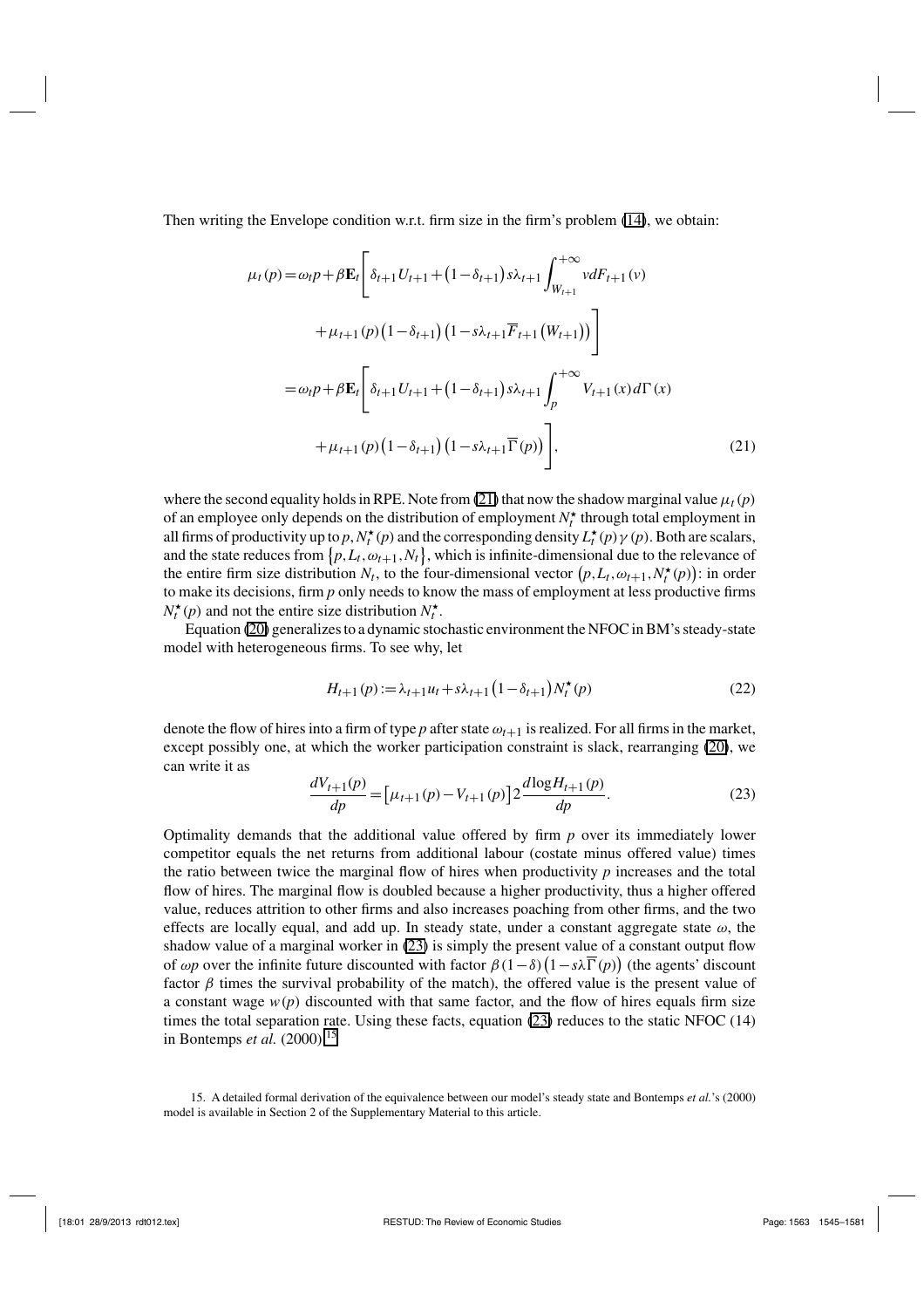Finally, a Transversality Condition (TVC) requires that the discounted joint value of the marginal worker vanishes in expectation w.r.t. the stochastic path of  $\omega$ 

$$
\lim_{t \to \infty} \mathbf{E} \left[ \beta^t \mu_t(p) L_t^*(p) \, | \, L_0, \omega_0, N_0 \right] = 0. \tag{24}
$$

The assumption  $b_t \geq 0$  for all  $\omega_t$  guarantees that  $U_t \geq 0$ , because a worker has always the option of staying unemployed to collect positive payoffs. To guarantee existence of RPE, it suffices to assume that *s* is large enough that the worker participation constraint never binds in equilibrium.<sup>16</sup> A RPE is then a value  $V_t$  increasing in  $p$ , a shadow value of employment  $\mu_t$ , and a value of unemployment  $U_t$  positive and smaller than  $V_t$ , obeying the boundary condition  $V_t(p) = U_t$  and solving the NFOC (20), the Euler equation (21) and the unemployment Bellman equation (7) given the RPE employment dynamics (1), subject to the TVC (24).

We can easily solve the NFOC in its form (23), subject to the TVC (24), to find the RPE offered value:<sup>17</sup>

$$
V_t(p) = U_t + \frac{1}{H_t(p)^2} \int_{\underline{p}}^p [\mu_t(x) - U_t] \cdot \frac{d}{dp} [H_t(x)^2] dx := \mathbf{T}_V[\mu_t, U_t](p \, | \, \omega_t),
$$

where we make the dependence of the operator  $T_V$  on  $\omega_t$  explicit to solve the system forward in time. Define the following linear maps:

$$
\mathbf{T}_{\mu}[\mu_t, U_t](p \mid \omega_t) := \delta_t U_t + \mu_t(p) (1 - \delta_t) \left(1 - s\lambda_t \overline{\Gamma}(p)\right) + (1 - \delta_t) s\lambda_t \int_p^{\overline{p}} \mathbf{T}_V[\mu_t, U_t](x \mid \omega_t) d\Gamma(x)
$$

$$
\mathbf{T}_U[\mu_t, U_t](\omega_t) := (1 - \lambda_t) U_t + \lambda_t \int_{\underline{p}}^{\overline{p}} \mathbf{T}_V[\mu_t, U_t](x \mid \omega_t) d\Gamma(x)
$$

and collect them in the operator

$$
\mathbf{T}[\mu_t, U_t](p \,|\, \omega_t) = \begin{pmatrix} \mathbf{T}_{\mu}[\mu_t, U_t](p \,|\, \omega_t) \\ \mathbf{T}_{U}[\mu_t, U_t](\omega_t) \end{pmatrix} . \tag{25}
$$

Then a RPE is a  $\binom{\mu^*}{U^*}$  solving

$$
\begin{pmatrix} \mu_t^{\star} \\ U_t^{\star} \end{pmatrix} (p) = \begin{pmatrix} \omega_t p \\ b(\omega_t) \end{pmatrix} + \beta \mathbf{E}_t \{ \mathbf{T} \left[ \mu_{t+1}^{\star}, U_{t+1}^{\star} \right] (p \, | \, \omega_{t+1}) \}, \tag{26}
$$

16. Notice that when *s* is large enough, the worker has no reason to decline any offer, and with  $\omega_t p > b_t$  even the least productive firm can hire some unemployed workers and obtain positive profits. None of our previous results depend on these restrictions. Our analysis allows for an occasionally binding participation constraint of the worker, hence for entry and exit of firms "at the bottom" of the productivity distribution. We return to entry and exit in Section 7.

17. Again using (22), this expression can be related directly to the solution for the wage in Bontemps *et al.* (2000) steady-state model, Equation (15), where the offered value is a capitalized constant wage, the flow of hires equals firm size times the separation rate, and the costate simply equals productivity *p*.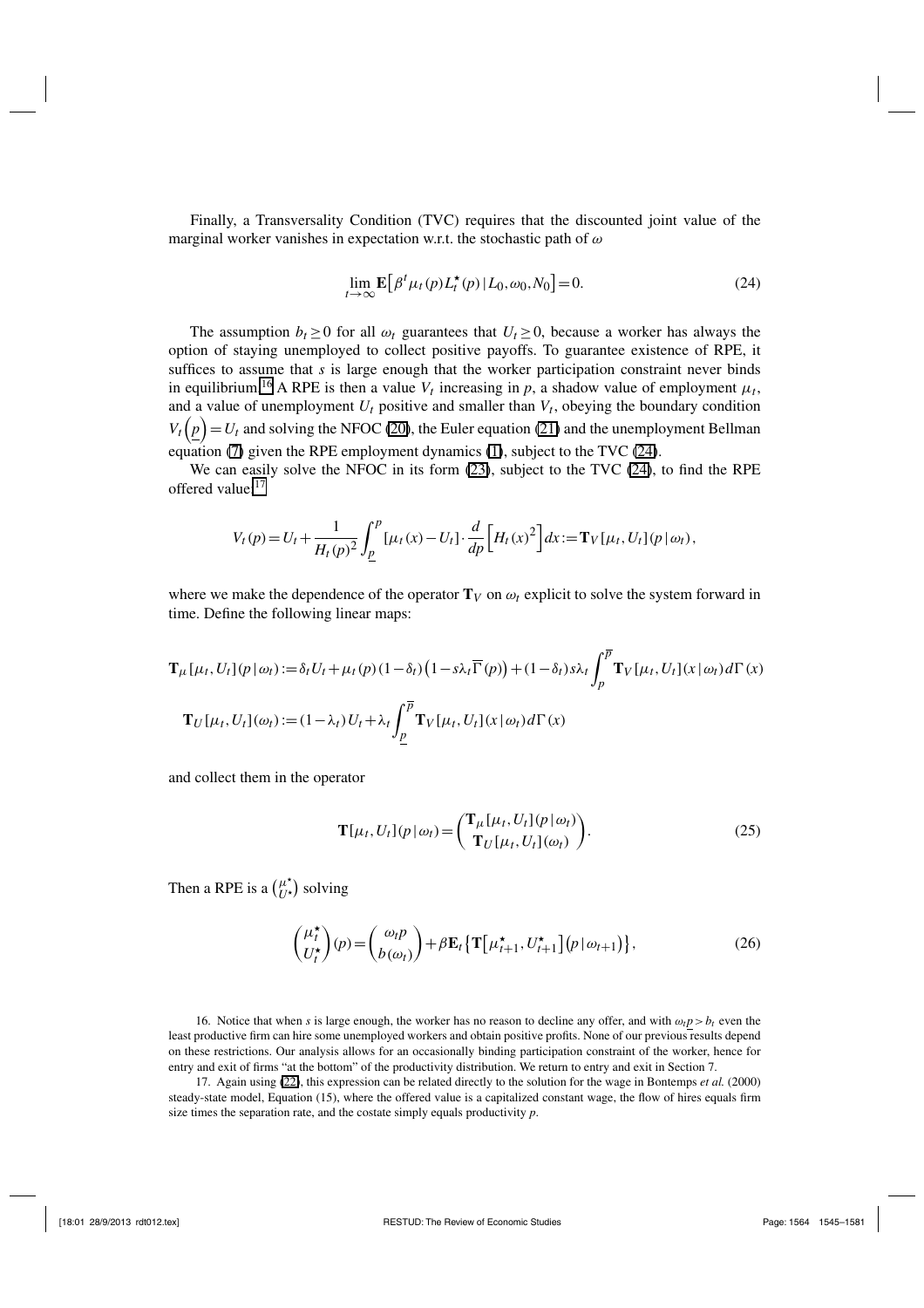which satisfies the TVC (24) and has  $0 \le U^* \le T_V \left[ \mu^*, U^* \right] \le \mu^*$  and  $T_V \left[ \mu^*, U^* \right] (p)$  increasing in *p*. We are now in a position to prove the following result:

**Proposition 5 (Uniqueness and Existence).** *There exists at most one equilibrium, which is Rank-Preserving. If it exists, the optimal contract in this unique RPE is the wage policy that pays* the worker a value  $\mathbf{T}_{V}\big[\mu^{\star},U^{\star}\big]$  where<sup>18</sup>

$$
\begin{pmatrix} \mu_t^{\star} \\ U_t^{\star} \end{pmatrix} (p) := \lim_{n \to \infty} \sum_{j=0}^n \beta^j \mathbf{E}_t \left\{ \mathbf{T}^j [\omega p, b(\omega)] \big( p | \omega_{t+j} \big) \right\}.
$$
 (27)

*Existence is guaranteed under the sufficient condition*  $\forall \omega$ :  $\omega p \ge b(\omega)$  *and*  $s[1-\delta(\omega)] \ge 1$ *.* 

The proof, in Section C of the Appendix, simply proceeds through forward substitution and induction, and establishes also that this limit exists. While we have not been able to derive conditions on parameters that are both necessary and sufficient for equilibrium existence (*i.e.* for  $(\mu^{\star}, U^{\star})$  to be a RPE), this is not an issue in applications. In fact, we proved that there is only one possible equilibrium set of contracts, that we can compute (MPV10a) and then check ex post whether in fact it satisfies all equilibrium conditions.

#### 6. ENDOGENOUS JOB CREATION

#### 6.1. *Restating the firm's problem*

We have treated job-contact probabilities as exogenous, albeit state-dependent, objects. We now consider the natural extension of our model consisting of endogenizing them through a matching function.<sup>19</sup> Specifically, we now assume that, each period, before workers have a chance to search, a firm can post  $a > 0$  job adverts (vacancies), or spend hiring effort  $a > 0$ , at a cost  $c(a)$ , with  $c(\cdot)$ positive, strictly increasing and convex, continuously differentiable. Own hiring effort determines the firm's sampling weight in workers' job search, while total hiring effort determines the rate at which an advert returns contacts with workers. Specifically, consider a firm of current size  $L_t$ posting a value  $W_{t+1} \ge U_{t+1}$  and  $a_{t+1}$  adverts in aggregate state  $(\omega_{t+1}, N_t)$ . The analogue of (8) characterizes that firm's size in the following period:

$$
L_{t+1} = L_t \left(1 - \delta_{t+1}\right) \left(1 - s\lambda_{t+1} \overline{F}_{t+1} \left(W_{t+1}\right)\right) + \eta_{t+1} a_{t+1} P_{t+1},\tag{28}
$$

where  $\eta_t$  is the rate at which adverts contact workers,  $\lambda_t$  is again the job contact rate, and

$$
P_{t+1} = \frac{\lambda_{t+1} [1 - N_t(\overline{p})] + s\lambda_{t+1} (1 - \delta_{t+1}) N_t(\overline{p}) G_{t+1} (W_{t+1})}{\lambda_{t+1} [1 - N_t(\overline{p})] + s\lambda_{t+1} (1 - \delta_{t+1}) N_t(\overline{p})}
$$
(29)

is the chance that the offered value  $W_{t+1}$  is acceptable to a random job-seeker who makes contact with the adverts posted by this firm. In (29), the denominator is the measure of workers who make contact, and the numerator counts only those who accept the offer, namely all the unemployed and only the fraction of employed who will earn less than  $W_{t+1}$  by staying where they are.

<sup>18.</sup> Note the slight abuse of notation in (27), where *p* is used both as notation for the function  $(\omega, p) \mapsto \omega p$  (itself an argument of **T**<sup>*j*</sup> in the r.h.s.), and as the argument of  $\begin{pmatrix} \mu_t^* \\ U_t^* \end{pmatrix}$  in the l.h.s. and of  $T^j[\omega p, b(\omega)]$  in the r.h.s.

<sup>19.</sup> We maintain the assumption of a exogenous, state-dependent job destruction rate,  $\delta_t = \delta(\omega_t)$ .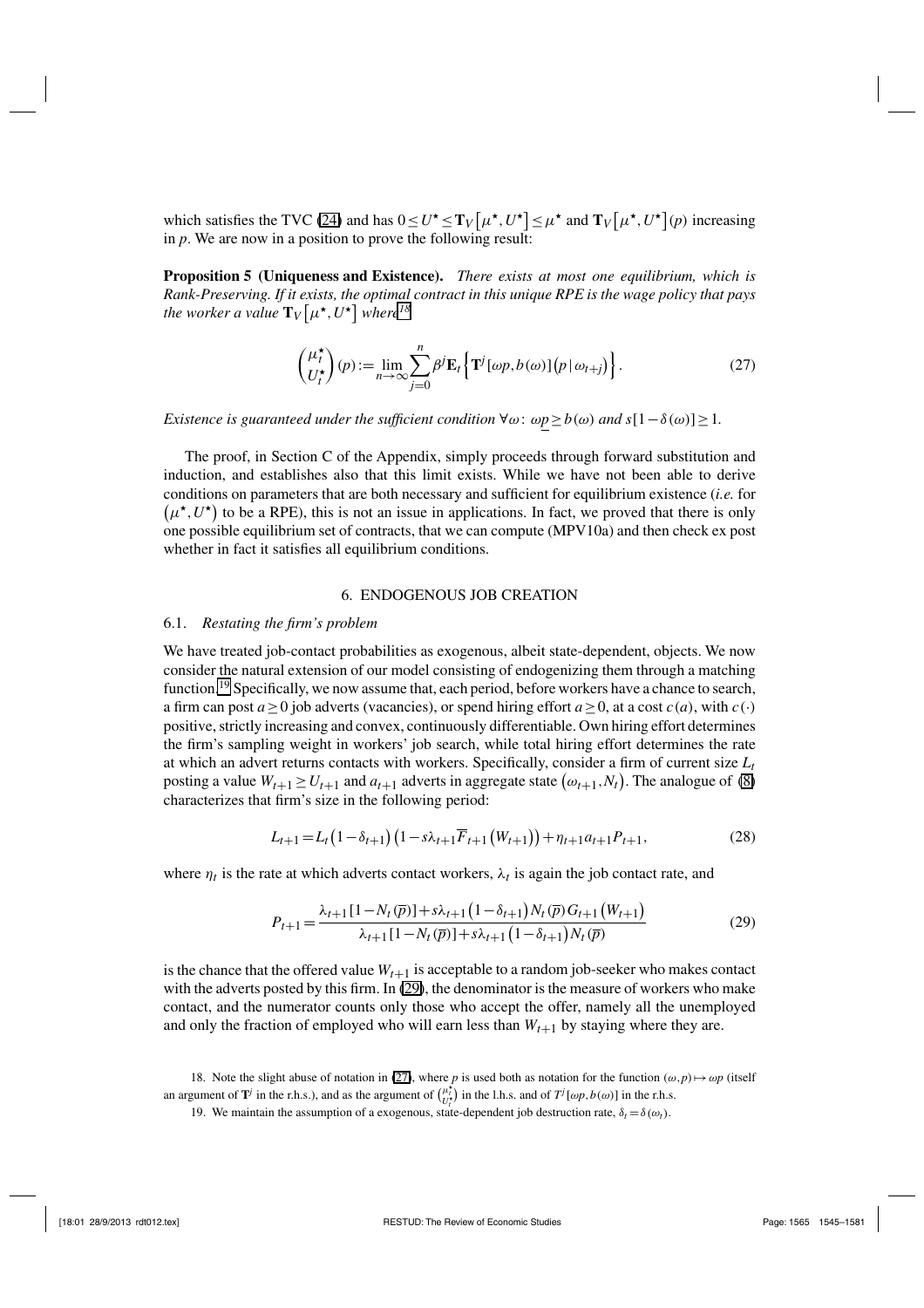All contact rates are now endogenous and related trough an aggregate matching function, as follows. First, let  $a_t(p)$  denote the adverts posted on the equilibrium path by a firm of productivity *p*, size  $L_{t-1}(p)$ , in aggregate state  $\omega_t$ ,  $N_{t-1}$ , and define aggregate hiring effort  $A_t$  and aggregate search effort by workers  $Y_t$  as

$$
A_{t} = \int_{\underline{p}}^{\overline{p}} a_{t}(p) d\Gamma(p)
$$
  
\n
$$
Y_{t} = 1 - N_{t-1}(\overline{p}) + s(1 - \delta_{t})N_{t-1}(\overline{p})
$$
\n(30)

the latter adding the previously unemployed to the previously employed who are not displaced and draw a chance to search this period *t*. In each time period, employed and unemployed search simultaneously. Then

$$
\eta_t A_t = \lambda_t Y_t = m(A_t, Y_t),\tag{31}
$$

where  $m(\cdot)$  is a constant-return-to-scale matching function, increasing and concave in both of its arguments, and such that  $m(A, Y) \leq min(A, Y)$ . Finally, the distributions of offered and accepted worker values,  $F_t$  and  $G_t$ , are defined as before—see (5) and (6)—except that firm sampling is no longer uniform and each firm now has a sampling weight in *F* equal to its (normalized) hiring effort,  $a/A$ . Thus  $F_t(W_t) = \frac{1}{A_t} \int_P^{\overline{p}} \mathbb{I}\{V_t(p) \leq W\} a_t(p) d\Gamma(p)$ .

As before, the best-response contract and hiring effort can be characterize as the solution to the unconstrained, recursive maximization of the joint value of the firm-worker collective. That problem, formally expressed in (14) in the exogenous-contact-rate case, now becomes:

$$
S_{t} = \omega_{t} pL_{t} + \beta \mathbf{E}_{t} \left[ \delta_{t+1} U_{t+1} L_{t} + \sup_{W_{t+1} \ge U_{t+1}, a_{t+1}} \left\langle S_{t+1} - c(a_{t+1}) \right\rangle + (1 - \delta_{t+1}) s \lambda_{t+1} L_{t} \int_{W_{t+1}}^{+\infty} v dF_{t+1}(v) - W_{t+1} \eta_{t+1} a_{t+1} P_{t+1} \right\rangle \right]
$$
\n
$$
(32)
$$

subject to (28), (29), (30), (31), as well as (7), (10) which are still valid.

In the next sub-section, we generalize Proposition 3, our main characterization result which states that all Markov equilibria of our model labour market must be Rank-Preserving. Before we do so, however, we note that Proposition 1, stating that  $F_t$  and  $G_t$  are atomless and have a common compact and convex support still holds, as its proof applies verbatim to the new environment considered in this section.

#### 6.2. *Rank-Preserving Equilibrium*

Considering RPE, as defined in Definition 2, in our new environment, we see that, while *Gt* continues to satisfy (16), the implied restriction on  $F_t$  needs to be amended to take the new endogenous sampling weights into account. In a RPE:

$$
F_t(V_t(p)) = \frac{1}{A_t} \int_{\underline{p}}^p a_t(x) d\Gamma(x).
$$
 (33)

The probability of drawing an offer worth  $V_t(p)$  or less is equal to the fraction of adverts posted by firms of productivity *p* or less, a fraction which is now endogenous and responds to changes in the firms' and aggregate circumstances. Despite this complication, RPE still have the appealing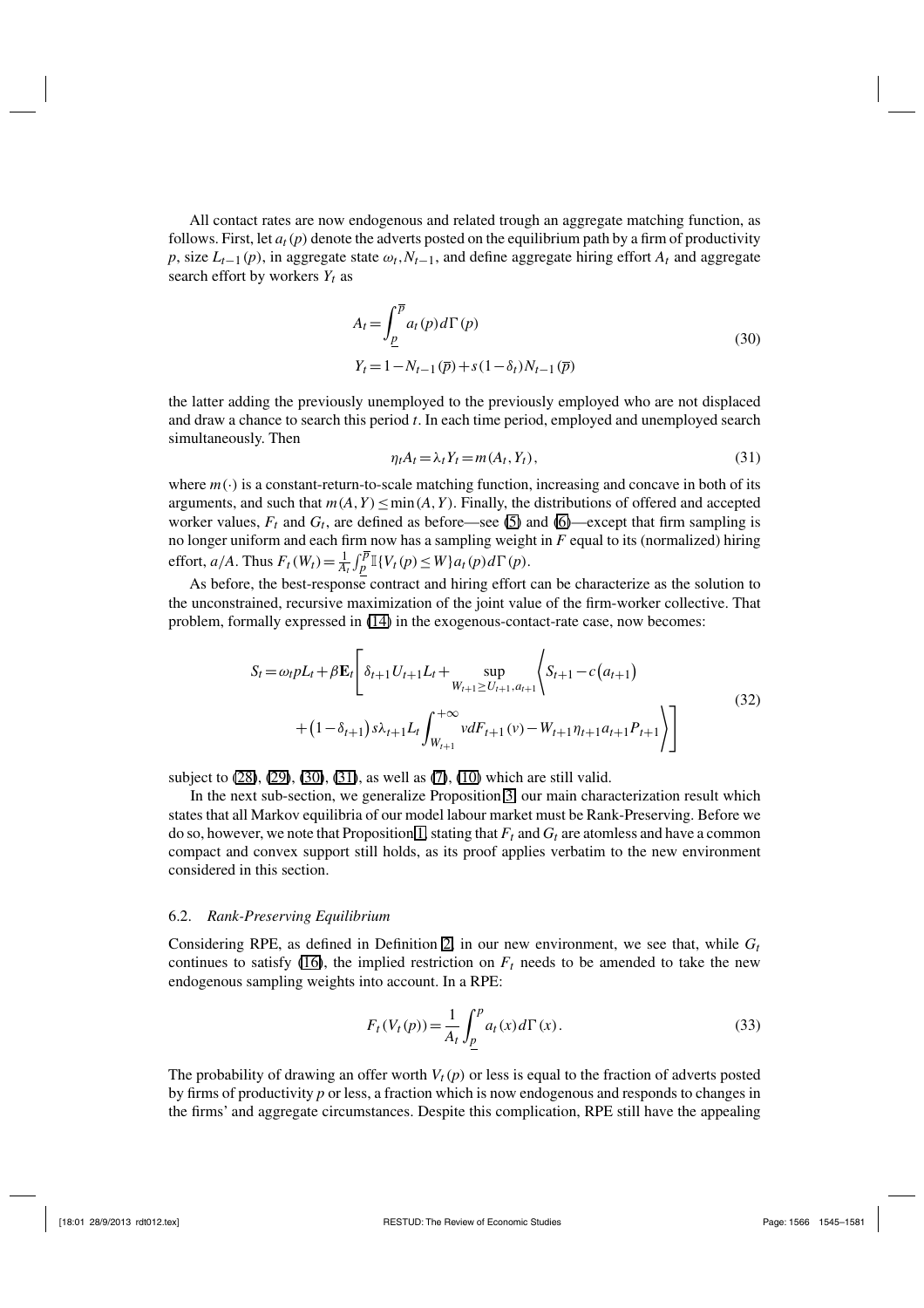property that, given the distribution of firm hiring effort, labour reallocation is efficient in the sense that workers always move up the productivity ladder. Yet, while the direction of worker turnover is efficient in RPE, its extent needs not be, because of standard externalities inherent in the matching function.

The main result of this section is the following generalization of our main characterization result to an environment with endogenous recruitment effort:

**Proposition 6 (Ranked initial firm size implies RPE).** *Assume each firm controls hiring effort a at convex cost c*(*a*)*. Then Proposition 3 holds. Furthermore, in any RPE, more productive firms spend more hiring effort:*  $a_t(p) = a(p, L_{t-1}(p), \omega_t, N_{t-1})$  *is increasing in p.* 

The proof of Proposition 6 follows the same lines as that of Proposition 2 and is available in Section 3 of the Supplementary Material. As before, a best-response offered value increasing in own productivity  $p$  and size  $L_t$  then implies that any Markov equilibrium must be RP, under appropriate initial conditions. Propositions 6 and 2-3 also share the same economic intuition. The firm now has two tools at its disposal to recruit workers, promised value and hiring effort. The proof of Proposition 6 establishes that the dynamic single-crossing property that we uncovered in the value function of the optimal contract-posting problem implies that not only the value offered to the worker, but also the intensity of hiring effort, increase with firm productivity and size. This result only reinforces the mechanism that gives rise to RPE.

We now return to a major motivation of our exercise, namely MPV12's facts. To explain them in the extended model with endogenous hiring effort, we cannot appeal to the planner solution as we did in the simpler model. Because of standard, and well-understood, congestion effects, equilibrium hiring effort is not generally constrained efficient. So equilibrium turnover is efficient in its direction—workers always move up the productivity ladder—but not necessarily in its pace. The exogenous-contact-rate model, however, is a special case of the extended model. To see why, choose a matching functions linear in aggregate search effort and an appropriate piece-wise linear cost of hiring effort, both easily accommodated by our proofs. Then in RPE all firms will choose to spend the same level of hiring effort that only depends on the level of aggregate productivity. With a linear matching function, the contact rate is independent of unemployment, and we are back to the previous model. Therefore, the extended model is flexible enough to be qualitatively consistent with MPV12's facts just like the simpler model, and quantitatively it can only do better.

#### 6.3. *Further characterization of RPE with endogenous job creation*

Before we conclude, let us re-emphasize that Proposition 6 is, just like Proposition 3, only a characterization result, which neither requires nor proves existence or uniqueness of equilibrium. We learn that, in order to understand the predictions of equilibrium for observed behaviour, we need look no further than monotonic allocations, such that any firm's offered value and hiring effort are increasing in productivity and size. From an operational viewpoint, Proposition 6 also provides the grounds on which to build a simulation algorithm for our model. We provide a sketch in this sub-section: solving the resulting dynamic system is a difficult computational challenge, which goes beyond the scope of this article, and we will tackle it in future research.

We establish in Section 3 of the Supplementary Material that the value offered to workers along the RPE path,  $p \mapsto V_t(p) := V\left(p, L_{t-1}^\star(p), \omega_t, N_{t-1}^\star\right)$ ), is continuous in  $p$ , and that the joint value  $S_t = S(p, L, \omega_t, N_t^{\star})$  of a firm of type *p* and of its *L* employees is differentiable in *L* along the RPE path. The latter property allows us to define the costate variable  $\mu_t(p) = (\partial S/\partial L)(p, L^*(p), \omega_t, N_t^*)$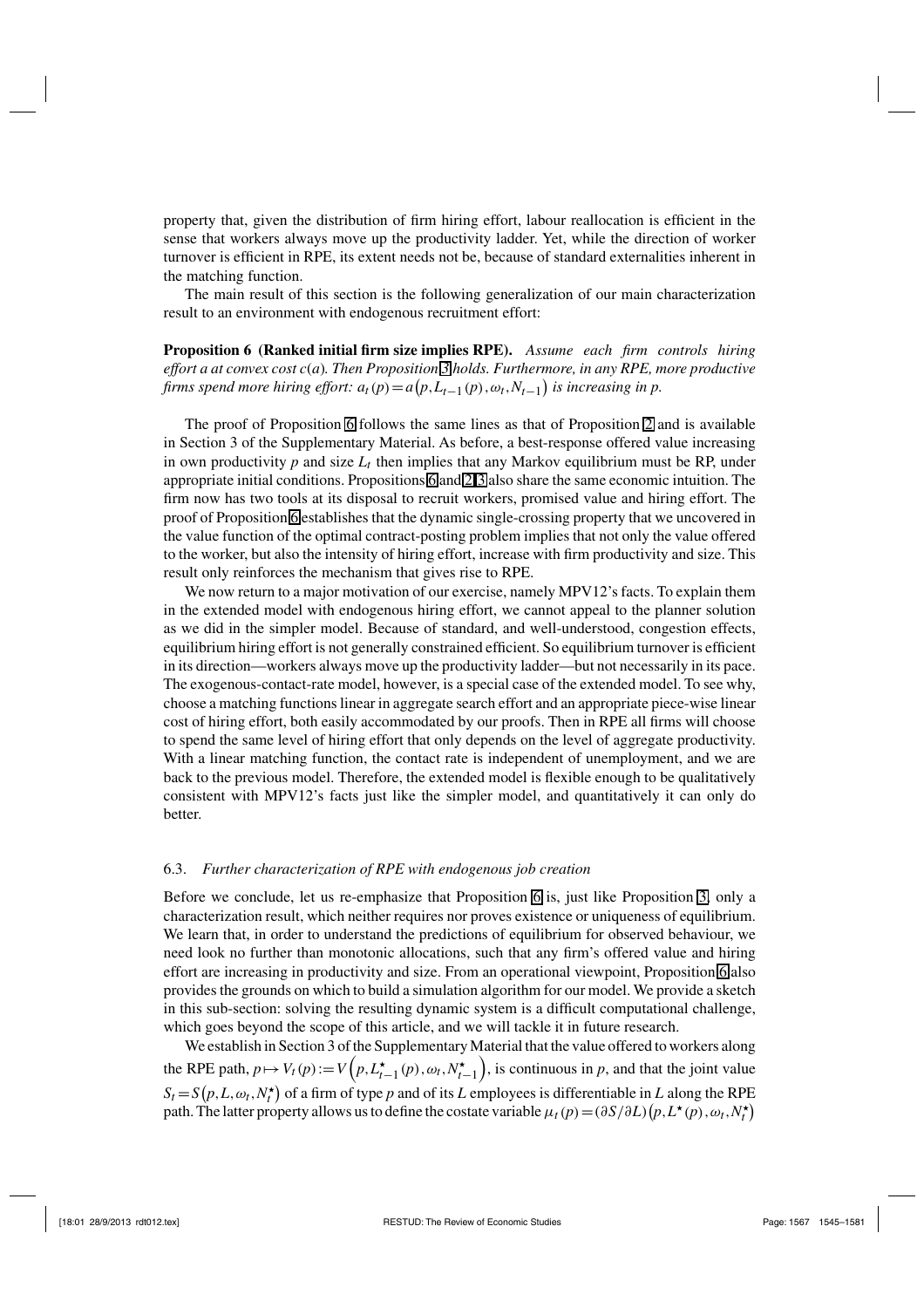as in the exogenous-contact-rate case, and to write the following Envelope condition w.r.t. firm size:

$$
\mu_t(p) = \omega_t p + \beta \mathbf{E}_t \left[ \delta_{t+1} U_{t+1} + (1 - \delta_{t+1}) \left( 1 - \frac{s \lambda_{t+1}}{A_{t+1}} \int_p^{\overline{p}} a_{t+1}(x) d\Gamma(x) \right) \mu_{t+1}(p) + (1 - \delta_{t+1}) \frac{s \lambda_{t+1}}{A_{t+1}} \int_p^{\overline{p}} a_{t+1}(x) V_{t+1}(x) d\Gamma(x) \right].
$$
\n(34)

Next, we show in Section 3 of the Supplementary Material that, because  $V_t(p)$  is increasing, thus a.e. differentiable, the same NFOC (23) as in the case of exogenous contact rates must hold outside of a zero-measure set of values of  $p$  on the RPE path, with the flow of hires defined as (22) but now with contact rate  $\lambda_t$  endogenized through a matching function and the new RPE employment distribution  $N_t$ .<sup>20</sup>

Finally, the firm's optimal choice of hiring effort implies a second NFOC:

$$
c'(a_t(p)) = [\mu_t(p) - V_t(p)] \cdot \frac{\lambda_t}{A_t} H_t(p).
$$
\n(35)

Together with the law of motion of employment, equations (34), (23), and (35) are the backbone of a simulation algorithm, the principle of which is as follows:

- (1) guess a path for  $a_t(p)$  for all *t* and *p*, increasing in *p* for each *t*;
- (2) use the matching technology (30) and (31) to compute  $A_t$  and  $\lambda_t$  for all *t*;
- (3) use the law of motion of employment (28)-(29), specialized to RPE using (16) and (33), to compute  $N_t(p)$ , and then use (22) to compute  $H_t(p)$ , for all *t* and *p*;
- (4) use (23), (34), and the Bellman equation for the value of unemployment<sup>21</sup> to compute  $V_t(p)$ ,  $\mu_t(p)$ , and  $U_t$ ;
- (5) use (35) to update the guess for  $a_t(p)$ .

#### 7. DISCUSSION

#### 7.1. *Contracts*

There is no unique way to generalize the steady-state BM model to an environment that is subjected to aggregate shocks. Our proposed extension of BM's model features contracts that implement the efficient allocation (at given job contact rates) and generate equilibrium dynamics that preserves all desirable properties from BM, but also explain MPV12's facts. We now revisit some of our assumptions, both to explore the robustness of our theoretical results and to prepare the ground for future research.

While our proposed contracts are "general"<sup>22</sup> within the bounds imposed by commitment and the equal treatment constraint, the RP property also emerges in more restricted contract-posting

20. The slight loss compared to the exogenous-contact-rate case is that the NFOC for *V* now holds a.e., instead of holding for all  $p \in [p, \overline{p}]$ . The reason is that  $V_t(p)$  may not be everywhere differentiable.

21.  $U_t = b(\omega_t) + \beta \mathbf{E}_t \left[ (1 - \lambda_{t+1}) U_{t+1} + \frac{\lambda_{t+1}}{A_{t+1}} \int_{p}^{\overline{p}} a_{t+1}(x) V_{t+1}(x) d\Gamma(x) \right].$ 

22. In the sense that they are conditioned on the largest possible state space consistent with fairly standard assumptions about observability and the Markov requirement.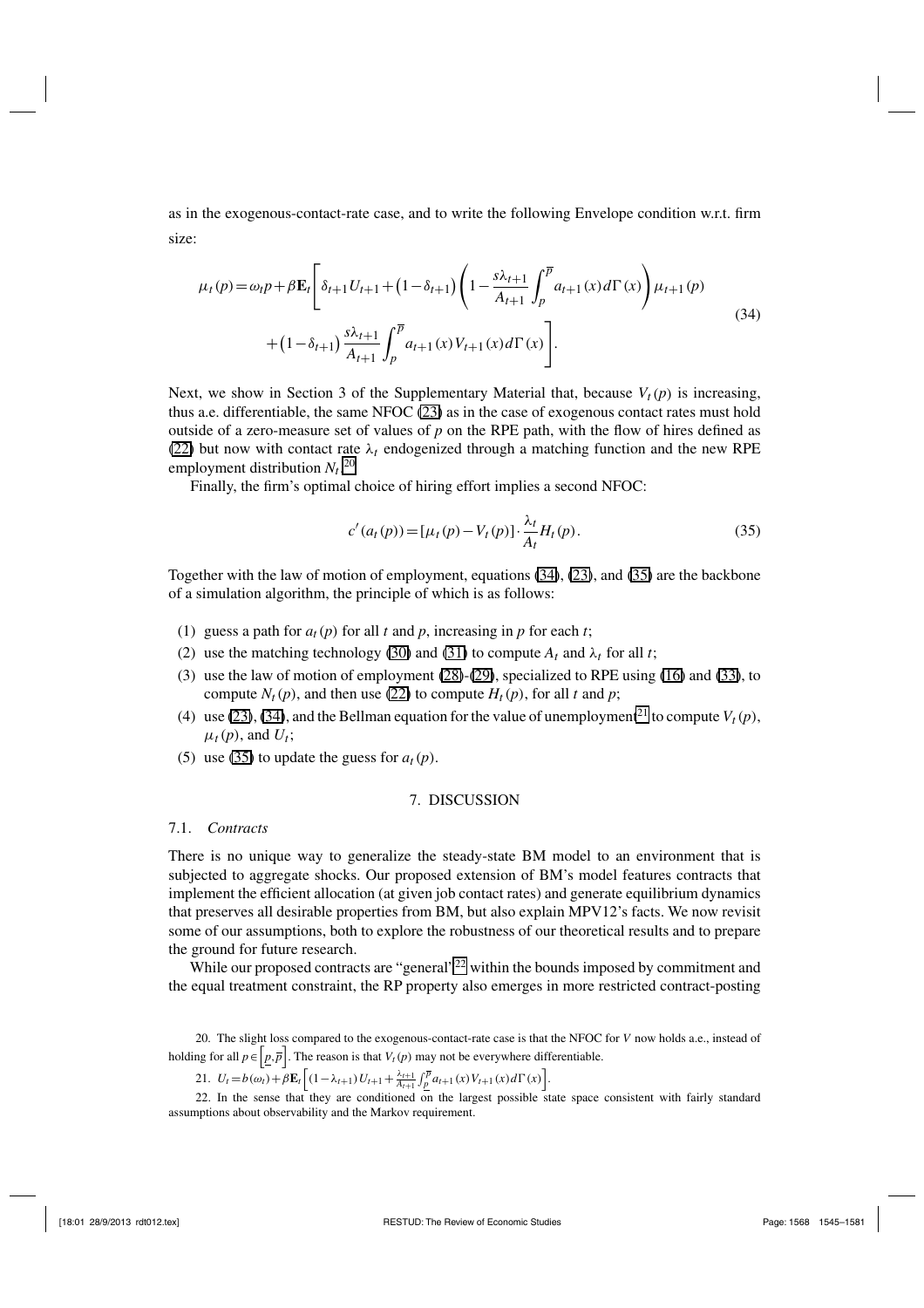games. For example, without equal treatment, by constant returns to scale in production the firm treats each job independently of the others, as in the standard search-and-matching model, and maximizes the profits that each job produces. Then, equilibrium contracts are simpler, sizeindependent. The offered value does not determine the dynamics of firm size, but rather the probability that the job is filled. Our proofs can be easily adapted to this special case, to establish that offered values are increasing in firm productivity. Thus any Markov equilibrium is RP. In this case, however, the model loses any meaningful notion of firm size: as just stated, without equal treatment, there is nothing to tie up jobs together, and the distribution of employment into 'firms' of equal productivity *p* is irrelevant. (In equilibrium, of course, jobs with higher *p* will offer more, and employ more workers in total, but the size–wage relationship will only result from a correlation due to a common latent factor, productivity). Under equal treatment, a firm is defined not only by its productivity  $p$ , but also by a wage policy. If a firm of type  $p$  deviates and accumulates a different size than another firm of the same type  $p$ , then offered values will differ between the two firms. Thus, the model yields a well-defined notion of firm size, and can generate predictions about the cyclical dynamics of the firm size distribution, that we document empirically in MPV12.

If we dispose of both the Markov and the equal treatment requirements, equilibrium contracts under commitment are even simpler. As is standard, to solve the moral hazard problem of the worker, who cannot commit not to accept outside offers, the firm maximizes the joint value by 'selling the job to the worker', *i.e.* setting the wage equal to output after the first period, in exchange for a very low, possibly negative, initial wage, or lump-sum transfer. Note, however, that this moral hazard problem has additional ramifications in equilibrium: outside offers promise less than their own expected discounted output (because of the initial low wage required to 'buy' the firm), so transferring the whole output to the worker from the second period onward does not give rise to efficient turnover. A worker, after 'buying'a job and enjoying its full flow productivity, will not be willing to quit and buy a new, slightly more productive job, because of the non-negligible upfront cost. In this case, privately efficient contracts are socially inefficient.

Finally, while the assumption of commitment to state-contingent wages is standard in the literature, where it is well-understood that commitment may both be beneficial to the firm and sustainable in long-term employment relationships, that assumption could nonetheless be relaxed in many different ways (*e.g.* the firm may be allowed a choice of whether or not commit to a specific strategy as in Postel-Vinay and Robin, 2004, or it may only be committed to end-of-period payments with an equal treatment constraint as in CM, or without), opening as many interesting avenues for future research.

#### 7.2. *Entry, exit, and productivity shocks*

The conditions for uniqueness and RP property of equilibrium are only sufficient and can therefore be relaxed to an extent. However it is also possible to modify the economy so that those conditions fail and our unique, efficient RPE breaks down. One of the key restrictions here is that we have treated firm productivity as a fixed, time-invariant parameter. In turn, this allows for entry and exit of firms only "at the bottom", whereas the least productive firms may be temporarily inactive, when aggregate productivity is low. Shocks to firm productivity create obvious issues for RPE, as a very large and productive firm may suddenly become unproductive, and then face contrasting incentives to offer its employees a high value, its sheer size and retention needs against low productivity. Similarly, highly profitable business opportunities may arise and cause entry of highly productive firms, which by definition start out with a size of zero.

Clearly a similar phenomenon occurs when the productivity of *existing* firms is subject to idiosyncratic shocks. The relevant empirical questions, then, are (i) how much do entry and exit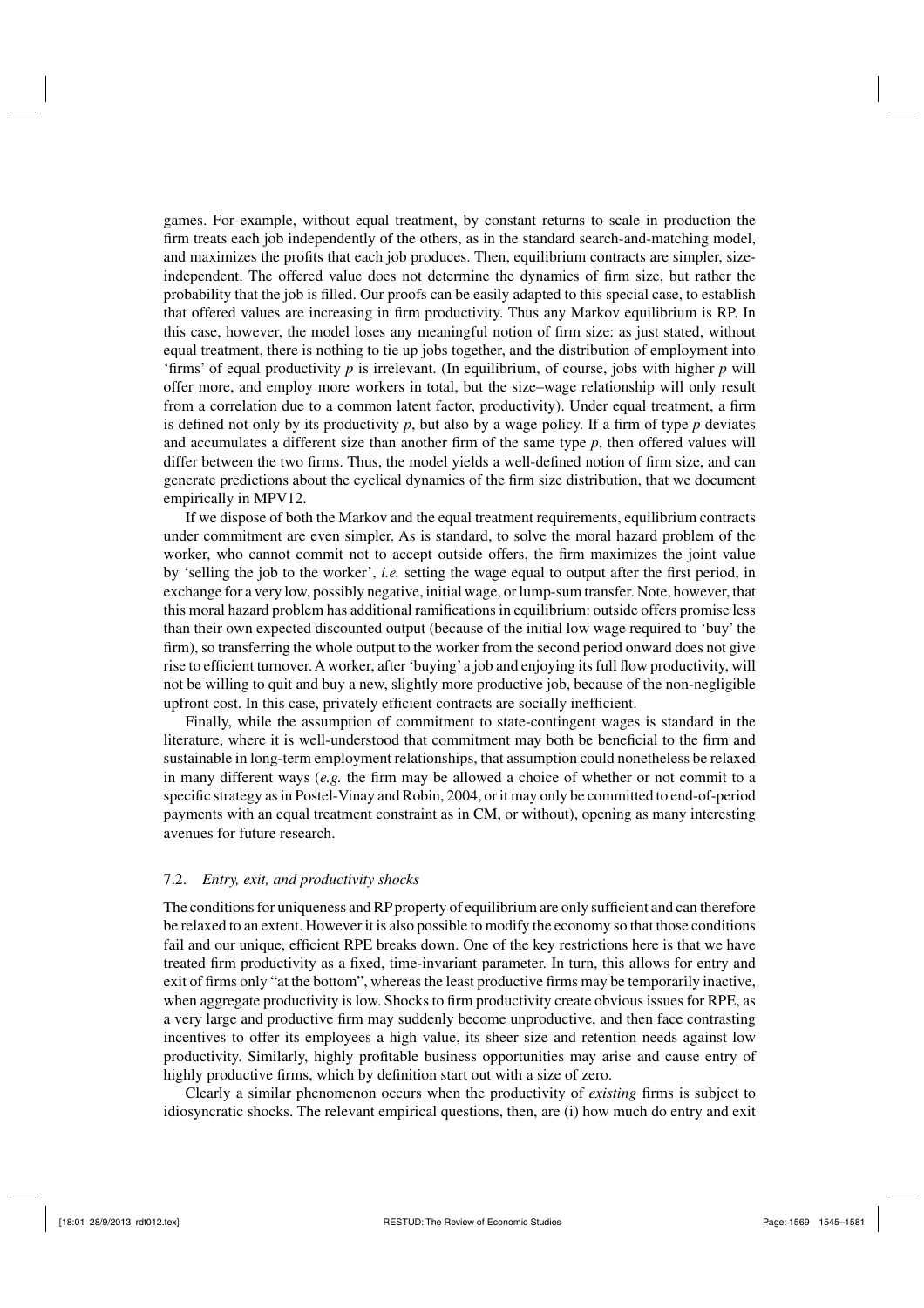of firms and establishments contribute to aggregate employment fluctuations; and (ii) how variable is a typical firm's productivity at business cycle frequencies. To answer the first question, it is well known that the contribution of entry and exit to the cyclical volatility of employment is modest. The Business Employment Dynamics from the Bureau of Labor Statistics provide the relevant data on job flows in the USA at quarterly frequency for 1992:Q3–2011:Q3. The standard deviation of the HP-filtered net employment growth rate is 0.57. The analogous statistic equals 0.1 for: the net percentage increase in employment due to opening establishments, the net percentage decrease due to closing establishments, and the difference between the two (entry minus exit). For the second question, the available empirical evidence using longitudinal business microdata is mostly limited to the manufacturing sector. Summarizing the results of the early literature, Bartelsman and Doms (2000) conclude that firm-level productivity is best characterized as a unit-root process. Haltiwanger *et al.* (2008, Table 3) find that establishment-level TFP is very persistent, about as much as aggregate TFP. MPV12 show with data from a few countries that several correlated features of a firm, such as its size, the average wages it pays, and its revenue-based productivity, when measured at one point in time strongly predict how job creation by the same firm responds to business cycle shocks that hit it *over two decades later*. This striking phenomenon suggests that our assumption of fixed firm productivity might be a reasonable approximation for our purposes, at least at business cycle frequencies. We note that the assumption of fixed and heterogeneous firm-level TFP has become commonplace in the International Trade literature (Eaton and Kortum, 2002; Melitz, 2003).

From a theoretical standpoint, however, the question remains whether one can analyse aggregate dynamics in wage-posting models in the presence of idiosyncratic shocks to firm productivity. As discussed in Section 2, to answer this question, CM assume a specific hiring technology, which makes contracts size-independent. In contrast, models that allow *ex-post* competition between employers for employed workers always implement efficient turnover, as those models all share the auction-flavoured property that the employer with the highest valuation of the worker's services (*i.e.* the most productive employer) always succeeds in hiring/retaining the worker.<sup>23</sup> These models, however, do not have a well-defined notion of firm size.

#### 7.3. *Other determinants of firm size*

Finally, we are aware that multiple factors, beyond employment frictions, contribute to determine the size of a firm, most notably capital adjustment costs, including financial frictions, and diminishing marginal revenues from hiring, due to either technology (decreasing returns to labour), span of control frictions, or price-making power. Diminishing returns in wage-posting models have been partially explored in a steady-state context (Manning, 1992), and can invalidate some of the equilibrium properties, such as the absence of atoms in the offer distribution. We cannot identify, though, obvious reasons why they would overturn the main result that equilibrium must be RP. To violate this property, a more productive firm would have to optimally hire so many more workers as to drive its marginal revenue of labour below that of a less productive firm. This is another avenue for future investigation.

#### 8. CONCLUSION

This article is the first to characterize stochastic equilibrium of an economy where the Law of One Price fails due to random search frictions and monopsony power, a problem that was long

<sup>23.</sup> Postel-Vinay and Robin (2002), Dey and Flinn (2005), Cahuc *et al.* (2006)—see also Postel-Vinay and Turon (2010) for an example with idiosyncratic productivity shocks.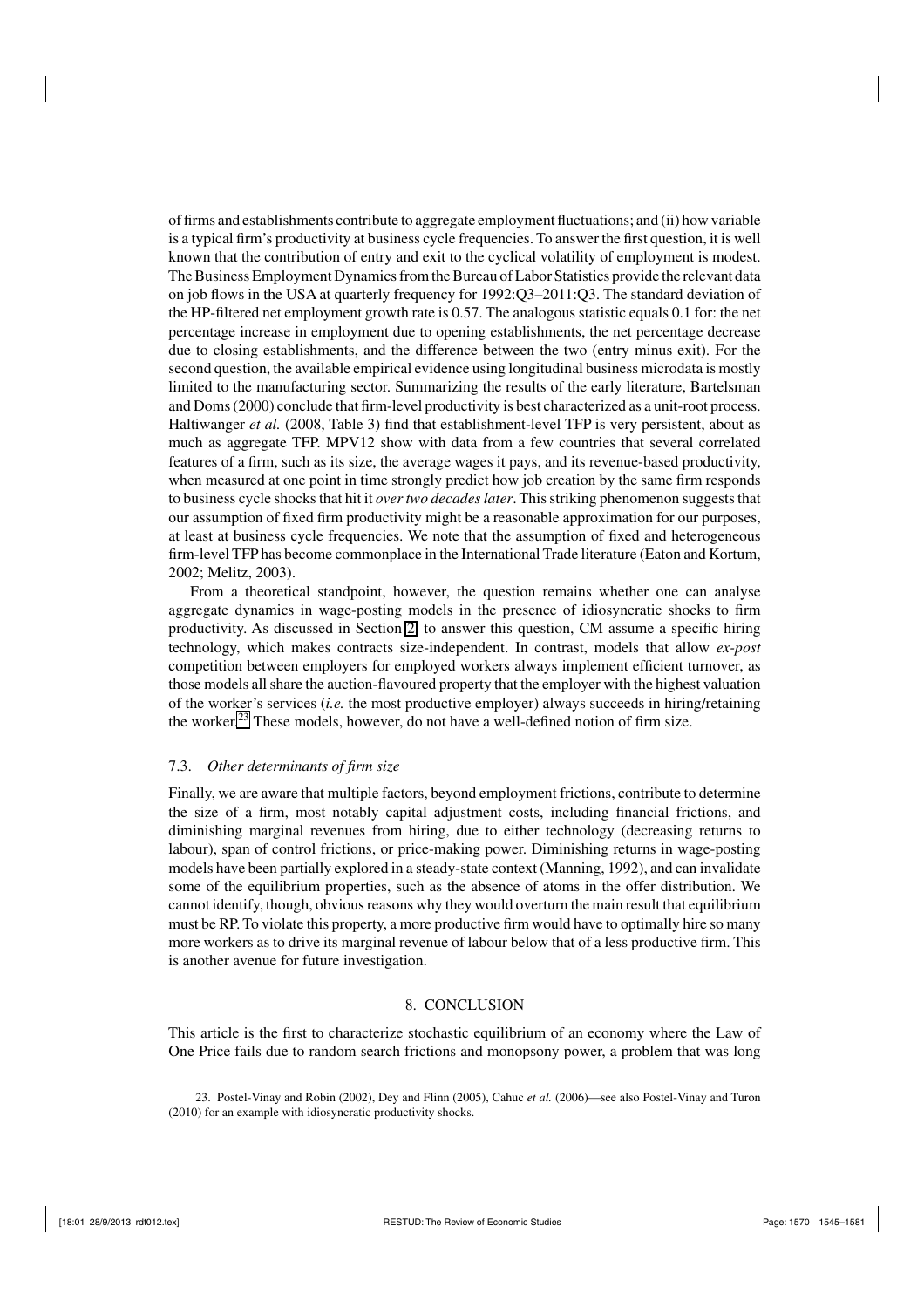held to be intractable. Specifically, we introduce aggregate productivity shocks in a wage-posting model a la Burdett and Mortensen (1998), and we allow for rich state-contingent employment contracts. By extending the theory of Monotone Comparative Statics to a Dynamic Programming environment, we identify sufficient conditions under which the equilibrium is unique, constrained efficient, and very tractable. The second best is decentralized by contracts that do not respond to outside offers. The equilibrium stochastic dynamics of this model economy exhibit qualitative properties that are in line with the new business cycle facts that we illustrate in Moscarini and Postel-Vinay (2009, 2010b, 2012): small firms as a group exhibit less cyclical net job creation and returns to capital than large firms.

Future research will pursue a full quantitative analysis of this model, to illustrate its practicality as a tool for business cycle analysis. In MPV10a we illustrate an algorithm to solve quickly and efficiently for equilibrium with exogenous contact rates, and we present some preliminary quantitative results. The constrained efficient allocation in the stochastic economy already naturally explains why larger firms have more cyclical net job creation. We believe that the slow propagation of aggregate shocks to average labour productivity and wages, due to the slow upgrading of labour through job-to-job quits, is an important feature of actual business cycles which is missing altogether from existing quantitative business cycle models. The extensions mentioned above, as well as possibly others, are bound to help the quantitative performance of the model.

#### APPENDIX

In order to prove the main statements, we heavily rely on the recursive formulation of the contracting problem. Therefore, we need to spell out the notation, including all arguments of the value and policy functions. We drop the time index and use primes to denote next period's values. We also make the dependence on state variables *p*,*L*,ω,*N* explicit, so in the candidate equilibrium a firm of type *p* offers a value  $V(p, L(p), \omega', N)$ . A subscript of a function now denotes the variable of partial differentiation of that function. Let  $\lambda^{\omega} \in (0,1)$  denote the chance of contact with a hiring firm in current state of aggregate productivity  $\omega$ ,  $\delta^{\omega} \in (0,1)$  the chance of exogenous separation,  $b^{\omega}$  the flow unemployment benefit,  $F(W|\omega',N)$  the offer distribution given that all firms follow the Markov offer strategy *V*,  $G(W|\omega',N)$  the value distribution. In fully recursive notation, the laws of motion of firm size (8) and employment distribution (10) become

$$
L' = \mathcal{L}(L, W, \omega', N) := L\left(1 - \delta^{\omega'}\right) \left(1 - s\lambda^{\omega'}\overline{F}\left(W \mid \omega', N\right)\right) + \lambda^{\omega'}\left[1 - N\left(\overline{p}\right)\right]\mathbb{I}\left\{W \ge U\left(\omega, N\right)\right\}
$$

$$
+ s\lambda^{\omega'}\left(1 - \delta^{\omega'}\right)N\left(\overline{p}\right)G\left(W \mid \omega', N\right)
$$

$$
N\left(p \mid \omega', N\right)' = \int_{p}^{p} \mathcal{L}\left(L(x), V\left(x, L(x), \omega', N\right), \omega', N\right) d\Gamma\left(x\right) \Rightarrow N\left(\cdot \mid \omega', N\right)' := \mathcal{N}\left(\omega', N\right)
$$

the Bellman equation of the unemployed worker (7) reads

$$
U(\omega, N) = b^{\omega} + \beta \int_{\Omega} \left[ \left( 1 - \lambda^{\omega'} \right) U(\omega', \mathcal{N}(\omega', N)) + \lambda^{\omega'} \int \max \left\{ v, U(\omega', \mathcal{N}(\omega', N)) \right\} dF(v|\omega', N) \right] H(d\omega'|\omega)
$$

and the key DP problem (14) reads

$$
S(p, L, \omega, N) = \omega pL + \beta \int_{\Omega} \left\{ \delta^{\omega'} U(\omega', \mathcal{N}(\omega', N)) L + \sup_{W(\omega') \ge U(\omega', \mathcal{N}(\omega', N))} \left\langle S(p, \mathcal{L}(L, W(\omega'), \omega', N), \omega', \mathcal{N}(\omega', N)) \right\rangle \right\} + L\left(1 - \delta^{\omega'}\right) s\lambda^{\omega'} \int_{W(\omega')}^{+\infty} v dF(v|\omega', N) - W(\omega') \left[\lambda^{\omega'} (1 - N(\overline{p})) + s\lambda^{\omega'} \left(1 - \delta^{\omega'}\right) N(\overline{p}) G(W(\omega')|\omega', N)\right] \right\rbrace + H(d\omega'|\omega).
$$
\n(A.1)

#### A. PROOF OF PROPOSITION 2

The claim is: if problem (A.1) has a solution, then any measurable selection  $V(p, L, \omega, N)$  from the optimal correspondence is such that  $V(p, L, \omega, N)$  is increasing in *p* and *L*.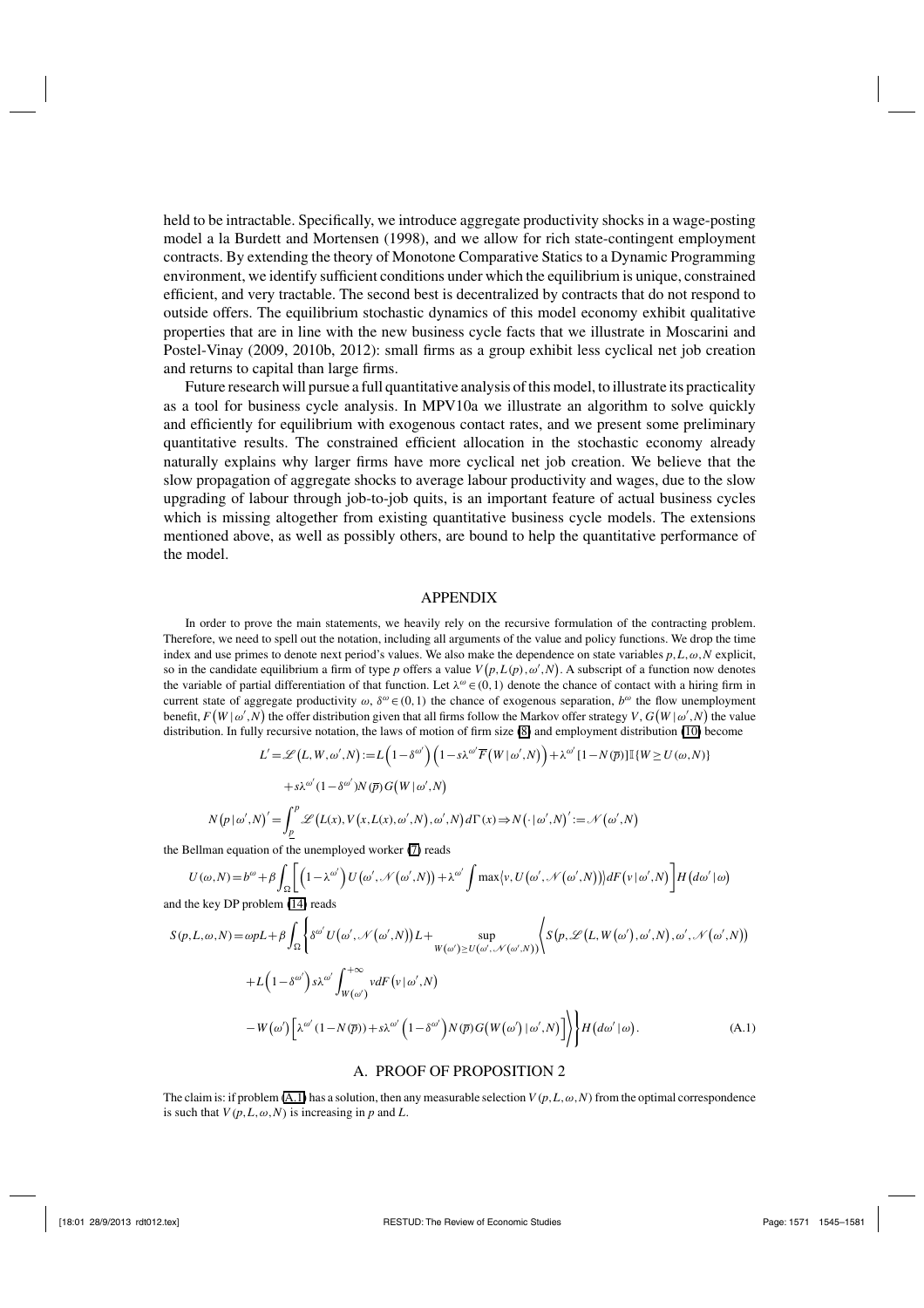Our proof strategy is as follows. First, we define certain supermodularity properties SM of a value function that imply that the maximizer *V* in (A.1) is increasing in *p*. Then, we fix an arbitrary *N* and show that the Bellman operator in (A.1) for the restricted problem with fixed *N* is a contraction mapping from the space of SM functions into itself, and that this space is Banach and closed under the sup norm. Therefore, for any fixed *N* (A.1) has a unique solution. Finally, *if* there exists a solution *S* to (A.1) when *N* is not fixed, then *S* must also solve the restricted problem (A.1) for any fixed *N*. By uniqueness and SM of the solution to the restricted problem any solution to the unrestricted problem must also have the SM properties. We cannot extend the same logic to show existence of *S* with variable *N* because Blackwell's sufficient conditions for a contraction mapping apply only to functions over  $\mathbb{R}^n$ .

We introduce the following notation:

$$
\varphi(p, L, \omega, N) := \omega pL + \beta \int_{\Omega} \delta^{\omega'} U(\omega', \mathcal{N}(\omega', N)) LQ(d\omega' | \omega),
$$
  

$$
\Phi(L, W(\omega'), \omega', N) := L\left(1 - \delta^{\omega'}\right) s\lambda^{\omega'} \int_{W(\omega')}^{+\infty} v dF(v|\omega', N)
$$
  

$$
-W(\omega')\left[\lambda^{\omega'}(1 - N(\overline{p})) + s\lambda^{\omega'}\left(1 - \delta^{\omega'}\right)N(\overline{p})G(W(\omega')|\omega', N)\right]
$$

So fix *N* to be some given positive and increasing function over  $\left[p,\overline{p}\right]$  with  $N(\overline{p})=0$ . Then, for any function  $\mathscr{S}(p,L,\omega)$ , we define the following operator **MN**:

.

$$
\mathbf{M}^{\mathbf{N}}\mathcal{S}(p,L,\omega) := \varphi(p,L,\omega,N) + \beta \int_{\Omega} \max_{W(\omega')}\Big\{ \mathcal{S}\big[p,\mathcal{L}\big(L,W\big(\omega',0\big),\omega',N\big),\omega'\big] + \Phi\big(L,W\big(\omega',0\big),\omega',N\big) \Big\} Q\big(d\omega' \,|\,\omega\big). \tag{A.2}
$$

The worker participation constraint  $W \ge U$  can be ignored in the proof. To see why, observe the following. Once we establish that an interior solution is weakly increasing in *p*, we can conclude that any set of firms that offers a corner solution  $W = U$  and shuts down must be the set of the least productive firms. But then, the global solution, including the corner, is weakly increasing in *p*, strictly so above the corner by Proposition 1, as claimed. Incidentally, if all firms offered *U*, from the previous reasoning (and barring the trivial case where all firms are too unproductive to operate) the most productive firms would deviate and profitably offer more, so there exist always some firms that have an interior solution where the worker participation constraint does not bind.

**Lemma A.1.** *Let*  $\mathscr{S}(p,L,\omega)$  *be bounded, continuous in p and L, increasing and convex in L and with increasing differences in*  $(p, L)$  *over*  $(p, \overline{p}) \times (0, 1)$ *. Then:* 

- (1)  $\mathbf{M}^{\mathbf{N}}\mathcal{S}$  *is bounded and continuous in p and L*;
- (2) There exists a measurable selection  $V(p, L, \omega, N)$  from the maximizing correspondence associated with  $\mathbf{M}^{\mathbf{N}}\mathcal{S}$ ;
- (3) *Any such measurable selection V is increasing in p and L;*
- (4)  $\mathbf{M}^{\mathbf{N}}\mathcal{S}$  *is increasing and convex in L and with increasing differences in*  $(p, L)$  *over*  $(p, \overline{p}) \times (0, 1)$ *.*

*Proof* In this proof, wherever possible without causing confusion, we will make the dependence of all functions on aggregate state variables  $\omega$  and  $N$  implicit to streamline the notation.

Points (1) and (2) of this lemma are immediate: continuity of  $M^N\mathscr{S}$  follows from Berge's Theorem (Stokey and Lucas, 1989, Theorem 3.6). Boundedness of  $M^N\mathcal{S}$  is obvious by construction. Existence of a measurable selection from the maximizing correspondence associated with  $M^N\mathscr{S}$  is a direct consequence of the Measurable Selection Theorem (Stokey and Lucas, 1989, Theorem 7.6).

To prove point (3), we first establish that the maximand in (A.2) has increasing differences in  $(p, W)$  and  $(L, W)$ . Monotonicity of *V* in *p* and *L* will then follow from standard monotone comparative statics arguments.<sup>24</sup> Proving that the maximand in (A.2) has increasing differences in  $(p, W)$  is immediate as  $\Phi$  is independent of  $p$ : letting  $\tau > 0$ , differences in *p* of the maximand equal  $\mathscr{S}(p+\tau,\mathscr{L}(L,W))-\mathscr{S}(p,\mathscr{L}(L,W))$  which is increasing in *W* because  $\mathscr{L}$  is increasing in *W* by construction and  $\mathscr S$  has increasing differences in  $(p, L)$  by assumption. We thus now fix *p* and focus on establishing that the maximand in (A.2) has increasing differences in  $(L, W)$ . To this end, first note that, since  $\mathscr S$  is assumed to be continuous and convex in *L*, it has left and right derivatives everywhere (and those two can at most differ at countably many points). Now take L and  $\varepsilon > 0$  and define the difference in L of the maximand in (A.2):

$$
\mathscr{D}(W) := \mathscr{S}(p, \mathscr{L}(L+\varepsilon, W)) - \mathscr{S}(p, \mathscr{L}(L, W)) + \varepsilon(1 - \delta^{\omega'})s\lambda^{\omega'} \int_{W}^{+\infty} v dF(v|\omega').
$$

24. See Section 4 of the Supplementary Material for details.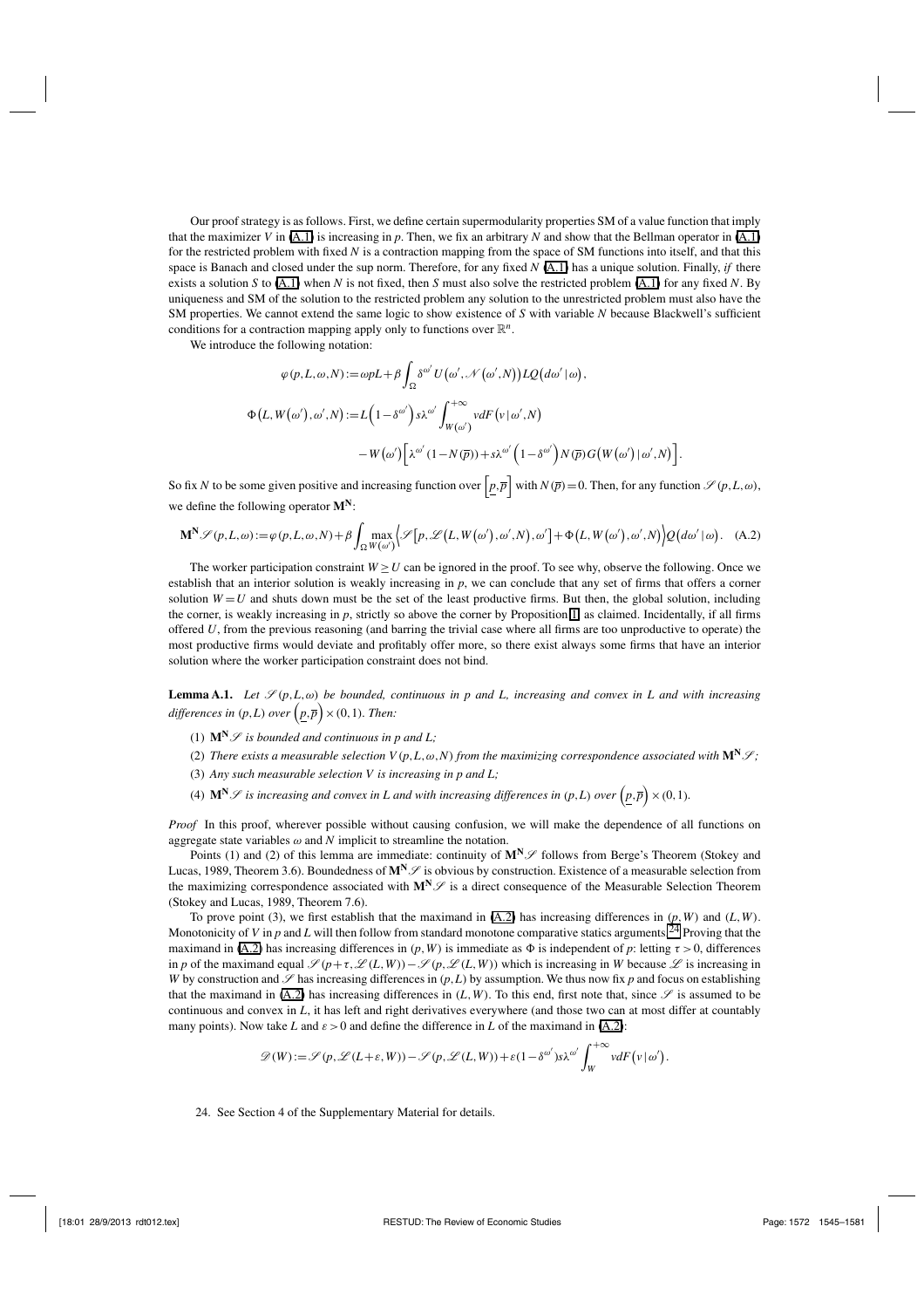(The dependence of  $\mathscr D$  on p is kept implicit.) We want to establish that  $\mathscr D(W)$  is increasing in W. We do not know whether *F* and *G*, thus  $\mathscr{D}$ , are differentiable, so we proceed by showing that the upper-right Dini derivative of  $\mathscr{D}(W)$ , which we denote as  $D^+\mathscr{D}(W)$  and which exists everywhere (although possibly equalling  $\pm\infty$ ), is everywhere positive. Take *x* > 0:

$$
\mathcal{D}(W+x) - \mathcal{D}(W) = \mathcal{S}(p, \mathcal{L}(L+\varepsilon, W+x)) - \mathcal{S}(p, \mathcal{L}(L+\varepsilon, W)) - [\mathcal{S}(p, \mathcal{L}(L, W+x)) - \mathcal{S}(p, \mathcal{L}(L, W))]
$$

$$
-\varepsilon(1 - \delta^{\omega'})s\lambda^{\omega'} \int_{W}^{W+x} v dF(v|\omega').
$$

Majorizing the last integral:

$$
\mathscr{D}(W+x) - \mathscr{D}(W) \ge \mathscr{S}(p, \mathscr{L}(L+\varepsilon, W+x)) - \mathscr{S}(p, \mathscr{L}(L+\varepsilon, W)) - [\mathscr{S}(p, \mathscr{L}(L, W+x)) - \mathscr{S}(p, \mathscr{L}(L, W))]
$$

$$
-\varepsilon(1-\delta^{\omega'})s\lambda^{\omega'}(W+x)\Big[F(W+x|\omega') - F(W|\omega')\Big].
$$

Dividing through by *x* and taking the limit superior as  $x \to 0^+$  (using the definition of *L*, continuity of *F* and *G*, and some basic properties of Dini derivatives), we obtain:

$$
D^{+} \mathscr{D}(W) \geq \mathscr{S}_{L,r}(p, \mathscr{L}(L+\varepsilon, W)) \cdot s\lambda^{\omega'} (1-\delta^{\omega'}) \left\{ (L+\varepsilon)D^{+}F(W|\omega') + N(\overline{p})D^{+}G(W|\omega') \right\}
$$
  

$$
- \mathscr{S}_{L,r}(p, \mathscr{L}(L,W)) \cdot s\lambda^{\omega'} (1-\delta^{\omega'}) \left\{ LD_{+}F(W|\omega') + N(\overline{p})D_{+}G(W|\omega') \right\} - \varepsilon (1-\delta^{\omega'}) s\lambda^{\omega'} W D_{+}F(W|\omega'),
$$

where, in standard fashion,  $f_{x,\ell}$  [ $f_{x,r}$ ] is used to designate the left [right] partial derivative of any function *f* w.r.t. *x*, and  $D_{+}f$  denotes the lower-right Dini derivative of *f*. Because *F* and *G* are increasing, their Dini derivatives are such that  $D^+F \geq D_+F \geq 0$  (and likewise for *G*). Because  $\mathscr{S}$  is convex in *L* by assumption,  $\mathscr{S}_{L,r}$  is increasing in *L*. Combining all those properties, the latter inequality implies:

$$
D^{+}\mathscr{D}(W) \geq [\mathscr{S}_{L,r}(p,\mathscr{L}(L,W)) - W] \cdot (1 - \delta^{\omega'}) s \lambda^{\omega'} \varepsilon D_{+} F(W | \omega'). \tag{A.3}
$$

The only way the RHS in this last inequality can be negative is if  $\mathcal{S}_{L,r}(p, \mathcal{L}(L,W)) - W < 0$ . We now show that this cannot be if *W* is an optimal selection. Let *V* be an optimal selection and let  $x > 0$ . Optimality requires that

$$
0 \geq \mathcal{S}(p, \mathcal{L}(L, V-x)) + L(1 - \delta^{\omega'}) s \lambda^{\omega'} \int_{V-x}^{+\infty} v dF(v|\omega') - (V-x) \left( \lambda^{\omega'} (1 - N(\overline{p})) + s \lambda^{\omega'} (1 - \delta^{\omega'}) N(\overline{p}) G(V-x|\omega') \right) - \mathcal{S}(p, \mathcal{L}(L, V)) - L(1 - \delta^{\omega'}) s \lambda^{\omega'} \int_{V}^{+\infty} v dF(v|\omega') + V \left( \lambda^{\omega'} (1 - N(\overline{p})) + s \lambda^{\omega'} (1 - \delta^{\omega'}) N(\overline{p}) G(V|\omega') \right).
$$

Collecting terms and majorizing the integral terms as we did for  $\mathcal{D}$ :

$$
0 \geq S(p, \mathscr{L}(L, V-x)) - \mathscr{S}(p, \mathscr{L}(L, V)) + L(1 - \delta^{\omega'}) s \lambda^{\omega'}(V-x) \left[ F(V-x | \omega') - F(V | \omega') \right] - V s \lambda^{\omega'}(1 - \delta^{\omega'}) N(\overline{p}) \left[ G(V-x | \omega') - G(V | \omega') \right] + x \left( \lambda^{\omega'}(1 - N(\overline{p})) + s \lambda^{\omega'}(1 - \delta^{\omega'}) N(\overline{p}) G(V | \omega') \right).
$$

Now again taking the limit superior as *x*→0<sup>+</sup> (in what follows *D*−*F* and *D*−*F* designate the upper and lower left Dini derivative of *F*, respectively, and likewise for  $G$ ):<sup>25</sup>

$$
0 \geq -\mathscr{S}_{L,\ell}(p,\mathscr{L}(L,V)) \cdot s\lambda^{\omega'}(1-\delta^{\omega'}) \{LD_{-}F(V|\omega')+N(\overline{p})D_{-}G(V|\omega')\}
$$
  
+  $Vs\lambda^{\omega'}(1-\delta^{\omega'}) \{LD_{-}F(V|\omega')+N(\overline{p})D_{-}G(V|\omega')\} + \lambda^{\omega'}(1-N(\overline{p}))+s\lambda^{\omega'}(1-\delta^{\omega'})N(\overline{p})G(V|\omega').$ 

Finally recalling that *D*−*F* ≥*D*−*F* ≥0 (and likewise for *G*), the latter inequality implies:

$$
\mathcal{S}_{L,\ell}(p,\mathcal{L}(L,V)) - V \ge \frac{\lambda^{\omega'}(1 - N(\overline{p})) + s\lambda^{\omega'}(1 - \delta^{\omega'})N(\overline{p})G(V|\omega')}{s\lambda^{\omega'}(1 - \delta^{\omega'})\{LD_{-}F(V|\omega') + N(\overline{p})D_{-}G(V|\omega')\}} \ge 0.
$$
\n(A.4)

This, together with (A.3), shows that  $D^+\mathscr{D}(V) \ge 0$  at all *V* which is an optimal selection, *i.e.* at all *V* in the support of *F*. To finally establish that  $\mathscr D$  is increasing over the support of *F*, recall that, as *F* and *G* are continuous by Proposition 1, so is  $W \mapsto \mathscr{L}(L, W)$ . Moreover, as  $\mathscr{S}$  is convex in *L* (by assumption), it is continuous w.r.t. *L*. Thus by inspection,  $\mathscr{D}$  is a continuous function of *W*. Continuity plus the fact that  $D^+\mathscr{D}(V) \geq 0$  are sufficient to ensure that  $\mathscr D$  is strictly increasing (see, *e.g.* Proposition 2 in Royden, 1988, p. 99). Point (3) of the lemma is thus proven.

Now on to point (4). Take  $(p_0, L_0) \in (p, \bar{p}) \times (0, 1)$  and  $\varepsilon > 0$  such that  $(p_0 + \varepsilon, L_0 + \varepsilon)$  are still in  $(p, \bar{p}) \times (0, 1)$ . We first consider right-differentiability of  $M^N \mathscr{S}$  w.r.t. *L* at  $L_0$ . Fixing an arbitrary selection *V* from the optimal policy

25. This uses the facts that  $\mathcal{S}_{L,\ell} \geq 0$ , that *F* and *G* are continuous, and that  $D^{-}[-f] = -D^{-}f$  for any function *f*.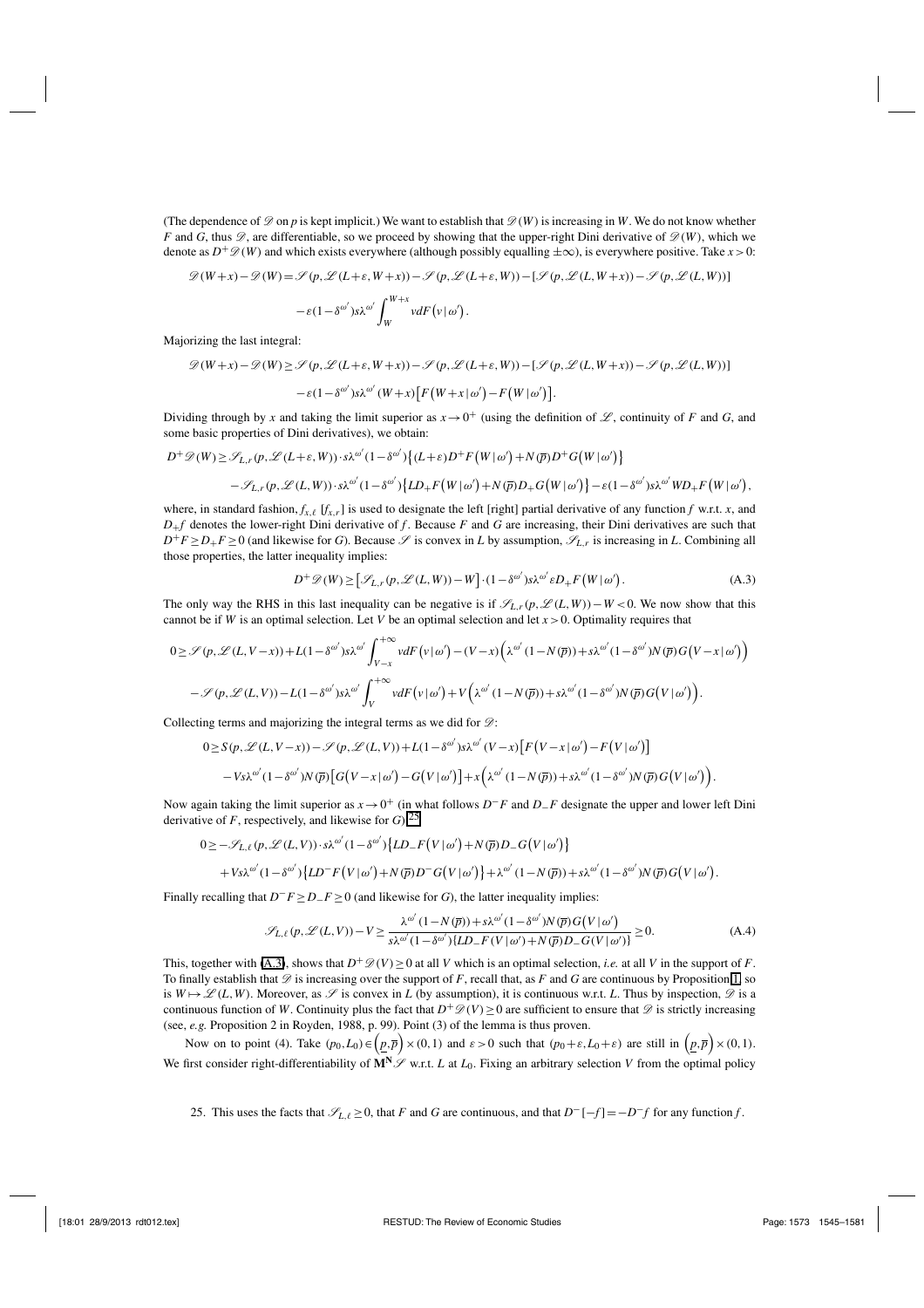correspondence, we note that, while *V* may have a discontinuity at  $(p_0, L_0)$ , the fact that it is increasing in *L* ensures that  $V(p_0, L_0^+, \omega') := \lim_{\varepsilon \to 0^+} V(p_0, L_0 + \varepsilon, \omega')$  exists everywhere (and likewise for  $V(p_0^+, L_0, \omega')$ ). By point (3),  $V(p_0, L_0^+, \omega')$ is increasing in *L*0. Then

$$
\mathbf{M}^{\mathbf{N}}\mathscr{S}(p_{0},L_{0}+\varepsilon)-\mathbf{M}^{\mathbf{N}}\mathscr{S}(p_{0},L_{0}^{+})=\varphi(p_{0},L_{0}+\varepsilon)-\varphi(p_{0},L_{0})+\beta\int_{\Omega}\left\{\mathscr{S}[p_{0},\mathscr{L}(L_{0}+\varepsilon,V(p_{0},L_{0}+\varepsilon,\omega'))]\right\}-\mathscr{S}[p_{0},\mathscr{L}(L_{0},V(p_{0},L_{0}^{+},\omega'))]+\Phi(L_{0}+\varepsilon;V(p_{0},L_{0}+\varepsilon,\omega'))-\Phi(L_{0};V(p_{0},L_{0}^{+},\omega')))\rho(d\omega'|\omega)\geq\varphi(p_{0},L_{0}+\varepsilon)-\varphi(p_{0},L_{0})+\beta\int_{\Omega}\left\{\mathscr{S}[p_{0},\mathscr{L}(L_{0}+\varepsilon,V(p_{0},L_{0}^{+},\omega'))]\right\}-\mathscr{S}[p_{0},\mathscr{L}(L_{0},V(p_{0},L_{0}^{+},\omega'))]+\Phi(L_{0}+\varepsilon;V(p_{0},L_{0}^{+},\omega'))-\Phi(L_{0};V(p_{0},L_{0}^{+},\omega')))\rho(d\omega'|\omega)=\left(\omega p_{0}+\beta\int_{\Omega}\delta^{\omega'}U(\omega')Q(d\omega'|\omega)\right)\cdot\varepsilon+\beta\int_{\Omega}\left\{\mathscr{S}[p_{0},\mathscr{L}(L_{0}+\varepsilon,V(p_{0},L_{0}^{+},\omega'))]-\mathscr{S}[p_{0},\mathscr{L}(L_{0},V(p_{0},L_{0}^{+},\omega'))]\right\}+\varepsilon\cdot(1-\delta^{\omega'})s\lambda^{\omega'}\int_{V(p_{0},L_{0}^{+},\omega)}^{+\infty}v dF(v|\omega')\rho(d\omega'|\omega), \qquad (A.5)
$$

where the last equality follows from the definitions of  $\varphi$  and  $\Phi$ . Symmetrically

$$
\mathbf{M}^{\mathbf{N}}\mathscr{S}(p_{0},L_{0}+\varepsilon)-\mathbf{M}^{\mathbf{N}}\mathscr{S}(p_{0},L_{0}^{+})=\varphi(p_{0},L_{0}+\varepsilon)-\varphi(p_{0},L_{0})+\beta\int_{\Omega}\Big\{\mathscr{S}[p_{0},\mathscr{L}(L_{0}+\varepsilon,V(p_{0},L_{0}+\varepsilon,\omega'))]\Big\}-\mathscr{S}[p_{0},\mathscr{L}(L_{0},V(p_{0},L_{0}^{+},\omega'))]+\Phi(L_{0}+\varepsilon;V(p_{0},L_{0}+\varepsilon,\omega'))-\Phi(L_{0};V(p_{0},L_{0}^{+},\omega')))\varrho(d\omega'|\omega)\leq\Big(\omega p_{0}+\beta\int_{\Omega}\delta^{\omega'}U(\omega')\mathscr{Q}(d\omega'|\omega)\Big)\cdot\varepsilon+\beta\int_{\Omega}\Big\{\mathscr{S}[p_{0},\mathscr{L}(L_{0}+\varepsilon,V(p_{0},L_{0}+\varepsilon,\omega'))]-\mathscr{S}[p_{0},\mathscr{L}(L_{0},V(p_{0},L_{0}+\varepsilon,\omega'))]+\varepsilon\cdot(1-\delta^{\omega'})s\lambda^{\omega'}\int_{V(p_{0},L_{0}+\varepsilon,\omega')}^{+\infty}v dF(v|\omega')\Big)\mathscr{Q}(d\omega'|\omega). \tag{A.6}
$$

Now dividing through by  $\varepsilon$  in (A.5) and (A.6), and invoking continuity w.r.t. *V* of  $\mathscr{L}_L(L,V) = (1 - \delta^{\omega'}) (1 - s\lambda^{\omega'} \overline{F}(V))$ (by continuity of *F*), everywhere right-differentiability of  $\mathscr S$  w.r.t. *L* (by convexity of  $\mathscr S$ ), and existence of a right limit of *V* at any *L*<sup>0</sup> (by monotonicity of *V* established in point (1) of this lemma), we see that the lower and upper bounds of  $(1/\varepsilon)$   $\left[\mathbf{M}^{\mathbf{N}}\mathscr{S}(p_0, L_0+\varepsilon)-\mathbf{M}^{\mathbf{N}}\mathscr{S}(p_0, L_0^{\dagger})\right]$  exhibited in (A.5) and (A.6) both converge to the same limit as  $\varepsilon \to 0^+$ , which, together with continuity of  $\mathbf{M}^N \mathcal{S}$  in *L* at *L*<sub>0</sub> which implies  $\mathbf{M}^N \mathcal{S}(p_0, L_0^+) = \mathbf{M}^N \mathcal{S}(p_0, L_0)$ , establishes right-differentiability of  $M^N\mathscr{S}$  w.r.t *L* with the following expression for  $\left[M^N\mathscr{S}\right]_{L,r}(p,L)$ 

$$
\left[\mathbf{M}^{\mathbf{N}}\mathcal{S}\right]_{L,r}(p,L) = \omega p + \beta \int_{\Omega} \delta^{\omega'} U(\omega') Q(d\omega'|\omega) + \beta \int_{\Omega} \left\langle \mathcal{S}_{L,r}[p,\mathcal{L}(L,V(p,L^{+},\omega'))] \cdot \mathcal{L}_{L}(L,V(p,L^{+},\omega')) \right\rangle + (1 - \delta^{\omega'}) s\lambda^{\omega'} \int_{V(p,L^{+},\omega')} v dF(v|\omega') \left\langle Q(d\omega'|\omega) \right\rangle.
$$
\n(A.7)

Straightforward inspection shows that  $\left[\mathbf{M}^{\mathbf{N}}\mathcal{S}\right]_{L,r}(p,L) > 0$ , so that  $\mathbf{M}^{\mathbf{N}}\mathcal{S}$  is increasing in *L*. We now show that  $\left[\mathbf{M}^{\mathbf{N}}\mathscr{S}\right]_{L,r}(p,L)$  is increasing in *L* and *p*. It is sufficient to show that the term under the  $\int$  in (A.7) is increasing in *L* and *p* for all  $\omega' \in \Omega$ . We begin with *L*. Let  $L_1 < L_2 \in [0, 1]^2$ . To lighten the notation, let  $V_k = V(p, L_k^+, \omega')$  for  $k = 1, 2$ .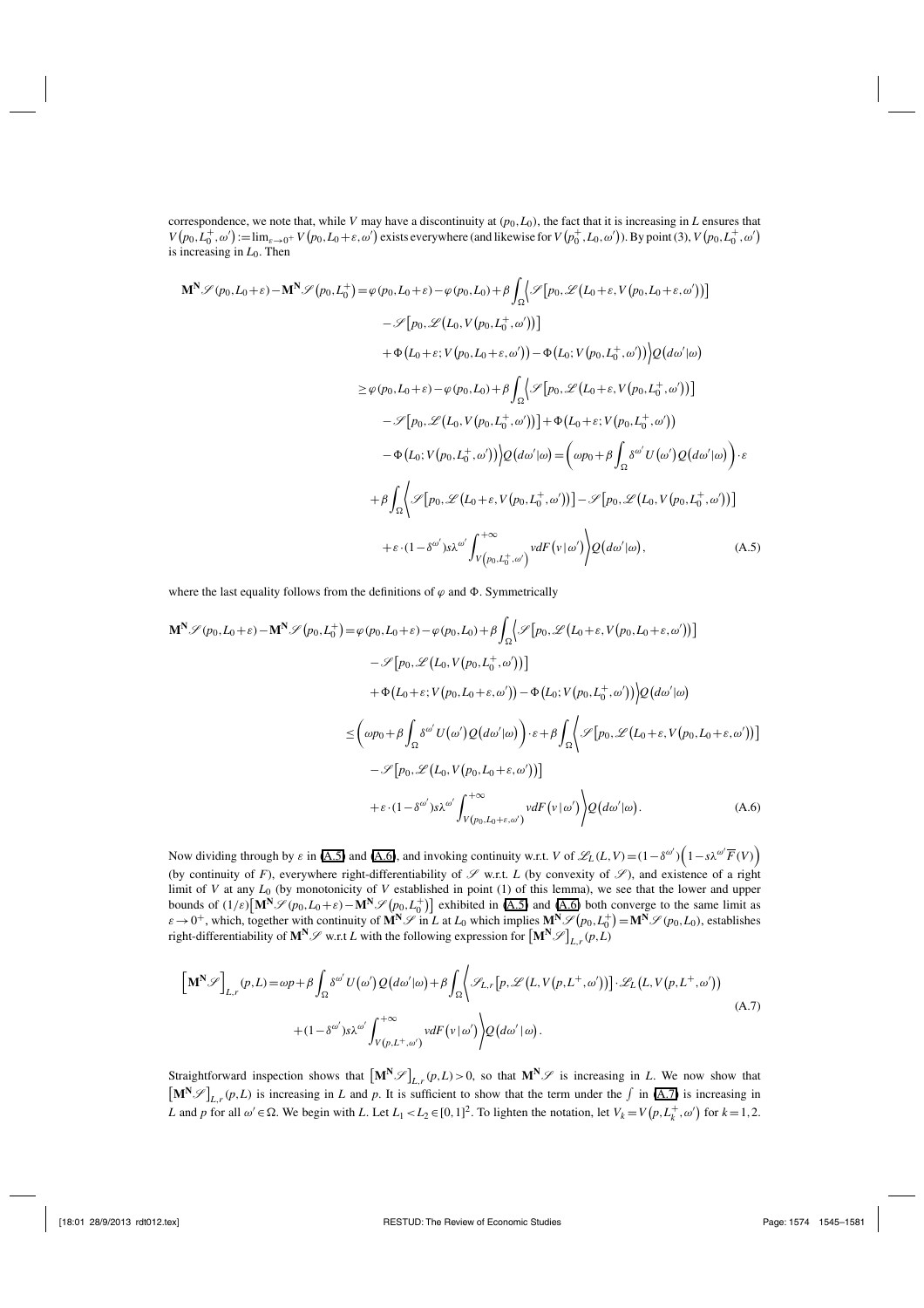Because *V* is increasing in *L*,  $V_2 \geq V_1$ . Then

$$
\mathcal{I}_{L,r}[p, \mathcal{L}(L_2, V_2)] \cdot \mathcal{L}_L(L_2, V_2) - \mathcal{I}_{L,r}[p, \mathcal{L}(L_1, V_1)] \cdot \mathcal{L}_L(L_1, V_1) - (1 - \delta^{\omega'}) s \lambda^{\omega'} \int_{V_1}^{V_2} v dF(v|\omega')
$$
  
\n
$$
= [\mathcal{L}_L(L_2, V_2) - \mathcal{L}_L(L_1, V_1)] \cdot \mathcal{I}_{L,r}[p, \mathcal{L}(L_2, V_2)] + \mathcal{L}_L(L_1, V_1) \cdot (\mathcal{I}_{L,r}[p, \mathcal{L}(L_2, V_2)] - \mathcal{I}_{L,r}[p, \mathcal{L}(L_1, V_1)]]
$$
  
\n
$$
- (1 - \delta^{\omega'}) s \lambda^{\omega'} \int_{V_1}^{V_2} v dF(v|\omega') = \mathcal{L}_L(L_1, V_1) \cdot (\mathcal{I}_{L,r}[p, \mathcal{L}(L_2, V_2)] - \mathcal{I}_{L,r}[p, \mathcal{L}(L_1, V_1)]
$$
  
\n
$$
+ (1 - \delta^{\omega'}) s \lambda^{\omega'} \int_{V_1}^{V_2} (\mathcal{I}_{L,r}[p, \mathcal{L}(L_2, V_2)] - v) dF(v|\omega'),
$$

where the last equality stems from the definition of  $\mathcal{L}_L$ . Because  $\mathcal{L}_L$ *r* and  $\mathcal{L}$  are both increasing in *L*, and because  $\mathcal{L}$  is also increasing in  $V$ , the first term in the r.h.s. of the last equality above is positive. Finally, convexity of  $\mathscr S$  combined with the first-order condition (A.4) implies that  $\mathscr{S}_{L,r}[p,\mathscr{L}(L_2,V_2)] \geq \mathscr{S}_{L,\ell}[p,\mathscr{L}(L_2,V_2)] \geq V_2$ , so that  $\mathscr{S}_{L,r}[p,\mathscr{L}(L_2,V_2)] \geq V_2$ for all  $v \leq V_2$ , implying that the integral term is non-negative. This shows that  $\left[\mathbf{M}^{\mathbf{N}}\mathcal{S}\right]_{L,r}$  is (strictly) increasing in *L*. The proof that  $[M^N \mathscr{S}]_{L,r}$  is strictly increasing in *p* proceeds along similar lines (details available upon request). Thus **MN**S is a continuous function whose right partial derivative w.r.t. *L* exists everywhere, is increasing in *L*—which proves convexity w.r.t.  $L$ —, and increasing in *p*—which proves increasing differences in  $(p, L)$ .

Now consider the set of functions defined over  $[p,\overline{p}]\times[0,1]\times\Omega$  that are continuous in  $(p,L)$  and call it  $\mathcal{C}_{[p,\overline{p}]\times[0,1]\times\Omega}$ . That set is a Banach space when endowed with the sup norm. As Lemma A.1 suggests we will be interested in the properties of a subset  $C'_{[p,\bar{p}]\times[0,1]\times\Omega} \subset C_{[p,\bar{p}]\times[0,1]\times\Omega}$  of functions that are increasing and convex in *L* and have increasing differences in (*p*,*L*). We next prove two ancillary lemmas, which will establish as a corollary (Corollary A.1) that  $C'_{[p,\bar{p}]\times[0,1]\times\Omega}$  is closed in  $C_{[p,\overline{p}]\times[0,1]\times\Omega}$  under the sup norm.<sup>26</sup>

**Lemma A.2.** *Let X be an interval in*  $\mathbb{R}$  *and*  $f_n$ :  $X \to \mathbb{R}$ ,  $N \in \mathbb{N}$  *such that*  $\{f_n\}$  *converges uniformly to f. Then* 

- (1) *if*  $f_n$  *is non-decreasing for all n, so is*  $f$ ;
- (2) *if*  $f_n$  *is convex for all n, so is*  $f$ *.*

*Proof* For point (1), take  $(x_1, x_2) \in X^2$  such that  $x_2 > x_1$ . Fix  $k \in \mathbb{N}$ . By uniform convergence,  $\exists n_k \in \mathbb{N}$ :  $\forall n \ge n_k$ ,  $\forall x \in X$ ,  $|f_n(x) - f(x)| < \frac{1}{2k}$ . Then

$$
f(x_2)-f(x_1) = \underbrace{f(x_2)-f_{n_k}(x_2)}_{\geq -1/2k} + \underbrace{f_{n_k}(x_2)-f_{n_k}(x_1)}_{\geq 0 \text{ by monotonicity of } f_{n_k}} + \underbrace{f_{n_k}(x_1)-f(x_1)}_{\geq -1/2k} > -\frac{1}{k}.
$$

As the above is valid for an arbitrary choice of  $k \in \mathbb{N}$  and  $(x_1, x_2) \in X^2$ , it establishes that *f* is non-decreasing. For point (2), uniform convergence of {*fn*} to *f* implies pointwise convergence, so that Theorem 6.2.35 in Corbae *et al.* (2009, p. 282) can be applied. 

**Lemma A.3.** *Let*  $X \subset \mathbb{R}^2$  *be a convex set and*  $f_n: X \to \mathbb{R}$ ,  $N \in \mathbb{N}$  *be functions with increasing differences such that*  $\{f_n\}$ *converges uniformly to f . Then f has increasing differences.*

*Proof* Let  $\{(x_1,y_1),(x_2,y_2)\}\in X^2$  such that  $x_2 > x_1$  and  $y_2 > y_1$ . Fix  $k \in \mathbb{N}$ . By uniform convergence,  $\exists n_k \in \mathbb{N}$ :  $\forall n \geq n_k$ , ∀(*x*, *y*) ∈ *X*,  $|f_n(x, y) - f(x, y)| < \frac{1}{4k}$ . Then

$$
f(x_2, y_2) - f(x_1, y_2) = f(x_2, y_2) - f_{n_k}(x_2, y_2) + f_{n_k}(x_2, y_2) - f_{n_k}(x_1, y_2) + f_{n_k}(x_1, y_2) - f(x_1, y_2)
$$
  
\n
$$
= -\frac{1}{2k} + f_{n_k}(x_2, y_1) - f_{n_k}(x_1, y_1) \text{ by ID of } f_{n_k}
$$
  
\n
$$
= -\frac{1}{2k} + f_{n_k}(x_2, y_1) - f_{n_k}(x_1, y_1) = -\frac{1}{2k} + f_{n_k}(x_2, y_1) - f(x_2, y_1) + f(x_2, y_1) - f(x_1, y_1)
$$
  
\n
$$
+f(x_1, y_1) - f_{n_k}(x_1, y_1) = -\frac{1}{k} + f(x_2, y_1) - f(x_1, y_1).
$$

26. While for the purposes of this proof (which is concerned with closedness under the sup norm) both lemmas are stated for sequences that converge uniformly, it is straightforward to extend them to the case of pointwise convergent sequences.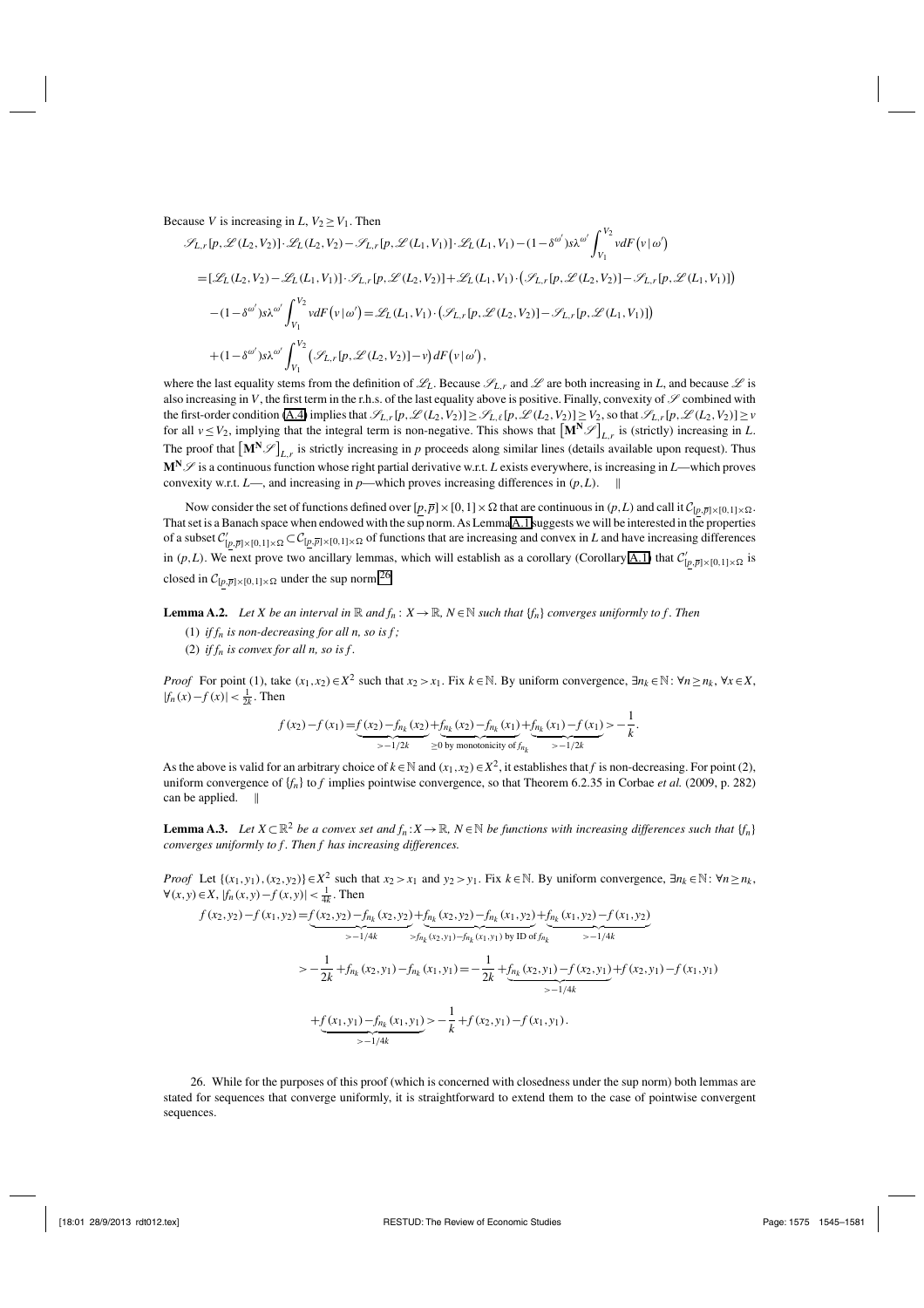As the above is valid for an arbitrary choice of  $k \in \mathbb{N}$  and  $\{(x_1, y_1), (x_2, y_2)\}\in X^2$ , it establishes that *f* has increasing differences. ||

**Corollary A.1.** *The set*  $C'_{[p,\bar{p}]\times[0,1]\times\Omega}$  *of functions defined over*  $[\underline{p},\bar{p}]\times[0,1]\times\Omega$  *that are increasing and convex in L* and have increasing differences in  $(p, L)$  is a closed subset of  $\mathcal{C}_{\left[p, \overline{p}\right] \times \left[0, 1\right] \times \Omega}$  under the sup norm.

The latter corollary establishes that, given a fixed *N*, the set of functions that are relevant to Lemma A.1 is a closed subset of a Banach space of functions under the sup norm. The following lemma shows that the operator considered in Lemma A.1 is a contraction under that same norm.

**Lemma A.4.** *The operator*  $\mathbf{M}^N$  *defined in* (A.2) *maps*  $\mathcal{C}'_{[p,\overline{p}]\times[0,1]\times\Omega}$  *into itself and is a contraction of modulus* β *under the sup norm.*

*Proof* That  $\mathbf{M}^N$  maps  $\mathcal{C}^{\prime}_{[p,\overline{p}]\times[0,1]\times\Omega}$  into itself flows directly from part of the proof of Lemma A.1. To prove that **M** is a contraction, it is straightforward to check using (A.2) that  $M<sup>N</sup>$  satisfies Blackwell's sufficient conditions with modulus  $\beta$ . ||

We are now in a position to prove the proposition. Given the initially fixed *N*, the operator **MN**, which by Lemma A.4 is a contraction from  $C_{[p,\overline{p}]\times[0,1]\times\Omega}$  into itself, and has a unique fixed point  $\mathscr{S}_N$  in that set (by the Contraction Mapping Theorem). Moreover, since  $C'_{\lceil p,\bar{p} \rceil \times [0,1] \times \Omega}$  is a closed subset of  $C_{\lceil p,\bar{p} \rceil \times [0,1] \times \Omega}$  (Lemma A.2) and since M<sup>N</sup> also maps  $\mathcal{C}'_{[p,\overline{p}]\times[0,1]\times\Omega}$  into itself (Lemma A.1), that fixed point  $\mathcal{S}_N$  belongs to  $\mathcal{C}'_{[p,\overline{p}]\times[0,1]\times\Omega}$ .

Summing up, what we have established thus far is that for any fixed  $N \in C_{[p,\bar{p}]}$ , the operator  $M^N$  over functions of  $(p, L, \omega)$  has a unique, bounded, and continuous fixed point  $\mathcal{S}_N^* = \mathbf{M}^N \mathcal{S}_N^* \in C_{\left[p, \overline{p}\right] \times [0, 1] \times \Omega} \subset C_{\left[p, \overline{p}\right] \times [0, 1] \times \Omega}$ 

We finally turn to the Bellman operator **M** which is relevant to the firm's problem. That operator **M** applies to functions  $\overline{\mathscr{S}}$  defined on  $\left[\underline{p}, \overline{p}\right] \times [0, 1] \times \Omega \times C_{\left[\overline{p}, \overline{p}\right]}$  and is defined as the fo

$$
\mathbf{M}\overline{\mathscr{S}}(p,L,\omega,N) := \varphi(p,L,\omega,N) + \beta \int_{\Omega} \max_{W(\omega')} \left\{ \overline{\mathscr{S}}[p,\mathscr{L}(L,W(\omega'),\omega',N),\omega',\mathscr{N}(\omega',N)] + \Phi(L,W(\omega'),\omega',N) \right\} Q(d\omega'|\omega).
$$

If an equilibrium exists, then a firm has a best response and a value *S* which solves  $S = MS$ . For every  $N \in C_{[p,\overline{p}]}$ , by definition of **M** and  $M^N$  this implies  $S = M^N S$ . Since the fixed point of  $M^N$  is unique, if  $S = MS$  exists then for every fixed  $N \in C_{\left[p,\overline{p}\right]}$  we have for all  $(p,L,\omega) \in \left[p,\overline{p}\right] \times [0,1] \times \Omega$ :  $S(p,L,\omega,N) = \mathcal{S}_N^*(p,L,\omega)$ . Therefore, if the value function *S* and an equilibrium of the contract-posting game exist, then  $S \in C'_{[p,\bar{p}]\times[0,1]\times\Omega}$ : the typical firm's value function is continuous in *p* and *L*, increasing and convex in *L* and has increasing differences in (*p*,*L*). By the same standard monotone comparative statics arguments that we invoked in the proof of Lemma A.1, the maximizing correspondence is increasing in *p* and *L* in the strong set sense, hence all of its measurable selections are weakly increasing in *p* and *L*.

#### B. PROOF OF PROPOSITION 4

In an attempt to simplify the notation without causing confusion, we define the value offered by firm  $p$  in equilibrium:

$$
V^{\star}(p,\omega) := V\big(p, L^{\star}(p), \omega, N^{\star}\big)
$$

for use throughout this proof. This notation keeps the dependence of *V* on *N* implicit.

The main purpose of Proposition 4 is actually to establish claim  $(2)$ , continuous differentiability of  $V^{\star}$ . Our proof strategy is as follows. We know from Proposition 2 that the optimal policy  $V^*$  is increasing in p, hence differentiable a.e. It remains to show that it is continuously differentiable everywhere. To do so, first, we establish continuity properties of  $V(p, L, \omega, N^*)$  in p, both for fixed *L* and for  $L = L^*(p)$ , and in *L* at  $L = L^*(p)$  for fixed p. Using these properties, we show that any solution to the Bellman equation defining  $S(p, L, \omega, N)$  when all other firms are playing a RPE is differentiable in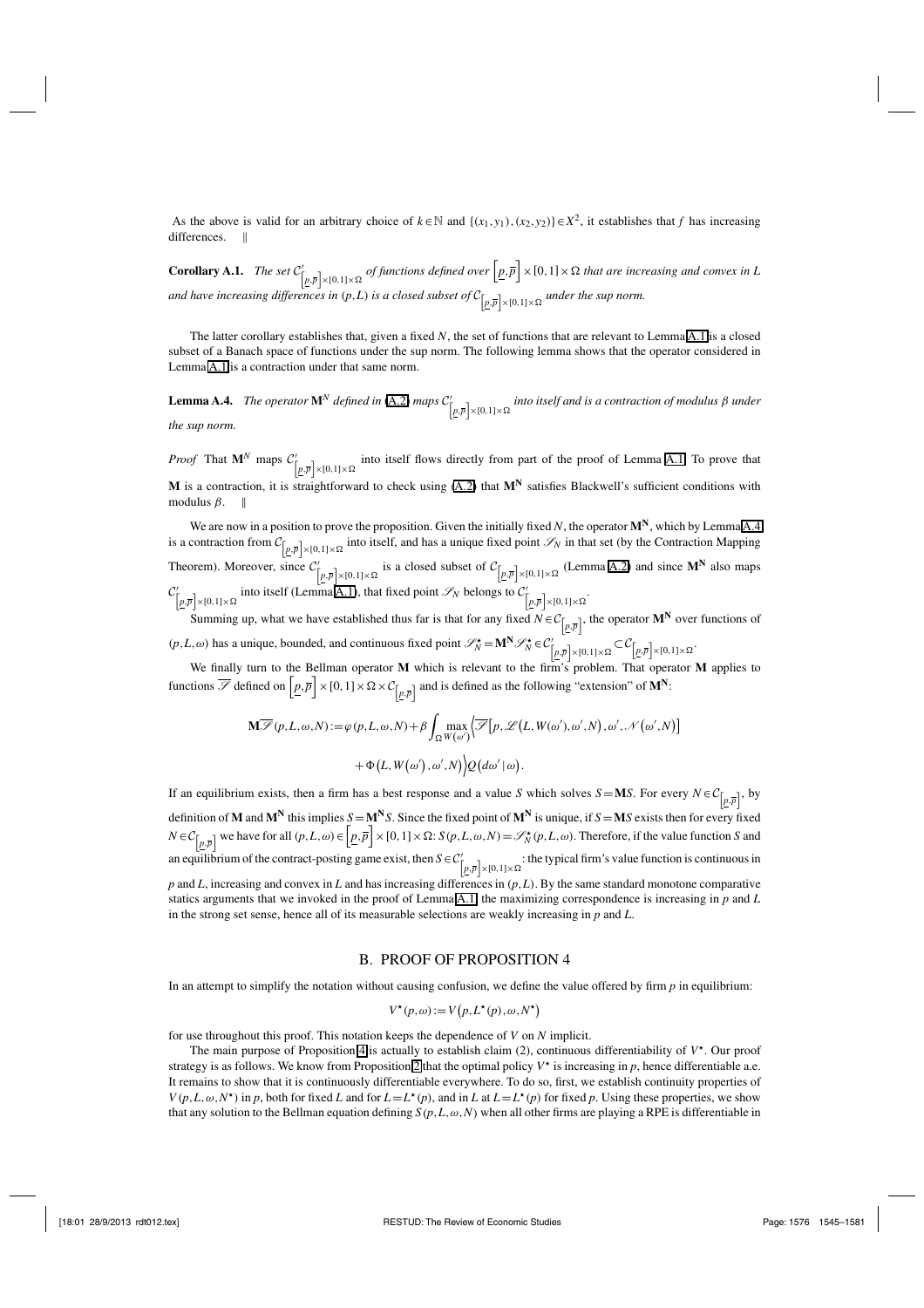*L* at  $L = L^*(p)$  and such that  $p \mapsto S(p, L^*(p), \omega, N^*)$  is continuous; *i.e.* on the equilibrium path the shadow marginal value of one worker always exists and is continuous in firm productivity. Next, we exploit this property and the implications of RPE to show that the optimal policy  $V^*$  is indeed continuously differentiable everywhere.

We begin with an ancillary lemma, which is interesting in its own right.

**Lemma A.5.** *V has the following continuity properties along the (RP) Equilibrium path:*

- (1)  $p \mapsto V(p, L^*(p), \omega, N^*) = V^*(p, \omega)$  *is continuous;*
- (2)  $L \mapsto V(p, L, \omega, N^{\star})$  *is continuous at*  $L = L^{\star}(p)$ *;*
- (3)  $q \mapsto V(q, L^*(p), \omega, N^*)$  *is continuous at q* = *p*.

*Proof*  $p \mapsto V^*(p, \omega)$  is increasing by Proposition 2, so  $V^*$  can only have (countably many) jump discontinuities. But then a jump discontinuity in  $V^*$  would imply a gap in the support of  $F$ , which is inconsistent with equilibrium as argued in Section A of the Appendix . This proves claim (1) of the lemma.

For claim (2), fix *p* and  $\varepsilon > 0$ . Then by continuity of *V*<sup>\*</sup> (point (1) of this lemma),  $\exists \alpha > 0$ :  $\forall \sigma \in$ (0, $\alpha$ ),  $V^*(p,\omega) \le V^*(p+\sigma,\omega) \le V^*(p,\omega) + \varepsilon$ . But then monotonicity of *V* in *L* and in *p* (see Section A of the Appendix) further implies:  $V^*(p, \omega) \le V(p, L^*(p+\sigma), \omega, N^*) \le V^*(p+\sigma, \omega) \le V^*(p, \omega) + \varepsilon$ , so that  $\forall L \in \mathbb{C}$  $[L^*(p), L^*(p+\sigma)], V(p, L, \omega, N^*)-V(p, L^*(p), \omega, N^*)\leq \varepsilon$ , which establishes right-continuity of V in L at  $L^*(p)$ . Left-continuity is established in the same way, and so is claim (3).

We now go on to establish point (1) of the proposition. In so doing, to avoid notational overload, we will keep the dependence of all value functions and laws of motion on  $N^*$  implicit. Now first, convexity of *S* w.r.t. *L* was established as a by-product of Proposition 2 (see Section A of the Appendix), and implies that *S* is everywhere left-and rightdifferentiable w.r.t. *L*, and that the right and left derivatives  $S_{L,r}$  and  $S_{L,\ell}$  are both increasing functions of *L*. As such they have right and left limits everywhere. We can thus define  $S_{L,\text{r}}(p,L^+,\omega) = \lim_{\varepsilon \to 0+} S_{L,\text{r}}(p,L+\varepsilon,\omega)$ , and symmetrically  $S_{L,\ell}(p, L^-,\omega) = \lim_{\varepsilon \to 0+} S_{L,\ell}(p, L-\varepsilon, \omega)$ . Now following exactly the same steps as in (A.5) and (A.6) (see the proof of Lemma A.1 in Section A of the Appendix), only applied to *S*, we establish

$$
S_{L,r}(p,L^+,\omega) = \omega p + \beta \int_{\Omega} \delta^{\omega'} U(\omega') Q(d\omega'|\omega) + \beta \int_{\Omega} \left\langle S_{L,r}[p,\mathscr{L}(L,V(p,L^+,\omega'),\omega'),\omega'] \cdot \mathscr{L}_L(L,V(p,L^+,\omega'),\omega') \right\rangle + \left(1 - \delta^{\omega'}\right) s\lambda^{\omega'} \int_{V(p,L^+,\omega')}^{+\infty} v dF(v|\omega') \left\langle Q(d\omega'|\omega) \right\rangle.
$$

Next, the facts that *V* is increasing in *L* (see the proof of Proposition 2) and continuous in *L* at  $L = L^*(p)$  (from Lemma A.5), combined with continuity of L and L<sub>L</sub> w.r.t. *V* (by continuity of *F*), imply that  $\mathscr{L}_L(L, V(p, L^+, \omega'), \omega') =$  $\mathscr{L}_L(L,V(p,L,\omega'),\omega')$  and  $S_{L,\Gamma}[p,\mathscr{L}(L,V(p,L^+,\omega'),\omega'),\omega'] = S_{L,\Gamma}[p,\mathscr{L}(L,V(p,L,\omega'),\omega')^+,\omega']$  at  $L=L^*(p)$ . As a further consequence

$$
S_{L,\mathbf{r}}(p, L^{\star}(p^{+}, \omega)) = \omega p + \beta \int_{\Omega} \delta^{\omega'} U(\omega') Q(d\omega' | \omega) + \beta \int_{\Omega} \left\langle S_{L,\mathbf{r}}\Big[p, \mathcal{L}\big(L^{\star}(p), V^{\star}(p, \omega'), \omega'\big)^{+}, \omega'\Big] \right. \\ \left. \cdot \mathcal{L}_{L}\big(L^{\star}(p), V^{\star}(p, \omega'), \omega'\big) + \big(1 - \delta^{\omega'}\big) s \lambda^{\omega'} \int_{V^{\star}(p, \omega')} v dF(v|\omega') \right\rangle Q(d\omega'|\omega). \tag{A.8}
$$

A symmetric expression can be arrived at in the same way for  $S_{L,\ell}(p, L^*(p)^-, \omega)$ .

Let  $\mathscr{D}_{S_L}^L(p, L, \omega) := S_{L, r}(p, L^+, \omega) - S_{L, \ell}(p, L^-, \omega)$ , positive by convexity of *S* in *L*. Moreover, because  $S_{L, \ell} \ge 0$ , it follows that  $\mathscr{D}_{S_L}^L \leq S_{L,\mathbf{r}}$ . But then clearly,  $S_{L,\mathbf{r}}(p,L^*(p),\omega)$  is bounded above by the maximum feasible output per worker in the economy, max $\Omega \omega \bar{p}/(1-\beta)$ . This proves that  $\mathcal{D}_{S_L}^L$  is uniformly bounded above and below. Now

$$
\mathcal{D}_{S_L}^L(p, L^*(p), \omega) = \beta \int_{\Omega} \mathcal{D}_{S_L}^L[p, \mathcal{L}(L^*(p), V^*(p, \omega'), \omega'), \omega'] \cdot \mathcal{L}_L(L^*(p), V^*(p, \omega'), \omega') \mathcal{Q}(d\omega' | \omega)
$$

$$
< \beta \int_{\Omega} \mathcal{D}_{S_L}^L[p, \mathcal{L}(L^*(p), V^*(p, \omega'), \omega'), \omega'] \mathcal{Q}(d\omega' | \omega).
$$

Iterating the last inequality shows that  $0 \leq \mathcal{D}_{S_L}^L(p, L^*(p), \omega) < \beta^n \max_{\Omega} \omega \overline{p}/(1-\beta)$  for all  $n \in \mathbb{N}$ , which implies that  $\mathscr{D}_{S_L}^L(p, L^*(p), \omega) = 0$  for all  $(p, \omega)$  and that  $S_L$  exists everywhere. Since *S* is convex,  $S_L$  is increasing, hence it can only have jumps up. But we just concluded that its right and left limit are equal everywhere, so  $S_L$  is continuous for all  $L \in [0,1)$ .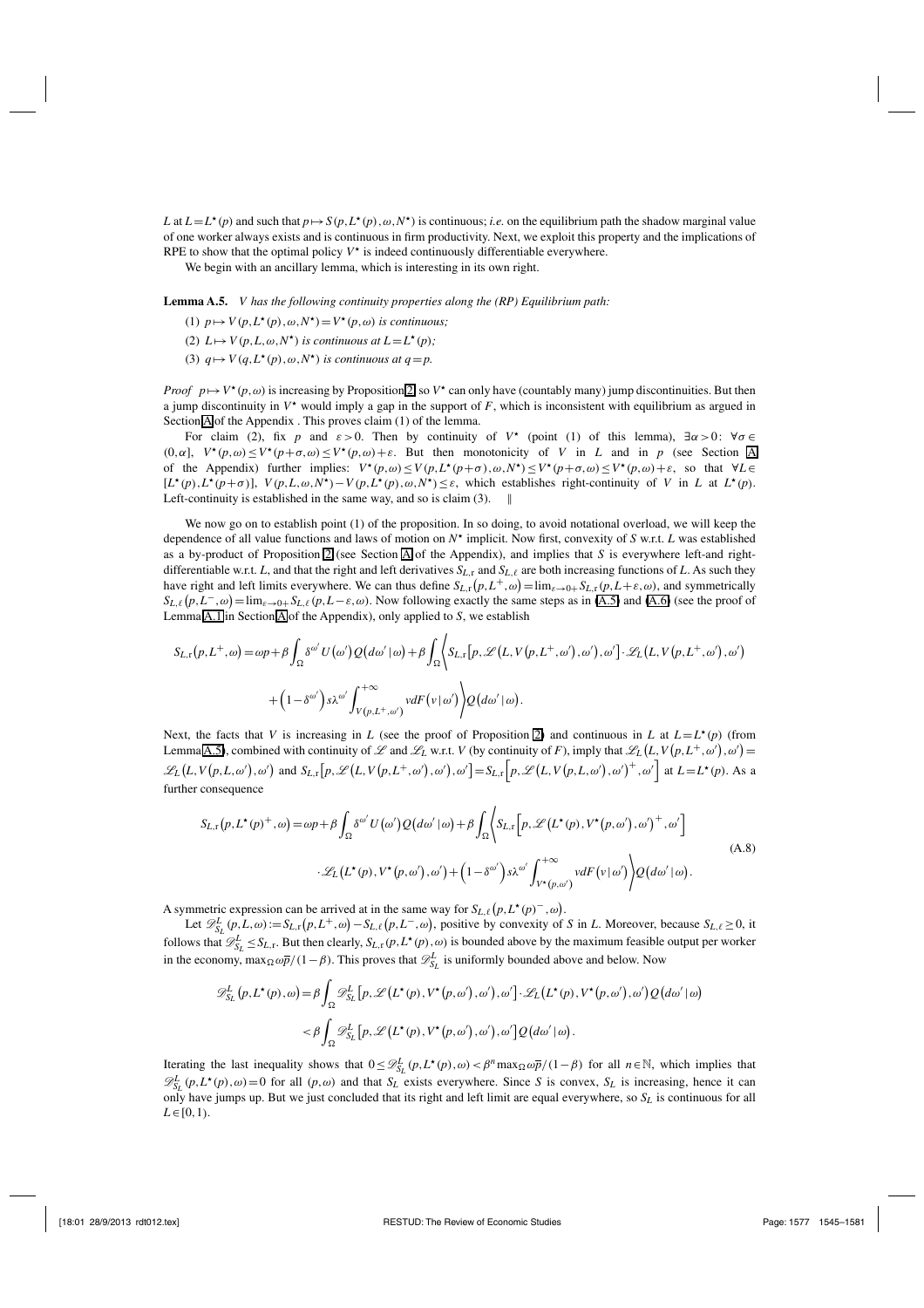We finally prove continuity of  $x \mapsto S_L(x, L^*(p), \omega)$  at  $x = p$ . Because *S* has increasing differences in  $(p, L)$  (as established in Section A of the Appendix),  $x \mapsto S_L(x, L^*(p), \omega)$  is increasing, therefore continuous except for at most countably many upward jumps. Now defining  $\mathscr{D}_{S_L}^p(p, L, \omega) := S_L(p^+, L, \omega) - S_L(p, L, \omega)$ :

$$
\mathcal{D}_{S_{L}}^{p}(p, L^{\star}(p), \omega) = \beta \int_{\Omega} \mathcal{D}_{S_{L}}^{p}[p, \mathcal{L}(L^{\star}(p), V^{\star}(p, \omega'), \omega'), \omega'] \cdot \mathcal{L}_{L}(L^{\star}(p), V^{\star}(p, \omega'), \omega') \mathcal{Q}(d\omega' | \omega)
$$
  

$$
< \beta \int_{\Omega} \mathcal{D}_{S_{L}}^{p}[p, \mathcal{L}(L^{\star}(p), V^{\star}(p, \omega'), \omega'), \omega'] \mathcal{Q}(d\omega' | \omega).
$$

(This uses continuity of *V*<sup>\*</sup> w.r.t. *p*, of  $\mathcal{L}$  w.r.t. *V*, and continuity of  $S_L(p, L, \omega)$  in *L* at  $L = L^*(p)$ .) Moreover,  $\mathcal{D}_{S_L}^p \ge 0$  since *SL* is increasing in *p*, and  $\mathscr{D}_{S_L}^p$  is uniformly bounded above by max $\Omega \omega \overline{p}/(1-\beta)$  for the same reasons as  $\mathscr{D}_{S_L}^L$ . Iterating the above inequality establishes that  $\mathcal{D}_{S_L}^p(p, L^*(p), \omega) = 0$  for all  $(p, \omega)$ , so that  $x \mapsto S_L(x, L^*(p), \omega)$  is continuous at  $x = p$ . Combined with continuity of  $S_L(p, L, \omega)$  in *L* at  $L = L^*(p)$  (proven above), and continuity of  $L^*(p)$  (from the assumption that  $L_0$  is continuous), this established point  $(1)$  in the proposition.

We now prove point (2) of the proposition, namely that in any RPE,  $V^*(p)$  is continuously differentiable. Consider the problem of a firm choosing *W* to best-respond to all other firms playing a RPE. By a simple improvement argument,  $W \in \left[ V^{\star}(p,\omega'), V^{\star}(\overline{p},\omega') \right]$ . Since  $V^{\star}$  is continuous and increasing, offering any such best response *W* is equivalent to choosing a type q to imitate such that  $W = V^*(q, \omega')$ . In any RPE, by Proposition 2, the best response by a firm p of current size  $L^*(p)$  is 'truthful revelation',  $q = p$ , which solves

$$
S(p, L^{\star}(p), \omega) = \varphi(p, L^{\star}(p), \omega) + \beta \int_{\Omega} \max_{q(\omega')} \langle S[p, \mathcal{L}(L^{\star}(p), \omega', q(\omega')), \omega'] + \Phi(L^{\star}(p), \omega', q(\omega')) \rangle Q(d\omega' | \omega), \quad (A.9)
$$

where, with a slight abuse of notation:

$$
\mathcal{L}(L,\omega',q) = L\Big(1-\delta^{\omega'}\Big)\Big(1-s\lambda^{\omega'}\overline{F}\big(V^{\star}(q,\omega')\,|\,\omega'\big)\Big) + \lambda^{\omega'}(1-N(\overline{p}))+s\lambda^{\omega'}\Big(1-\delta^{\omega'}\Big)N(\overline{p})\,G\big(V^{\star}(q,\omega')\,|\,\omega'\big)
$$

and

$$
\Phi\left(L,\omega',q\right)=L\left(1-\delta^{\omega'}\right)s\lambda^{\omega'}\int_{V^\star(q,\omega')}^{+\infty}v dF\left(v\,|\,\omega'\right)-V^\star\left(q,\omega'\right)\left(\lambda^{\omega'}\left(1-N\left(\overline{p}\right)\right)+s\lambda^{\omega'}\left(1-\delta^{\omega'}\right)N\left(\overline{p}\right)G\left(V^\star\left(q,\omega'\right)\,|\,\omega'\right)\right).
$$

Using the RP property

$$
\mathcal{L}(L,\omega',q) = L^{\star}(p)\left(1-\delta^{\omega'}\right)\left(1-s\lambda^{\omega'}\overline{\Gamma}(q)\right) + \lambda^{\omega'}\left(1-N^{\star}(\overline{p})\right) + s\lambda^{\omega'}\left(1-\delta^{\omega'}\right)N^{\star}(q)
$$
\n
$$
\Phi\left(L,\omega',q\right) = L\left(1-\delta^{\omega'}\right)s\lambda^{\omega'}\int_{q}^{\overline{p}}V^{\star}\left(x,\omega'\right)d\Gamma\left(x\right) - V^{\star}\left(q,\omega'\right)\left(\lambda^{\omega'}\left(1-N^{\star}(\overline{p})\right) + s\lambda^{\omega'}\left(1-\delta^{\omega'}\right)N^{\star}(q)\right).
$$
\n(A.10)

Because  $V^*$  is increasing, we know that it is differentiable almost everywhere, *i.e.*  $V_p^*$  exists outside of a null set (say  $N_V$ ), and that for all  $p \in \left[ \underline{p}, \overline{p} \right] \backslash N_V$ ,  $V^*(p, \omega') = V^*(\underline{p}, \omega') + \int_p^p V_p^*(x, \omega') dx$ . Thus, for all  $p \in \left[ \underline{p}, \overline{p} \right] \backslash N_V$  we can write a NFOC for the maximization problem in (A.9), using (A.10),  $V_p^{\star}(p, \omega') = v(p, \omega')$  where the function

$$
v(p,\omega') := 2s\lambda^{\omega'}\left(1 - \delta^{\omega'}\right)L^{\star}(p)\gamma(p)\frac{S_L\left[p,\mathscr{L}\left(L^{\star}(p),V^{\star}\left(p,\omega'\right),\omega'\right],\omega'\right]-V^{\star}\left(p,\omega'\right)}{\lambda^{\omega'}(1-N(\overline{p}))+s\lambda^{\omega'}(1-\delta^{\omega'})N^{\star}(p)}
$$

is, by Lemma A.5, continuous in *p* over the interval  $\left[p,\overline{p}\right]$  (recall that  $L^*$  is continuous by the assumption that  $L_0$  is). Then,

$$
V^{\star}(p,\omega') = V^{\star}\left(\underline{p},\omega'\right) + \int_{\underline{p}}^{p} V_{p}^{\star}(x,\omega') dx = V^{\star}\left(\underline{p},\omega'\right) + \int_{\underline{p}}^{p} v(x,\omega') dx,
$$

where the second equality follows from the fact that  $V_p^{\star}(p,\omega') \neq v(p,\omega')$  only on a null set. So  $V^{\star}(p,\omega')$  is the integral of a continuous function *v*, hence it is continuously differentiable with  $V_p^*(p, \omega') = v(p, \omega')$  everywhere (*i.e.* the NFOC  $V_p^*(p, \omega') = v(p, \omega')$  holds everywhere). Point (2) of the proposition is thus proven.

#### C. PROOF OF PROPOSITION 5

Let  $\mathcal{E}_{\left[\underline{p}, \overline{p}\right]}$  be the space of continuous c.d.f.'s over  $\left[\underline{p}, \overline{p}\right]$ ,  $\mathcal{F}_{\left[\underline{p}, \overline{p}\right] \times \Omega \times \mathcal{E}_{\left[\underline{p}, \overline{p}\right]}$  be the space of positive functions  $\left[\underline{p}, \overline{p}\right] \times \Omega \times$  $\mathcal{E}_{\left[p,\bar{p}\right]} \to \mathbb{R}^2_+$  such that the first component is *p*-integrable and the second component does not depend on *p*. Then the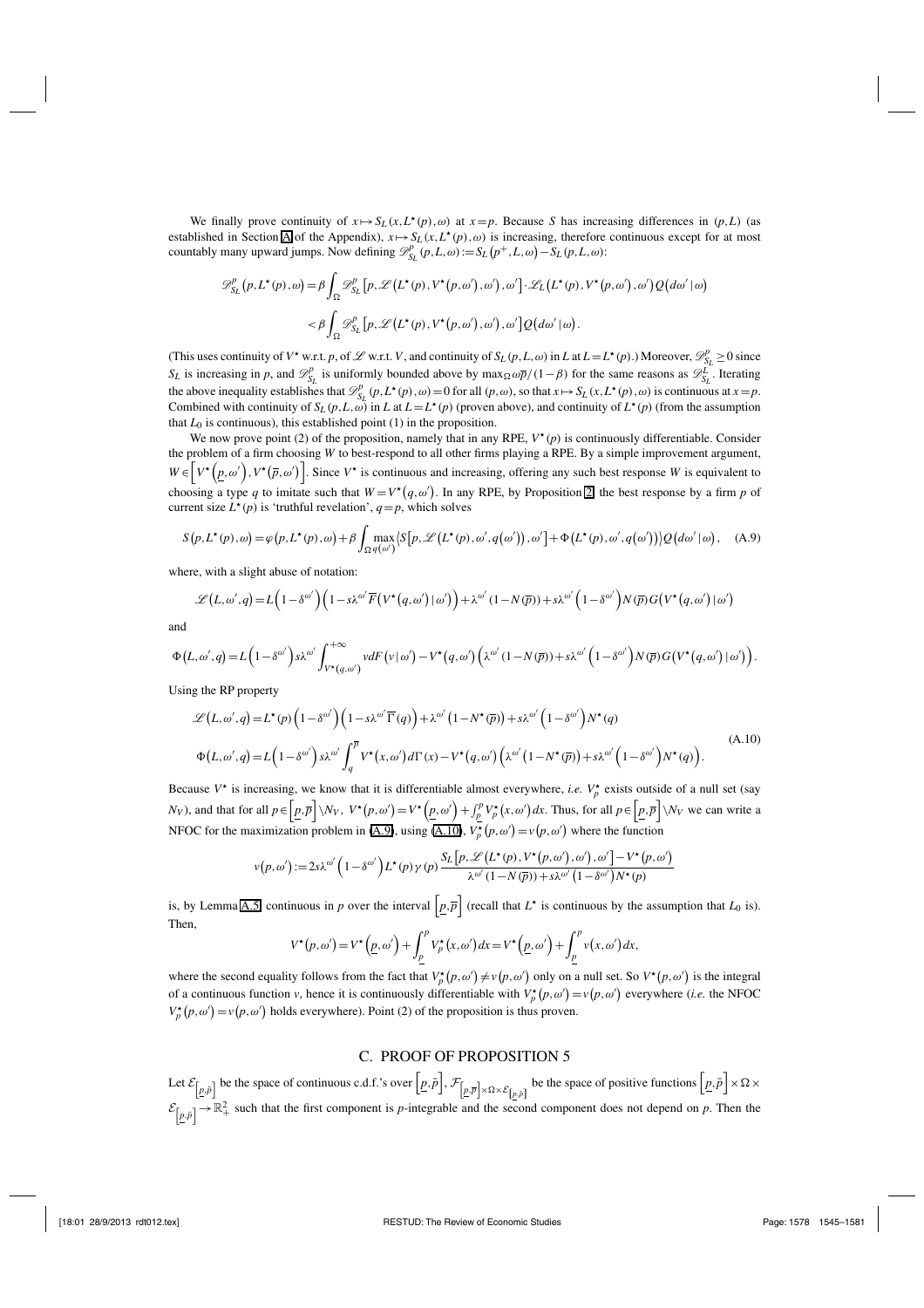operator **T** defined in (25) is a linear function on  $\mathcal{F}_{\left[\underline{p},\overline{p}\right]\times\Omega\times\mathcal{E}_{\left[\underline{p},\overline{p}\right]}}$  which, by definition, preserves positivity of its arguments and is such that the second component is independent of *p*, so that **T** maps  $\mathcal{F}_{\left[\underline{p},\overline{p}\right]\times\Omega\times\mathcal{E}_{\left[\underline{p},\overline{p}\right]}}$  into itself, whenever the function is well-defined (the integrals exist).

We first show that the limit in (27) exists, is positive and uniformly bounded above. By assumption,  $\omega_t p$  and  $b(\omega_t)$  are positive and uniformly bounded above by some  $K < +\infty$ , therefore by the definition of **T**,  $\mathbf{E}_t\{\mathbf{T}[\omega p, b(\omega)](p|\omega_{t+1})\}$  is also positive and uniformly bounded above by *K*, and by induction the same is true of  $\mathbf{E}_t\{\mathbf{T}^j[\omega p, b(\omega)](p|\omega_{t+j})\}$ . Hence the sequence  $\sum_{j=0}^{n-1} \beta^j \mathbf{E}_t \{ \mathbf{T}^j[\omega p, b(\omega)] \{ p | \omega_{t+j} \} \}$  is increasing and uniformly bounded above by  $K/(1-\beta)$ , so each of the two sums in this sequence must converge and the limit exists and is positive and bounded above by  $K/(1-\beta)$ .

We next show that, if there exists a RPE, then it is given by (27). Suppose there exists a RPE  $\binom{\mu}{U}$ . By definition of a RPE,  $\binom{\mu}{U}$  must solve (26). Substituting forward in (26), we find for all *n* ∈ N:

$$
\begin{pmatrix} \mu_t \\ U_t \end{pmatrix} (p) := \sum_{j=0}^n \beta^j \mathbf{E}_t \{ \mathbf{T}^j [\omega p, b(\omega)] \big( p \, | \, \omega_{t+j} \big) \} + \beta^{n+1} \mathbf{E}_t \{ \mathbf{T}^n [\mu_{t+n}, U_{t+n}] \big( p \, | \, \omega_{t+n} \big) \}.
$$
 (A.11)

The proof of Proposition 2 further shows that *S* has increasing differences in  $(p, L)$ , so that  $\mu = S_L$  is increasing in  $p$ . Then, by inspection of  $\mathbf{T}_{\mu}: \mu_{t}(\overline{p}) = \omega_{t}\overline{p} + \beta \mathbf{E}_{t} \left\{ \mathbf{T}_{\mu}[\mu_{t+1}, U_{t+1}|\overline{p}|\omega_{t+1}) \right\} \leq K + \beta \mathbf{E}_{t}\mu_{t+1}(\overline{p}).$  Iterating forward, this establishes that  $\mu_t(\overline{p}) \leq K/(1-\beta)$ . But by definition of RPE and the fact that  $\mu_t$  is increasing in  $p$ ,  $0 \leq U_t \leq \mu_t(p) \leq K/(1-\beta)$ , namely,  $\binom{\mu}{U}$  is uniformly bounded above. Therefore, the last term in (A.11) is such that:

$$
0 \leq \beta^{n+1} \mathbf{E}_t \left\{ \mathbf{T}^n[\mu_{t+n}, U_{t+n}](p \, | \, \omega_{t+n}) \right\} \leq \beta^{n+1} K / (1 - \beta) \underset{n \to +\infty}{\longrightarrow} 0,
$$

and  $\binom{\mu}{U}$  is given by (27) as claimed.

We finally turn to existence. We prove it by construction, *i.e.* by checking that the candidate  $\begin{pmatrix} \mu^* \\ U^* \end{pmatrix}$  defined in (27) satisfies all the properties of a RPE. By construction,  $\begin{pmatrix} \mu^* \\ U^* \end{pmatrix}$  solves (26). Moreover, since  $\begin{pmatrix} \mu^* \\ U^* \end{pmatrix}$  is uniformly bounded above, it satisfies the TVC. So we only have to show that it satisfies  $0 \le U^* \le T_V[\mu^*, U^*]$  and  $T_V[\mu^*, U^*]$  increasing in p. By definition of **T***<sup>V</sup>* :

$$
\frac{\partial \mathbf{T}_{V} \left[\mu_{t}^{\star}, U_{t}^{\star}\right]}{\partial p} (p | \omega) = \frac{2 \frac{dH_{t}}{dp} (p)}{H_{t}(p)} \left[\mu_{t}^{\star}(p) - \mathbf{T}_{V} \left[\mu_{t}^{\star}, U_{t}^{\star}\right] (p | \omega)\right]
$$
\n
$$
= \frac{2 \frac{dH_{t}}{dp} (p)}{H_{t}(p)} \left(\mu_{t}^{\star}(p) - U_{t}^{\star} - \int_{\underline{p}}^{p} \left[\mu_{t}^{\star}(x) - U_{t}^{\star}\right] \frac{\frac{d}{dp} \left[H_{t}(x)^{2}\right]}{H_{t}(p)^{2}} dx\right)
$$

so it suffices to prove that  $\mu_t^\star(\underline{p}) \ge U_t$  and  $\mu_t^\star$  is increasing in *p* at all dates. For this, consider an increasing function  $\tilde{\mu}(p)$ and a constant  $\widetilde{U}\!\leq\!\widetilde{\mu}\!\left(p\right)$ . It is then straightforward to establish that  $\mathbf{T}_{\mu}\!\left[\widetilde{\mu},\widetilde{U}\right]\!\left(p\,|\,\omega\right)$  is increasing in  $p$ . Moreover

$$
\mathbf{T}_{\mu} \left[ \widetilde{\mu}, \widetilde{U} \right] \left( \underline{p} \, | \, \omega \right) - \mathbf{T}_{U} \left[ \widetilde{\mu}, \widetilde{U} \right] = (1 - \delta(\omega))(1 - s\lambda(\omega)) \left[ \widetilde{\mu} \left( \underline{p} \right) - \widetilde{U} \right] \n+ \lambda(\omega) \left[ 1 - s(1 - \delta(\omega)) \right] \int_{\underline{p}}^{\overline{p}} \frac{1}{H(x)^2} \int_{\underline{p}}^{x} \left[ \widetilde{\mu}(z) - \widetilde{U} \right] \frac{d}{dp} \left[ H(z)^2 \right] dz d\Gamma(x),
$$

which is positive if  $1-s(1-\delta(\omega))\geq 0$  (the second condition in the proposition). Applying the above to  $\tilde{\mu}(p) = \omega p$  and  $\tilde{U} =$  $b(\omega)$  (which is less than  $\omega p$  under the first condition in the proposition) establishes that  $\mathbf{T}_{\mu}[\omega p, b(\omega)](p|\omega)$  is increasing in *p* and greater than  $\mathbf{T}_U[\omega p, b(\omega)]$  for all *p* and  $\omega$ . Repeating with  $\widetilde{\mu}(p) = \mathbf{T}_\mu[\omega p, b(\omega)](p|\omega)$  and  $\widetilde{U} = \mathbf{T}_U[\omega p, b(\omega)]$ , and iterating ad infinitum shows that for all *j*,  $\mathbf{T}_{\mu}^{j}[\omega p, b(\omega)](p|\omega)$  is increasing in *p* and greater than  $\mathbf{T}_{U}^{j}[\omega p, b(\omega)]$  for all *p* and  $\omega$ , which proves that  $\mu_t^{\star}(\underline{p}) \ge U_t$  and  $\mu_t^{\star}$  is increasing in *p*.

*Acknowledgments*. We thank the editor, Philipp Kircher, and four referees for precise and constructive comments. Earlier versions of this article circulated under the title "Non-stationary search equilibrium". We acknowledge useful comments to earlier drafts of this article by seminar and conference audiences at numerous venues. We also wish to thank Ken Burdett, Dale Mortensen, and Robert Shimer for constructive discussions of earlier versions of this article. The usual disclaimer applies. Moscarini gratefully acknowledges the support of the National Science Foundation, through grant SES 1123021.

#### **Supplementary Data**

Supplementary data are available at *Review of Economic Studies* online.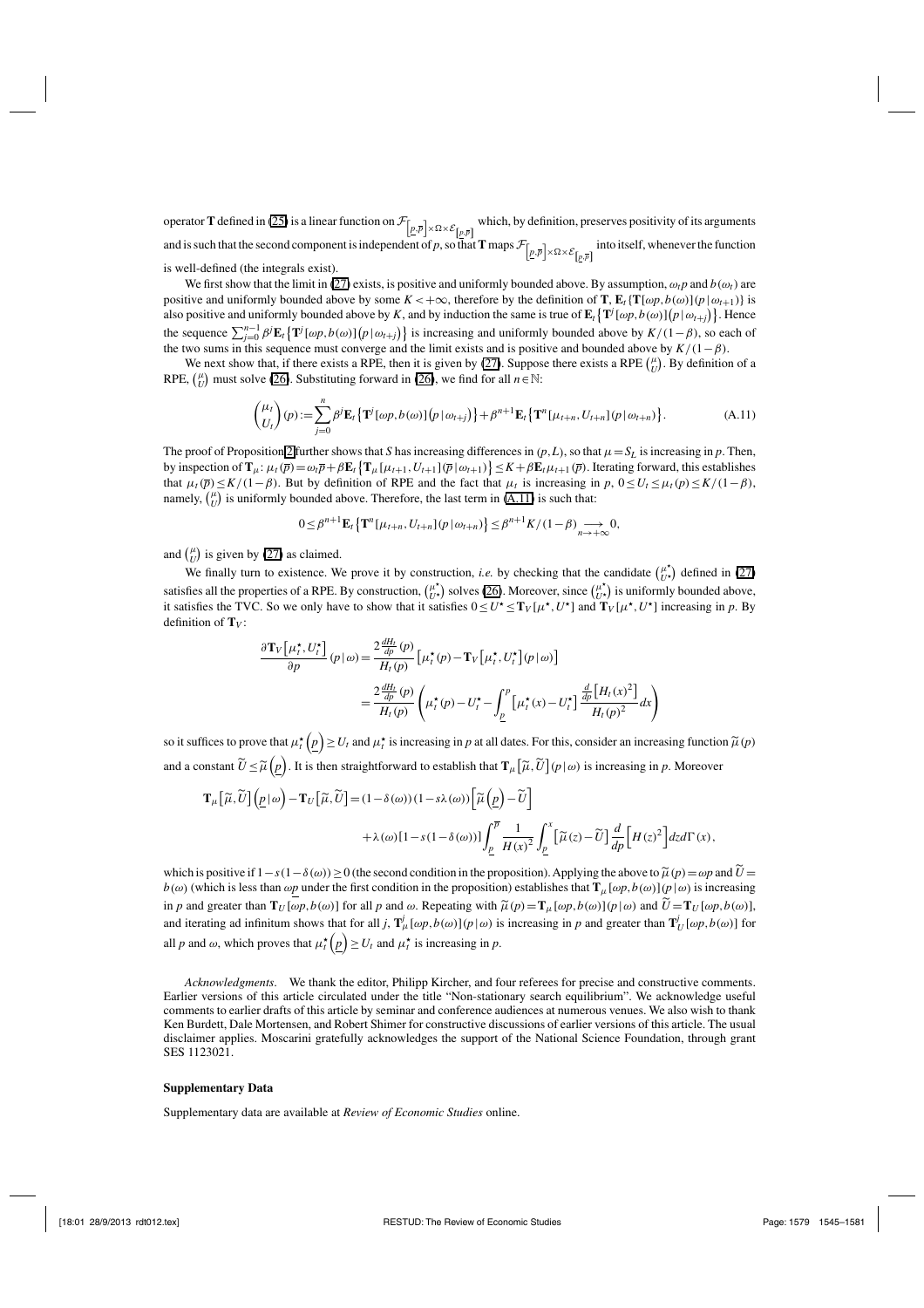#### REFERENCES

- BARLEVY, G. (2008), "Identification of Search Models using Record Statistics", *Review of Economic Studies* **75**, 29–64.
- BARTELSMAN, E. and DOMS, M. (2000), "Understanding Productivity: Lessons from Longitudinal Microdata", *Journal of Economic Literature*, **38**, 569–94.
- BONTEMPS, C., ROBIN, J.-M. and VAN DEN BERG, G.J. (2000), "Equilibrium Search with Continuous Productivity Dispersion: Theory and Non-Parametric Estimation", *International Economic Review*, **41**, 305–358.
- BURDETT, K. and COLES, M. (2003), "Equilibrium Wage-Tenure Contracts", *Econometrica*, **71**, 1377–1404.
- BURDETT, K. and MORTENSEN, D.T. (1998), "Wage Differentials, Employer Size and Unemployment", *International Economic Review*, **39**, 257–273.
- CAHUC, P., POSTEL-VINAY, F. and ROBIN, J.-M. (2006), "Wage Bargaining with On-The-Job Search: Theory and Evidence", *Econometrica*, **74**, 323–364.
- CAPUTO, M.R. (2003), "The Comparative Dynamics of Closed-Loop Controls for Discounted Infinite-Horizon Optimal Control Problems", *Journal of Economic Dynamics and Control*, **27**, 1335–1365.
- CARRILLO-TUDELA, C. (2009), "An Equilibrium Search Model when Firms Observe Workers' Employment Status", *International Economic Review*, **50**, 485–506.
- COLES, M.G. (2001), "Equilibrium Wage Dispersion, Firm Size and Growth",*Review of Economic Dynamics*, **4**, 159–187.
- COLES, M.G. and MORTENSEN, D.T. (2011), "Equilibrium Wage and Employment Dynamics in a Model of Wage Posting without Commitment", (Mimeo, Northwestern U.).
- CORBÆ, D., STINCHCOMBE, M.B. and ZEMAN, J. (2009), *An Introduction to Mathematical Analysis for Economic Theory and Econometrics* (Princeton, NJ: Princeton University Press).
- DEY, M.S. and FLINN, C.J. (2005), "An Equilibrium Model of Health Insurance Provision and Wage Determination", *Econometrica*, **73**, 571–627.
- EATON, J. and KORTUM, S. (2002), "Technology, Geography, and Trade", *Econometrica*, **70**, 1741–1779.
- FOSTER, L., HALTIWANGER, J. and KRIZAN, C. (2000), "Aggregate Productivity Growth: Lessons From Microeconomic Evidence", in Hulten, C.R., Dean, E.R. and Harper, M.J. (eds) *New Developments in Productivity Analysis* (Chicago, IL: U. of Chicago Press).
- GONZALEZ, F. and SHI, S. (2010), "An Equilibrium Theory of Learning, Search, and Wages", *Econometrica*, **78**, 509–538.
- HALTIWANGER, J., FOSTER, L. and SYVERSON, C. (2008), "Reallocation, Firm Turnover, and Efficiency: Selection on Productivity or Profitability?", *American Economic Review*, **98**, 394–425.
- HALTIWANGER, J., JARMIN, R. and MIRANDA, J. (2010), "Who Creates Jobs? Small vs. Large vs. Young", *Review of Economics and Statistics*, forthcoming.
- KAAS, L. and KIRCHER, P. (2011), "Efficient Firm Dynamics in a Frictional Labor Market", (Mimeo).
- LENTZ, R. and MORTENSEN, D.T. (2008), "An Empirical Model of Growth through Product Innovation", *Econometrica*, **76**, 1317–1373.
- MANNING, A. (1992), "Endogenous Labour Market Segmentation in a Matching Model" (Mimeo, London School of Economics).
- MASKIN, E. and TIROLE, J. (2001), "Markov Perfect Equilibrium: I. Observable Actions", *Journal of Economic Theory*, **100**, 191–219.
- MELITZ, M. (2003), "The Impact of Trade on Intra-Industry Reallocations and Aggregate Industry Productivity", *Econometrica*, **71**, 1695–1725.

MENZIO, G. and SHI, S. (2011), "Efficient Search on the Job and the Business Cycle", *Journal of Political Economy*, **199**, 468–510.

- MORTENSEN, D.T. (2003), *Wage Dispersion: Why are Similar Workers Paid Differently?* (Cambridge, MA: MIT Press).
- MORTENSEN, D.T. and PISSARIDES, C.A. (1994), "Job Creation and Job Destruction in the Theory of Unemployment", *Review of Economic Studies*, **61**, 397–415.
- MOSCARINI, G. and POSTEL-VINAY, F. (2009), "The Timing of Labor Market Expansions: New Facts and a New Hypothesis", in Acemoglu, D., Rogoff, K. and Woodford, M. (eds) *NBER Macroeconomics Annual*, Vol. 23, 1–51 (Chicago, IL: The University of Chicago Press).
- MOSCARINI, G. and POSTEL-VINAY, F. (2010a), "Stochastic Search Equilibrium" (Cowles Foundation Discussion Paper 1754).
- MOSCARINI, G. and POSTEL-VINAY, F. (2010b), "Unemployment and Small Cap Returns: the Nexus", *American Economic Review Papers and Proceedings*, **100**, Vol. 2, 333–337.
- MOSCARINI, G. and POSTEL-VINAY, F. (2012), "The Contribution of Large and Small Employers to Job Creation in Times of High and Low Unemployment", *American Economic Review*, **102**, 2509–2539.
- PISSARIDES, C.A. (1990), *Equilibrium Unemployment Theory* (Oxford: Blackwell).
- POSTEL-VINAY, F. and ROBIN, J.-M. (2002), "Equilibrium Wage Dispersion with Worker and Employer Heterogeneity", *Econometrica*, **70**, 2295–2350.
- POSTEL-VINAY, F. and ROBIN, J.-M. (2004), "To Match Or Not To Match? Optimal Wage Policy with Endogenous Worker Search Intensity", *Review of Economic Dynamics*, **7**, 297–331.
- POSTEL-VINAY, F. and TURON, H. (2010), "On-The-Job Search, Productivity Shocks, and the Individual Earnings Process", *International Economic Review*, **51**, 599–629.
- ROBIN, J.-M. (2011), "On the Dynamics of Unemployment and Wage Distributions", *Econometrica*, **79**, 1327–1355. ROYDEN, H.L. (1988), *Real Analysis*, 3rd edn (Prentice-Hall).